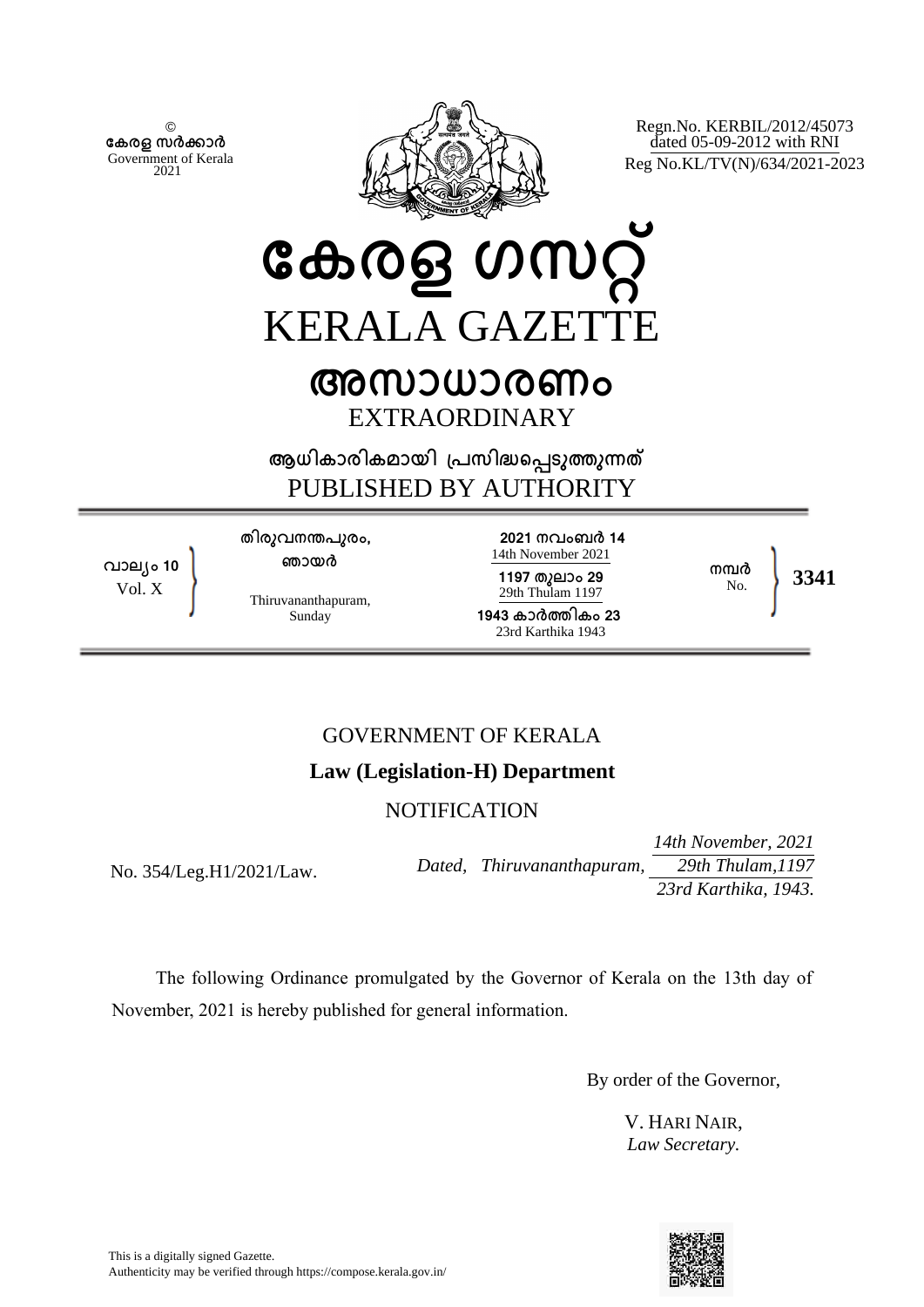# **ORDINANCE No. 144 OF 2021**

## THE KERALA PUBLIC HEALTH ORDINANCE, 2021

Promulgated by the Governor of Kerala in the Seventy-second Year of the Republic of India.

#### *AN*

#### *ORDINANCE*

*to consolidate and to unify the existing laws relating to public health in the State of Kerala and to provide for the enhancement of administration of Public Health in the State of Kerala and for matters connected therewith or incidental thereto.*

*Preamble.—*WHEREAS, the Kerala Public Health Ordinance, 2021 (44 of 2021) was promulgated by the Governor of Kerala on the 23rd day of February, 2021;

AND WHEREAS, a Bill to replace the said Ordinance by an Act of the State Legislature could not be introduced in and passed by the Kerala Legislative Assembly during its session which commenced on the 24th day of May, 2021 and ended on the 10th day of June, 2021;

AND WHEREAS, in order to keep alive the provisions of the said Ordinance, the Kerala Public Health Ordinance, 2021 (63 of 2021) was promulgated by the Governor of Kerala on the 1st day of July, 2021;

AND WHEREAS, a Bill to replace the said Ordinance by an Act of the State Legislature could not be introduced in and passed by the Kerala Legislative Assembly during its session which commenced on the 22nd July of 2021 and ended on the 13th day of August, 2021;

AND WHEREAS, in order to keep alive the provisions of the said Ordinance, the Kerala Public Health Ordinance, 2021 (116 of 2021) was promulgated by the Governor of Kerala on the 23rd day of August, 2021;

AND WHEREAS, though a Bill to replace the said Ordinance by an Act of the State Legislature was published in the Kerala Legislative Assembly as Bill No. 77 of the Fifteenth Kerala Legislative Assembly and was introduced in the third session of the Kerala Legislative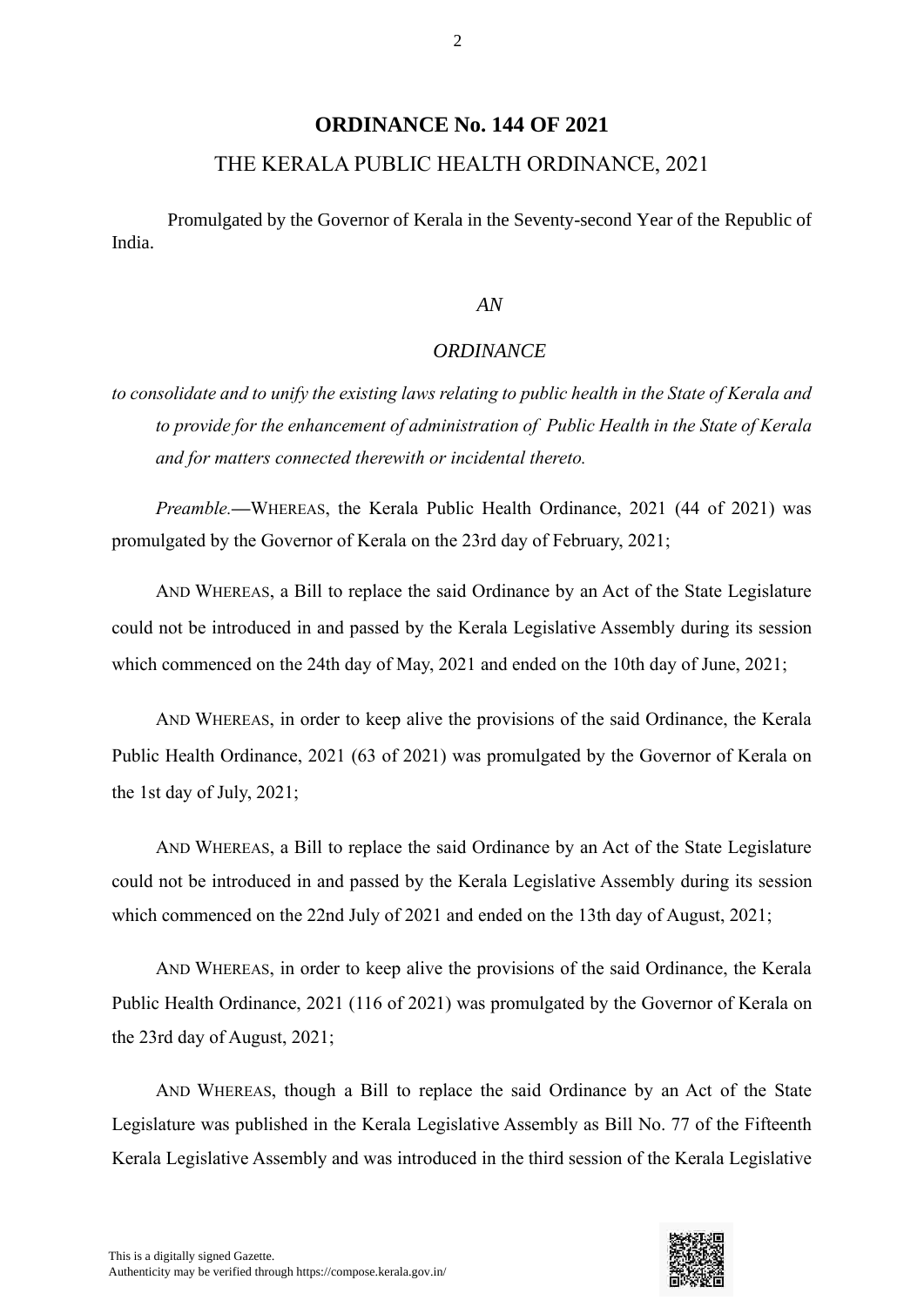Assembly which commenced on the 4th day of October, 2021 and ended on the 11th day of November, 2021, it was referred to Select Committee and hence the Bill could not be passed by the Assembly in the said session;

AND WHEREAS, under sub-clause (a) of clause (2) of Article 213 of the Constitution of India, the Kerala Public Health Ordinance, 2021 (116 of 2021) will cease to operate on the 15th day of November, 2021;

AND WHEREAS, difficulties will arise if the provisions of the said Ordinance are not kept alive;

AND WHEREAS, the Legislative Assembly of the State of Kerala is not in session and the Governor of Kerala is satisfied that circumstances exist which render it necessary for him to take immediate action;

NOW, THEREFORE, in exercise of the powers conferred by clause (1) of Article 213 of the Constitution of India, the Governor of Kerala is pleased to promulgate the following Ordinance:—

#### CHAPTER I

#### PRELIMINARY

1. *Short title and commencement*.—(1) This Ordinance may be called the Kerala Public Health Ordinance, 2021.

(2) It shall be deemed to have come into force on the 1st day of June, 2021.

2. *Definitions.—*In this Ordinance, unless the context otherwise requires,—

(a) "building" includes a house, out-house, stable, latrine, shed, hut, bunk and any other structure, whether of masonry, bricks, mud, metal or any other material whatsoever;

(b)"communicable disease" means a clinically manifest disease of man or animal resulting from an infection;

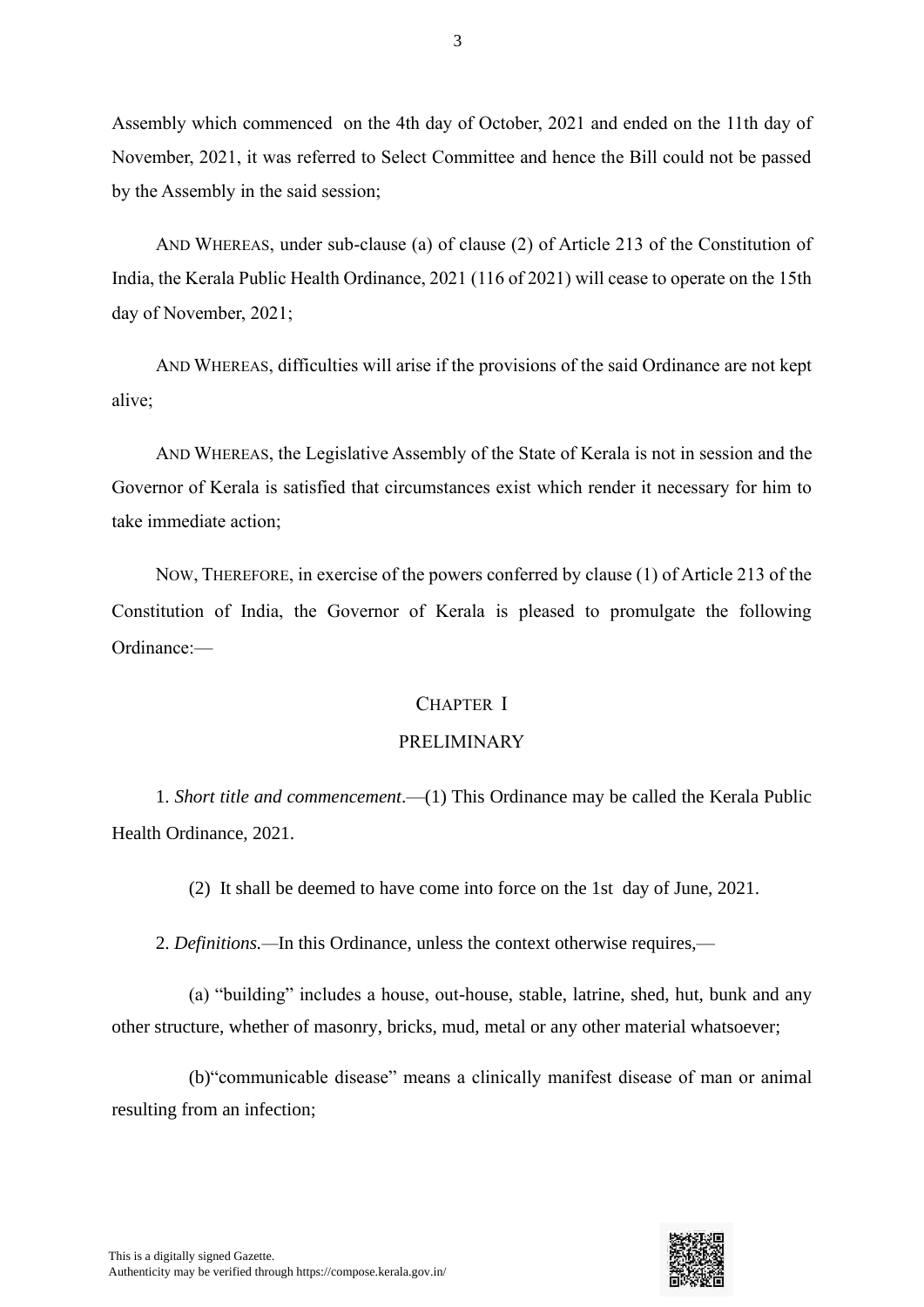(c) "community gathering" means a group of people that are gathered together or assembled together closest to their geographic community for family, social, cultural, political, spiritual, racial or festival events or for games, religious prayers, talent shows, picnic in which food is shared or provided or not;

(d) "drain" means a house-drain of any description for carrying off sullage, waste water, drained water, rain water, or subsoil water;

(e) "dwelling house" means a building constructed, used or adopted to be used, wholly or partly, for human habitation or in connection therewith;

(f) "educational institution" means a place which imparts knowledge or education, including preschools, childcare institutions, schools, colleges, technical educational institutions, universities, coaching centers, tuition centers, training centers, whether public or private;

(g) "epidemic" means the sudden and rapid increase in the number of cases of a disease or other condition of public health importance in a population;

(h) "factory" means any premises including the precincts thereof wherein any industrial, manufacturing or trade processes is carried on with the aid of steam, water, oil, gas, electricity or any other form of power which is mechanically transmitted and is not generated by human or animal agency and includes any premises as defined in the Factories Act, 1948 (Central Act 63 of 1948);

(i) "filth" includes sewage, excreta, dung, putrid and putrefying substances and all other substances causing danger to public health, if not removed;

(j) "food" means any substance, whether processed, partially processed or unprocessed, which is intended for human consumption and includes primary food such as article of food, being a produce of agriculture or horticulture or animal husbandry and dairying or aquaculture in its natural form, resulting from the growing, raising, cultivation, picking, harvesting, collection or catching in the hands of a person other than a farmer or fisherman, genetically modified, or engineered or packaged drinking water, alcoholic drink, chewing gum, and any substance including water used into the food during its manufacture, preparation or treatment but does not include any animal feed or live animals unless they are prepared or



4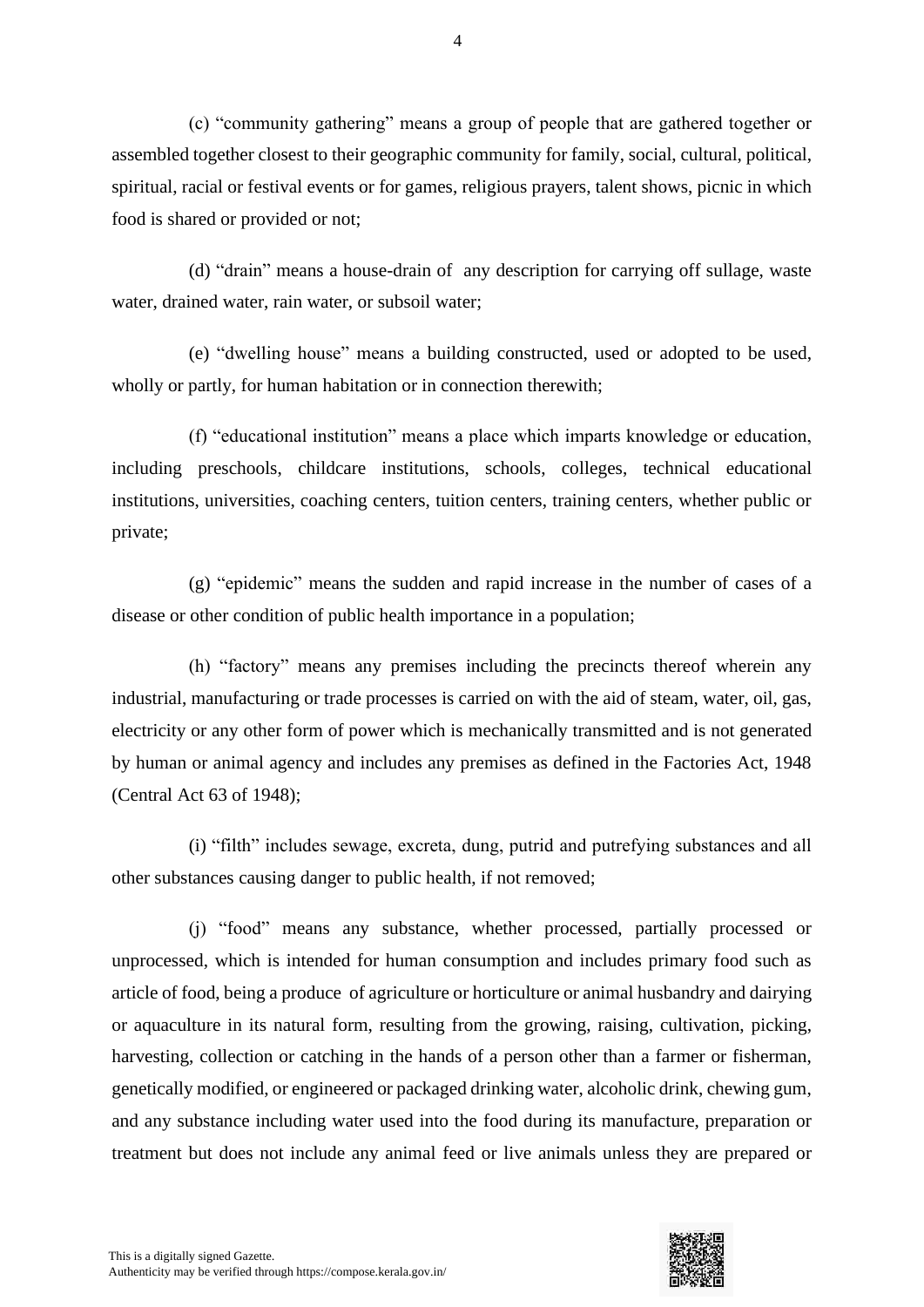processed for placing on the market for human consumption, plants, prior to harvesting, drugs and medicinal products, cosmetics, narcotics or psychotropic substances;

(k) "food business" means any undertaking, whether for profit or not and whether public or private, carrying out any of the activities related to any stage of manufacture, processing, packaging, storage, transportation, distribution of food, import and includes food services, catering services, sale of food or food ingredients;

(l) "Government" means the Government of Kerala;

(m) "healthcare establishment" means the whole or part of a public or private institution, whether for profit or not, where inpatient or outpatient treatment, diagnostic or therapeutic interventions, nursing, rehabilitative, palliative, convalescent, preventive or other healthcare services or any of them are provided and includes clinical establishments such as any premises used for persons suffering from any sickness, injury or infirmity and shall include hospitals and maternity homes;

(n) "healthcare provider" means an individual whose vocation or profession is related to the maintenance or restoration of the health of another individual, and it includes any physician, nurse, paramedic, psychologist, counseller, healthcare functionary providing outreach healthcare services or other individual providing medical, nursing, psychological, or other healthcare services of any kind;

(o) "healthcare services" means consultation, diagnosis and treatment including outreach services and services for the promotion and maintenance of public health;

(p) "health hazard" means any organism, chemical condition or any circumstance that may cause injury or illness;

(q) "Health Inspector" means the Health Inspector attached to the Local Self Government Institutions;

(r) "Health Officer" means a Medical Officer in the Government or the Local Self Government Institution, designated by the State Public Health Authority/District Public Health Authority to function as the Health Officer under this Ordinance, or a Medical Officer appointed as Health Officer in a Local Self Government Institution;

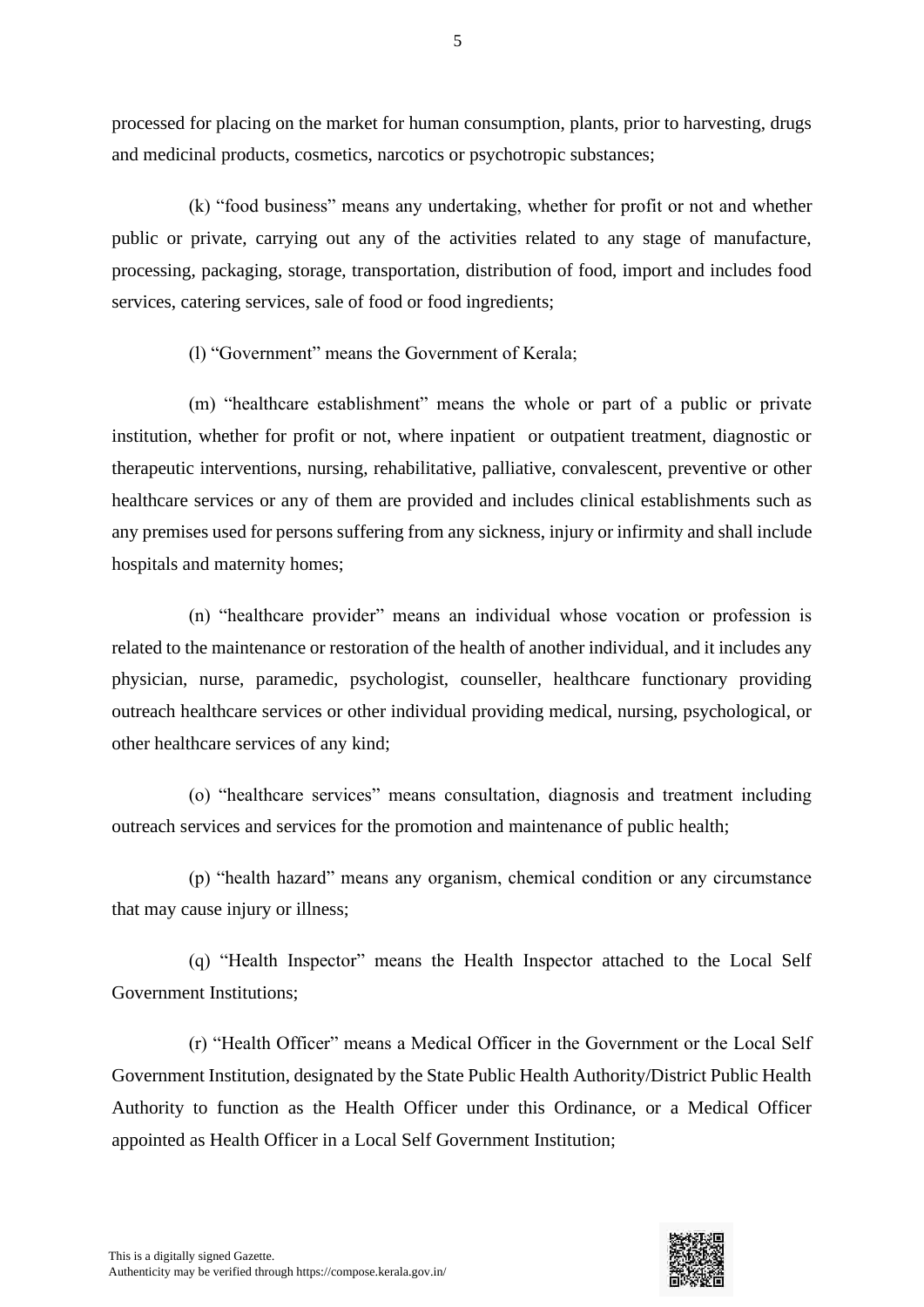(s) "infection" means the entry and development or multiplication of an infectious agent in the body of a human being or animal;

(t) "isolation" means the physical separation and confinement of an individual or group of individuals, who is/are infected or suspected to be infected with a contagious or possibly contagious disease, from other individuals, with a view to prevent or limit the transmission of the disease to non-isolated individuals;

(u) "latrine" means a facility or place set apart for defecating or urinating or both and includes a closet of any type and urinal;

(v) "local area" means the area within the jurisdiction of a Local Self Government Institution or as specified by the Local Public Health Authority from time to time;

(w) "Local Authority or Local Self-Government institution" means a Panchayat, at any level, constituted under section 4 of the Kerala Panchayat Raj Act, 1994 (13 of 1994) or a Municipality constituted under section 4 of the Kerala Municipality Act, 1994 (20 of 1994);

(x) "lodging house" means a hotel, a boarding house, a choultry, dharmasala or resthouse not maintained by the Government or Local Self Government Institution or any place where casual visitors are received and provided with overnight accommodation, with or without food, on payment basis;

(y) "market" means any place set apart for ordinary or periodical use for the assembly of persons for the sale or purchase of grains, fruits, vegetables, meat, fish or other perishable or non perishable articles of food or for the sale or purchase of livestock or poultry or any agricultural or industrial produce or any raw or manufactured products or any other articles or commodities necessary for the convenience of life including a shopping mall but not include a single shop or a group of shops numbering less than six;

(z) "medical treatment" means systematic diagnosis and treatment for prevention or cure of any disease or to improve the condition of health of any person through allopathic or any other recognized systems of medicine such as Ayurvedic, Unani, Homeopathy, Yoga, Naturopathy and Siddha and also includes Acupuncture treatments;

(za) "migrants" means all persons who leave their places of domicile and homes either seasonally or otherwise in normal or distress situations in search of livelihood;

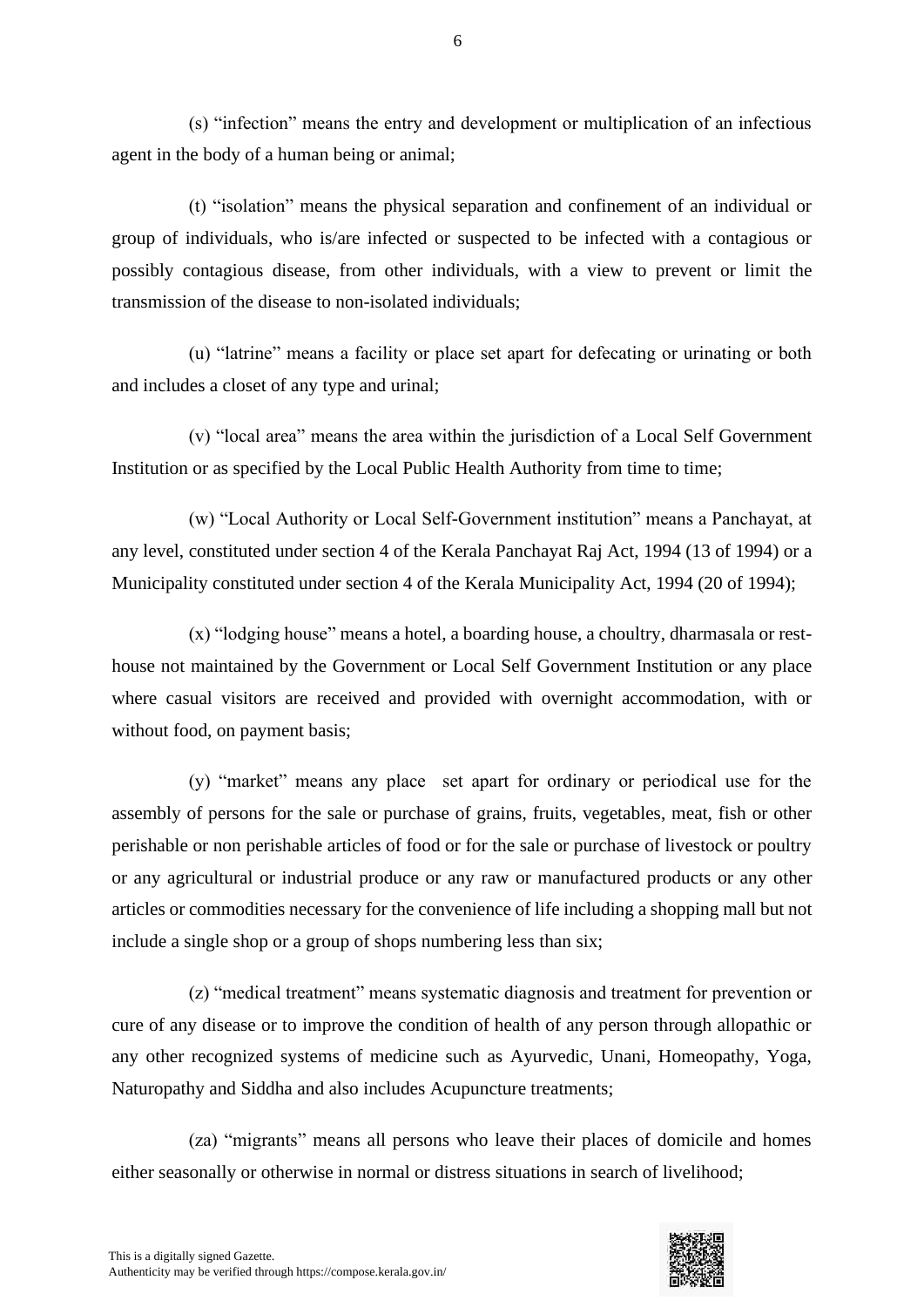(zb) "migrant labourer" means a person from a State other than the State of Kerala employed in or in connection with the work of any establishment to do any skilled or semiskilled or unskilled, manual, supervisory, technical or clerical form of work for reward, whether in terms of employment, expressed or implied by or through a contract in relation to such establishment;

(zc) "notifiable communicable diseases" mean those diseases mentioned in section 33(2) of this Ordinance;

(zd) "notification" means a notification published in the Official Gazette of Kerala;

(ze) "nuisance" includes any act, omission, place or thing which causes or is likely to cause injury, danger, annoyance or disturbance to the sense of sight, smell or hearing or disturbance to the rest or sleep or which is or may be dangerous to life or injurious to the health or property of the public or the people in general who dwell or occupy property in the vicinity, or persons who may have occasions to use any public right;

(zf) "Occupier" includes,—

- (a) any person who for the time being, is paying or is liable to pay to the owner the rent or any portion of the rent of the land or building in respect of which such rent is paid or is payable;
- (b) any owner in occupation of or otherwise using his land or building;
- (c) a rent-free tenant of any land or building;
- (d) a licensee in occupation of any land or building; and
- (e) any person who is liable to pay the owner damages for the use or occupation of any land or building;

(zg) "offensive trade" means any trade in which the substance dealt with are, or are likely to become, a nuisance;

(zh) "owner" means and includes the person for the time being receiving or entitled to receive, whether on his own account or as agent, trustee, guardian, manager or receiver for

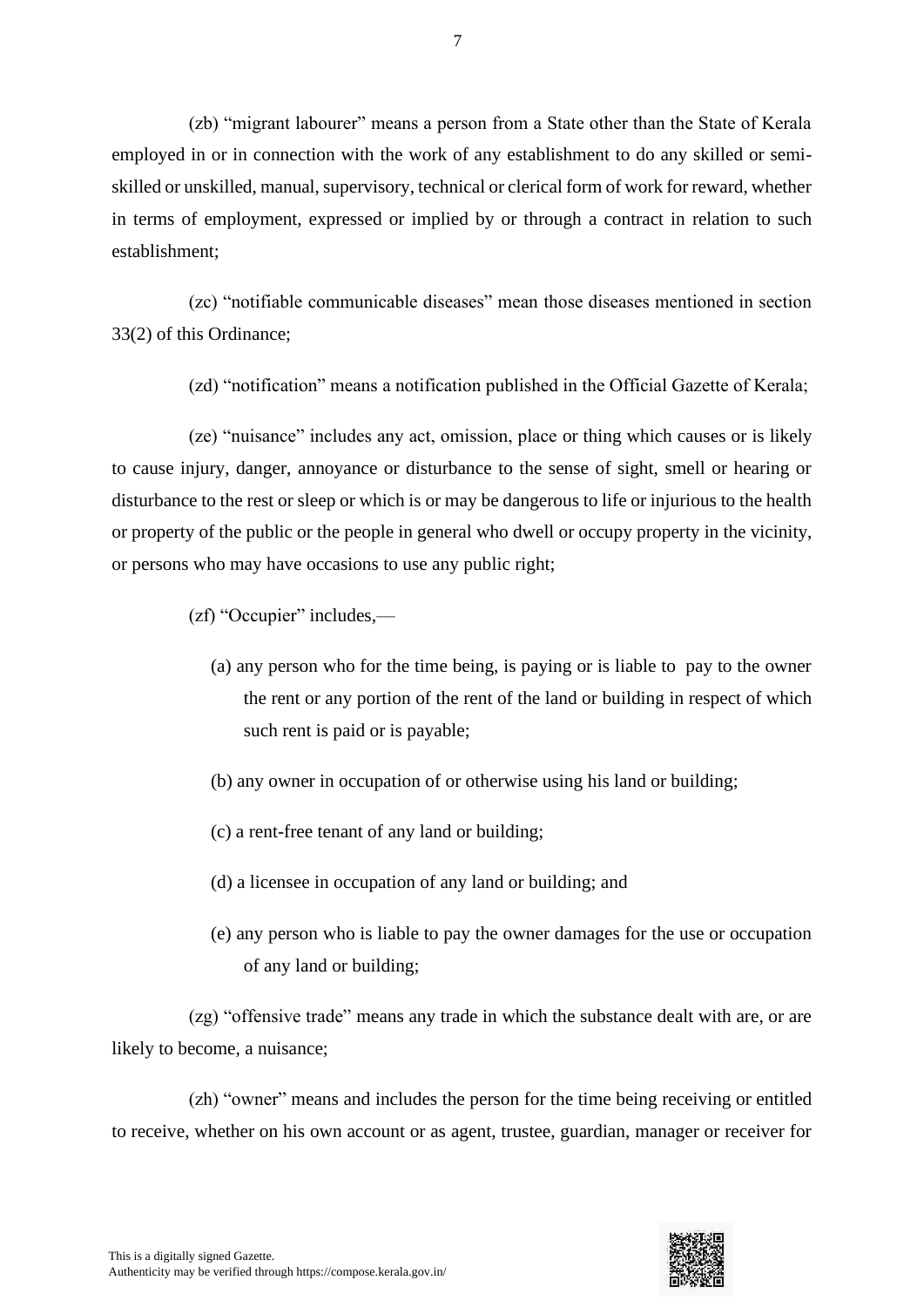another person or estate or for any religious or charitable purpose, the rent or profits of the property in connection with which the word is used;

(zi) "prescribed" means prescribed by rules or regulations made under this Ordinance;

(zj) "private healthcare establishment" means any medical clinic (inpatient and or outpatient), healthcare establishment, maternity home, hospital, old age home, day care centre, physical therapy establishment, in-vitro fertility clinic, genetic laboratory or counselling centre, medical laboratory/diagnostic centre, radiological and imaging centre, scanning centre, physiotherapy centre, dispensary (with bed) medical institution/ centre of analogous establishment by whatever name called, owned by any private party, individual, trust, corporation or non-governmental organization, where investigation, diagnosis, preventive procedure, curative medical treatment facilities are provided to the public, with or without inpatient facilities, and includes mental health institutions. These shall include the hospitals managed by trusts or run by corporate bodies and the polyclinics;

(zk) "public building" means a building used or adopted to be used as a place of public worship or as a school or college or other place of institution (not belonging to dwelling house so used), or as a hospital or workhouse, public theatre, public cinema hall, public hall, public library or public lecture room, public concert room, public exhibition room, or as a public place or assembly for any other public purposes, or as a hotel, eating house, lodging house, refuge or shelters;

(zl) "public health" means assuring the conditions in which the population can be healthy. This includes population-based or individual efforts primarily aimed at the prevention of injury, disease, disability or premature mortality or the promotion of health in the community, such as assessing the health needs and status of the community through public health surveillance and epidemiological research, developing public health policy and responding to public health needs and emergencies;

(zm) "Public Health Authority" means the State Public Health Authority or the District Public Health Authority or the Local Public Health Authority, as the case may be, comes into existence as per the provisions of this Ordinance;

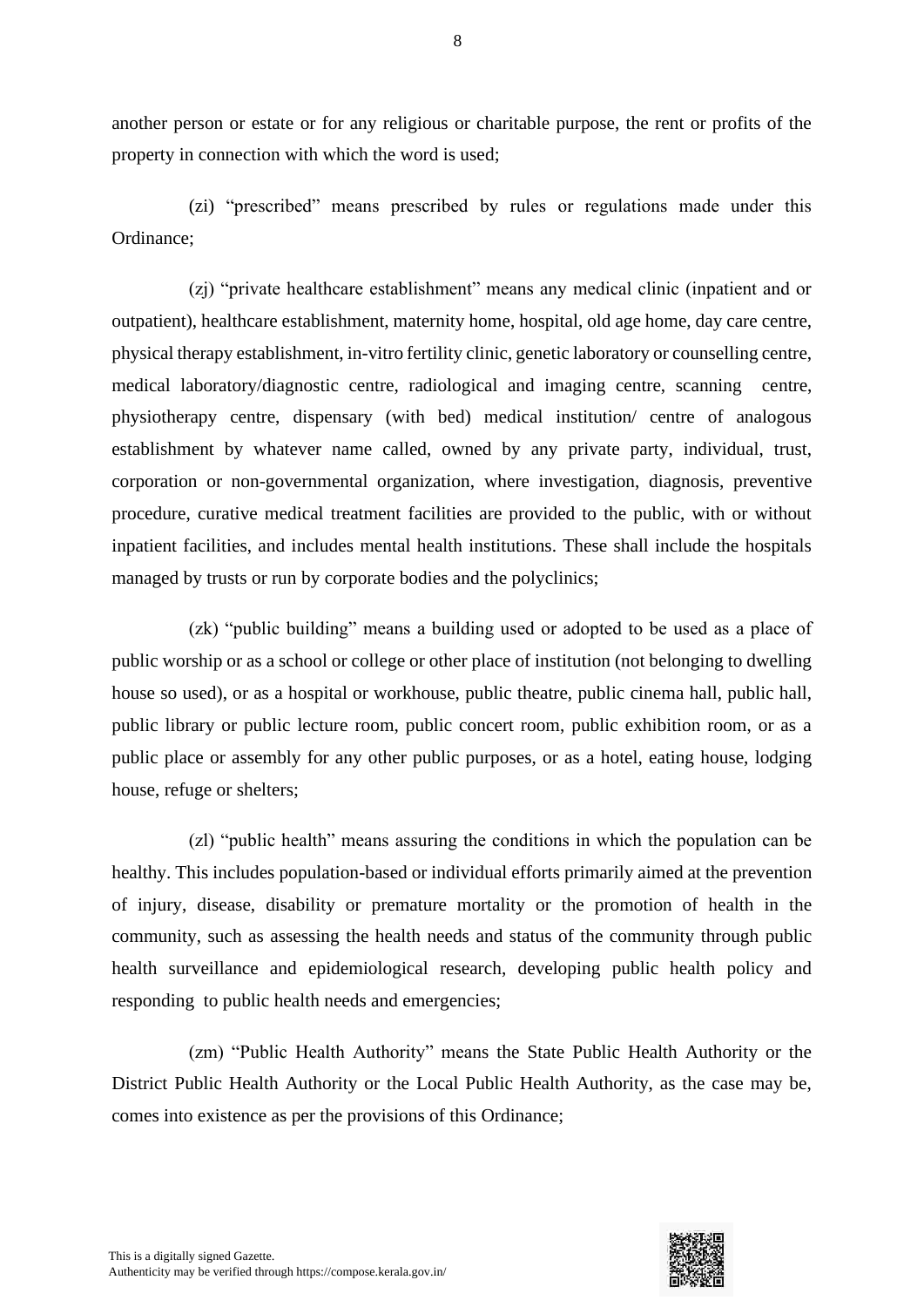(zn) "public health emergency" means an occurrence or imminent threat of an illness or health condition that poses a high probability of any of the following, namely:—

- (a) death or illness which are having a serious public health importance in the affected population;
- (b) a large number of serious or long term disabilities in the affected population, including teratogenic effects;
- (c) widespread exposure to an infectious or toxic agent that poses a significant risk or biological toxin;
- (d) substantial future harm to a large number of people in the affected population that can be caused by the appearance of a novel or previously controlled or eradicated infectious agent or biological toxin; and
- (e) any disaster, including major accidents;

*Explanation:—*Public health emergency can be due to communicable disease, chronic non-infectious, non-communicable conditions affecting large population, notified diseases, conditions of public health importance or locally endemic diseases;

(zo) "public place" means a place not meant for private use;

(zp) "quarantine" means the physical separation and confinement of an individual or groups of individuals, who are or may have been exposed to a contagious or possibly contagious disease and who do not show signs or symptoms of a contagious disease, from non quarantined individuals, to prevent or limit the transmission of the disease to non-quarantined individuals;

(zq) "registered medical practitioner" means a medical practitioner registered under the Kerala State Medical Practitioners Ordinance, 2021 (Ordinance No. 115 of 2021) or the Indian Medical Council Act, 1956 (Central Act 102 of 1956) or the Indian Medicine Central Council Act, 1970 (Central Act 48 of 1970) or the Homeopathy Central Council Act, 1973 (Central Act 59 of 1973);

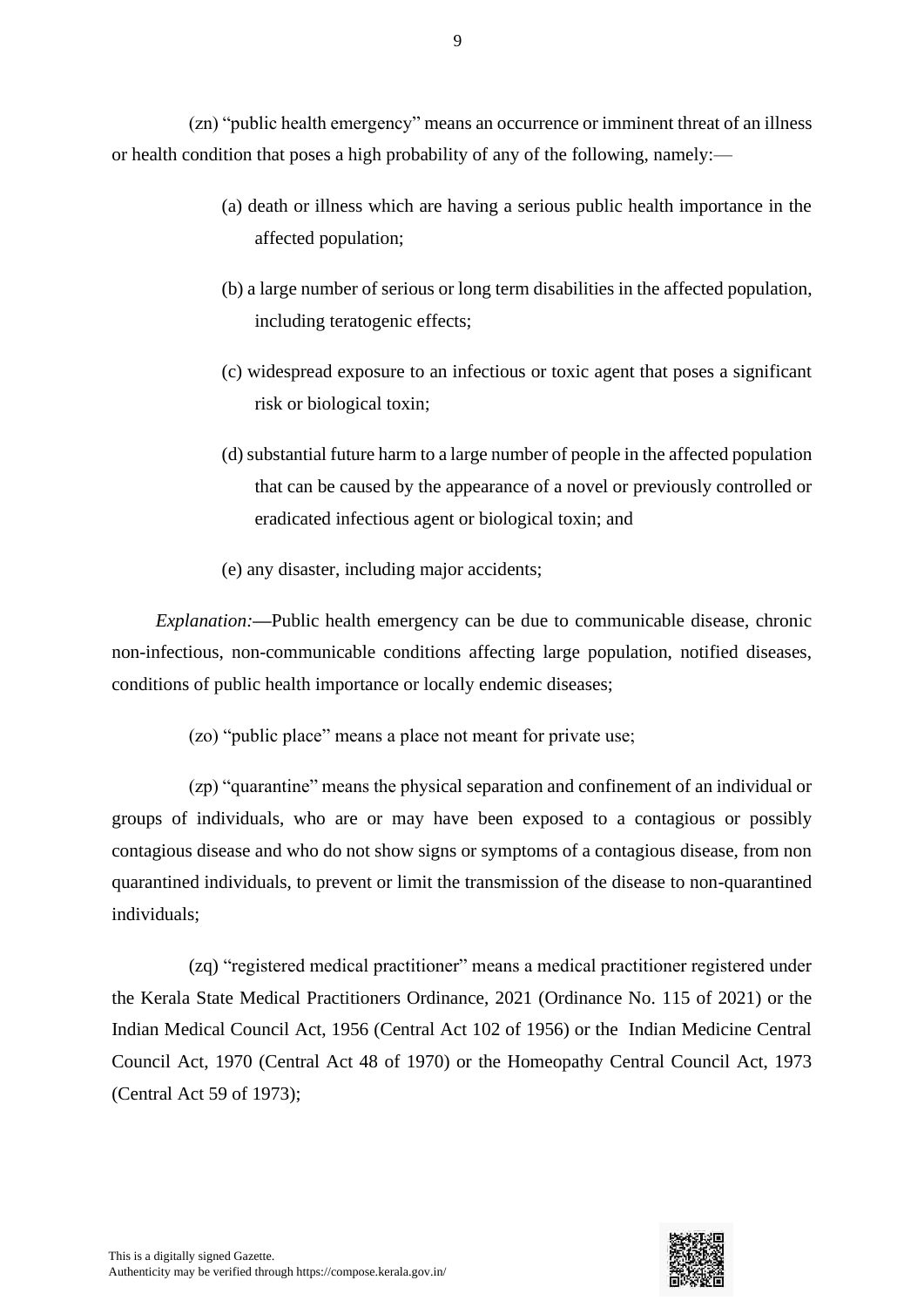(zr) "sanitary convenience" means plumbing fixtures for defecation and urination in sufficient number in a room or rooms or building, separately for male and female, with privacy, in a state of being clean and free from infection or spread of diseases;

(zs) "Secretary" means the Secretary of the Local Self Government Institution;

(zt) "sewage" means and includes night soil and other contents of latrines, cesspools or drains and includes trade effluents and discharges from manufactories of all kind;

(zu) "shopping mall" means a form of shopping precinct or shopping centre in which one or more buildings form a complex of shops representing merchandisers with interconnecting walkways that enable customers to walk from unit to unit;

(zv) "specimen" means a sample of blood, sputum, urine, stool or other bodily fluids, waste, tissues and cultures necessary to perform required tests;

(zw) "vaccination" means a suspension of attenuated or non-infectious microorganism or derivative antigens administered to stimulate its antibody production or cellular immunity against a pathogen for the purpose of preventing, ameliorating or treating a communicable disease;

(zx) "vector" means an organism, often an invertebrate arthropod, that transmits a pathogen from reservoir to host;

(zy) "water course" includes any river, stream, canal or lake whether natural or artificial including a water park other than a drain;

(zz) "water park" means an amusement park that features water play areas, such as water slides, splash pads, spray grounds (water playgrounds), lazy rivers, or other recreational bathing, swimming and bare footing environments and may be equipped with or without artificial surfing or body boarding environment such as a wave pool or flow rider;

(zza) "work place" means any premises including the precincts thereof (not being a factory or workshop) wherein any industrial, manufacturing or trade process is carried on, and where not less than five persons are employed for wages or any other remuneration;

(zzb) "workshop" means any premises including the precincts thereof (not being a factory) wherein any article is made, repaired, altered, ornamented, finished or otherwise

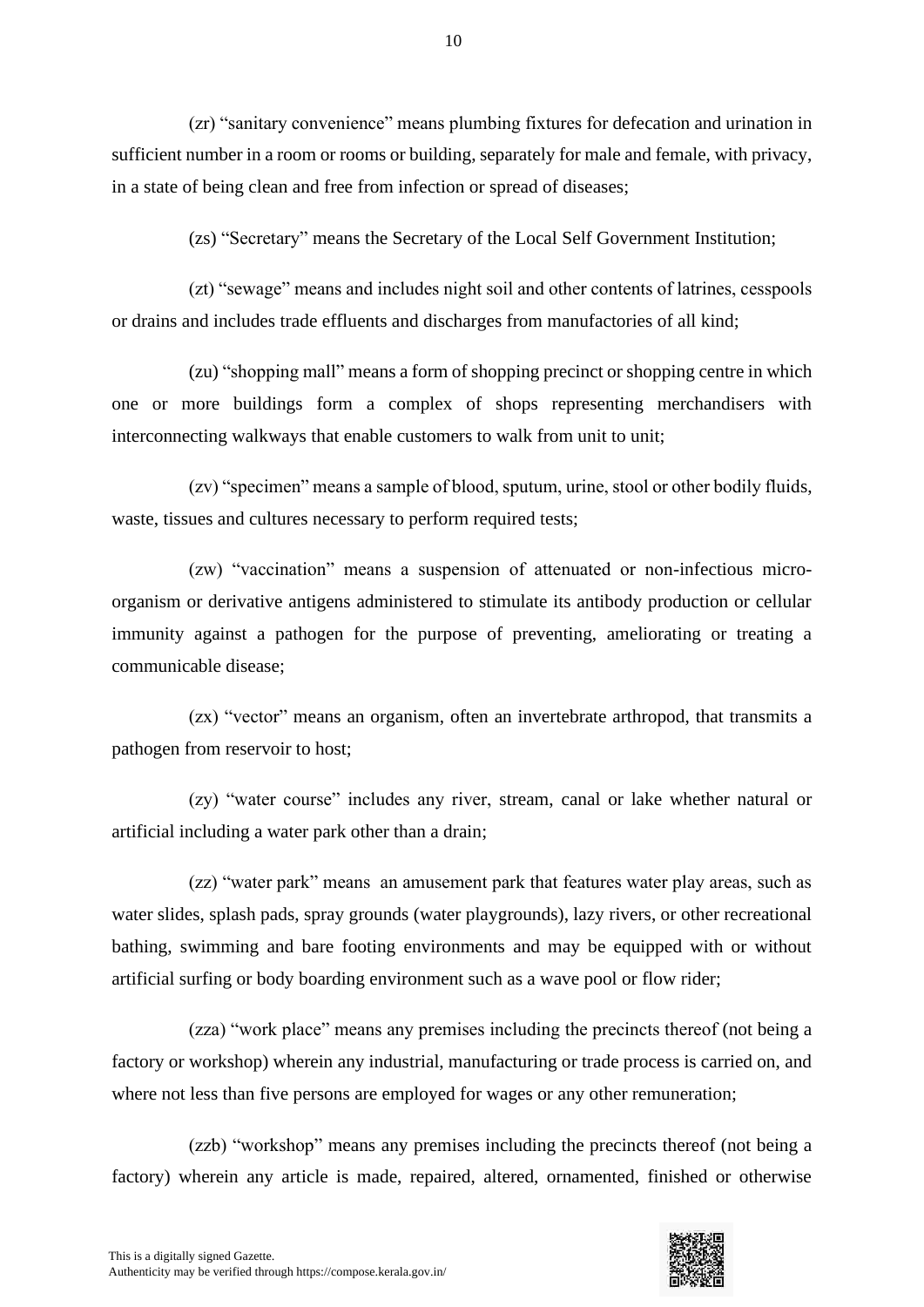adapted for use on a commercial basis and not less than five persons are employed for that purpose for wages or any other remuneration.

# CHAPTER II

## PUBLIC HEALTH AUTHORITIES AND THEIR POWERS

3. *The State Public Health Authority, the District Public Health Authorities and Local Public Health Authorities.—*As soon as may be after the commencement of this Ordinance, the State Public Health Authority at the State level, the District Public Health Authorities at the district level and the Local Public Health Authorities at the Local Self Government Institutions level as provided under sections 4, 5 and 6 respectively, shall come to existence, to carry out the provisions of this Ordinance.

4. *The State Public Health Authority.—*(1) The Director of Health Services, Government of Kerala shall be the State Public Health Authority.

(2) The State Public Health Authority shall have the powers to constitute Ad hoc Public Health Advisory Committees to render assistance, give expert opinion and also to coordinate with other departments during public health emergency situations.

(3) Such Ad hoc Advisory Committee shall comprise of nominees of the departments concerned whose advice is sought and also such other experts as may be deemed necessary to assist the committee.

5. *The District Public Health Authority.—*The District Medical Officer (Health) shall be the District Public Health Authority.

6. *The Local Public Health Authority.—*The Medical Officer appointed as Health Officer of the Local Self Government Institution shall be the Local Public Health Authority.

7. *Duties and Functions of the Public Health Authorities.—*(1) The State Public Health Authority, the District Public Health Authority and the Local Public Health Authority shall be responsible for the implementation of the provisions of this Ordinance, at the State level, at the district level and in the local area, respectively.

(2) Government shall have the power to delegate the State Public Health Authority to issue any directions, as deemed necessary for exercising the activities under this Ordinance

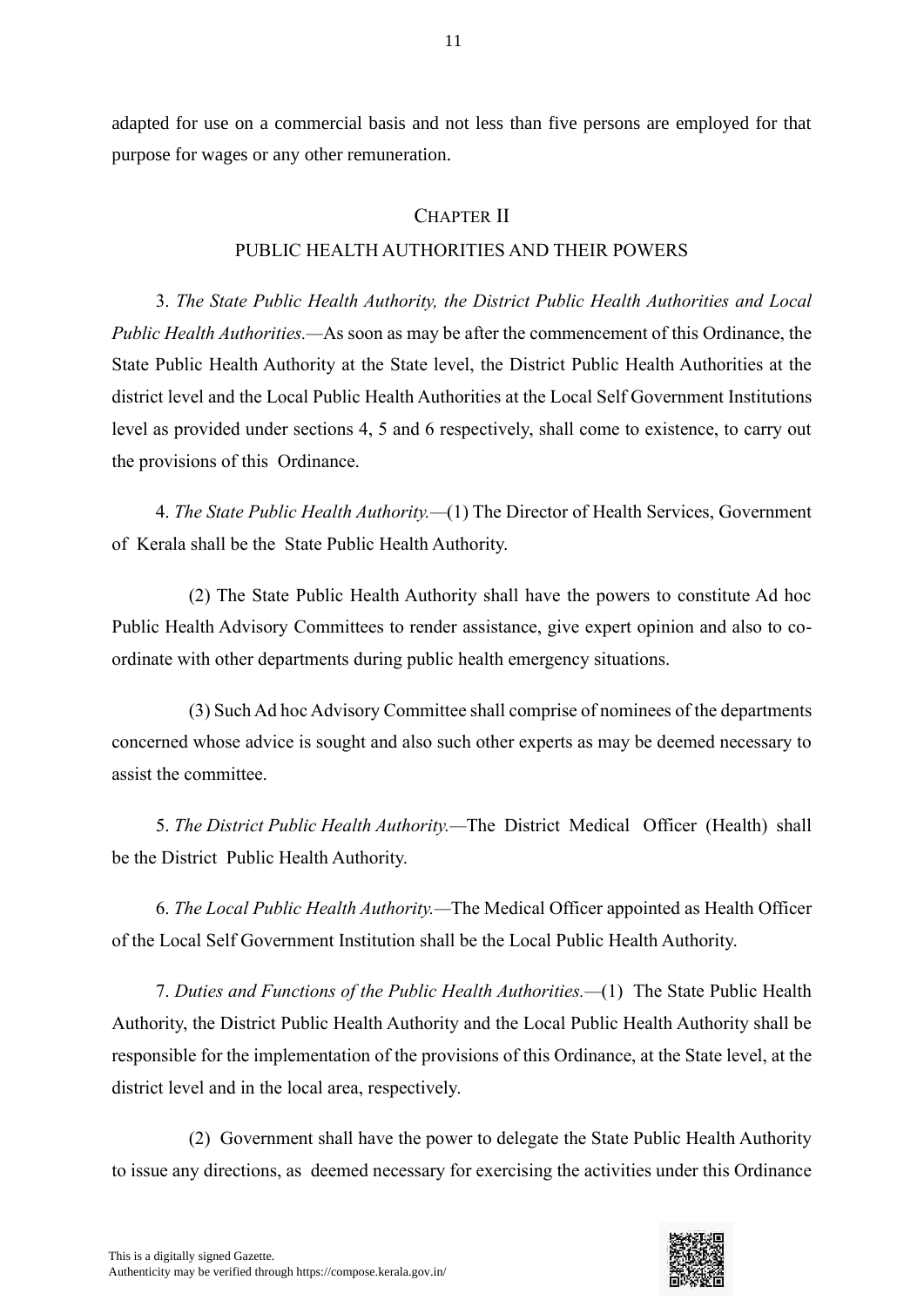in consonance with the Kerala Panchayath Raj Act, 1994 (13 of 1994) and the Kerala Municipality Act, 1994 (20 of 1994).

(3) The State Public Health Authority and the District Public Health Authority shall have the power to issue directions on public health matters, to any department of the Government, and if the department has grounds not to comply with such directions it shall state in writing before the respective Authority concerned.

(4) In the event of a disagreement between any Local Public Health Authority or any department of Government, and the State Public Health Authority or the District Public Health Authority, as the case may be, in respect of any direction issued under sub-section (3), the same shall be referred to the Government and the decision of the Government shall be final.

(5) The State Public Health Authority, the District Public Health Authorities and the Local Public Health Authorities shall prepare for State Government/Local Self Government Institutions concerned, an annual action plan for public health for the area under their jurisdiction based on Annual Health Status Report of the area before the commencement of every financial year. It shall cover among other things the advance actions to be taken to prevent any epidemic that is seasonally expected in that region, steps to minimize vulnerability of the population to the epidemic and to manage the impact of any such epidemic. The guidelines on the process to be followed by the District Public Health Authorities and the Local Public Health Authorities in the preparation of such plans, and the formats thereof shall be issued by the State Public Health Authority. The guidelines issued by the District Planning Committee from time to time shall also be considered while preparing the action plans.

(6) The State Public Health Authority, the District Public Health Authorities and the Local Public Health Authorities shall evaluate implementation of the public health plan at least once in three months and the Local Public Health Authority shall submit evaluation reports to the District Public Health Authority and the District Public Health Authority shall submit such report to the State Public Health Authority and the State Public Health Authority shall submit its report to the Government.

(7) The State Public Health Authority shall lay down guidelines on preventive activities to be carried out to achieve public health objectives such as testing of vector density, disease surveillance programmes, screening people for specific diseases, clinical and mortality audits including methodology and periodicity.

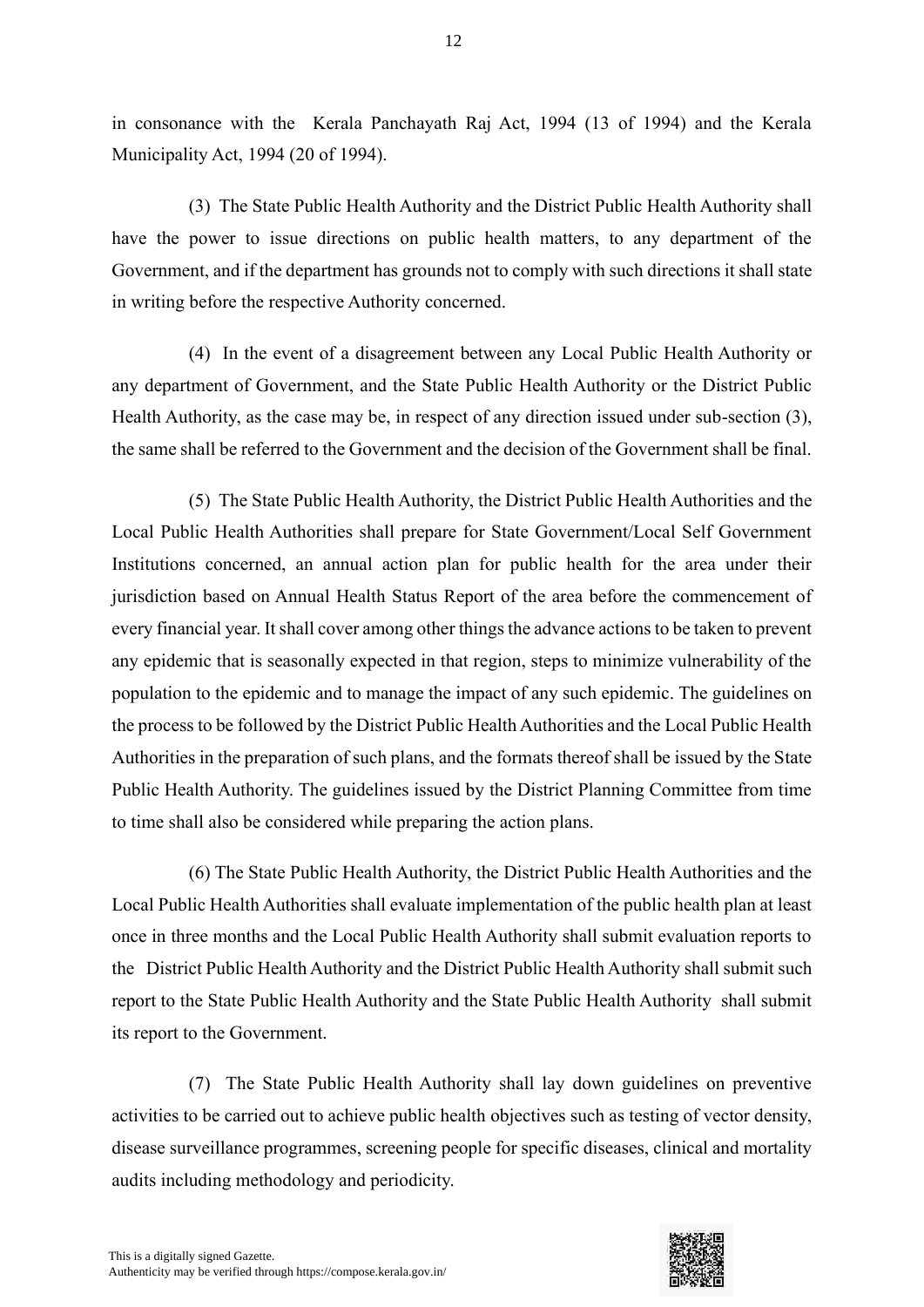(8) The State Public Health Authority shall have the power to collect data from the public and private healthcare establishments in the State on public health matters, in such format as may be prescribed by the Authority.

(9) The State Public Health Authority shall set up mechanisms to analyse the data collected from the District Public Health Authorities, the Local Public Health Authorities and the healthcare establishments, advise the Government on policy matters on public health based on such analysis and render recommendations to the individuals, institutions or agencies concerned on public health matters.

(10) The State Public Health Authority shall lay down the conditions under which a public health emergency can be declared in the State or in a district, the conditions under which the staff required to deal with the public health emergency are to be appointed and the source from which the expenses in connection with the public health emergency are to be met.

(11) The State Public Health Authority and District Public Health Authority shall advise the State Government/District Magistrate to declare public health emergency in the State or in the district, as the case may be, and issue instructions to any official, to deal with such emergency.

(12) The State Public Health Authority and the District Public Health Authority may lay down measures to be taken for safeguarding or improving the public health in their jurisdiction.

(13) On account of financial or other reasons, if any Local Self Government Institution is unable to carry out the measures laid down by the State Public Health Authority or the District Public Health Authority for safeguarding or improving the public health or if there is any difference of opinion between a Local Self Government Institution and the State Public Health Authority, the matter may be referred to the Government, whose decision shall be final.

(14) The State Public Health Authority shall publish Standard Medical Treatment Protocols that are to be followed by public and private healthcare providers and healthcare establishments in respect of the National Health Programmes and the diseases notified under this Ordinance.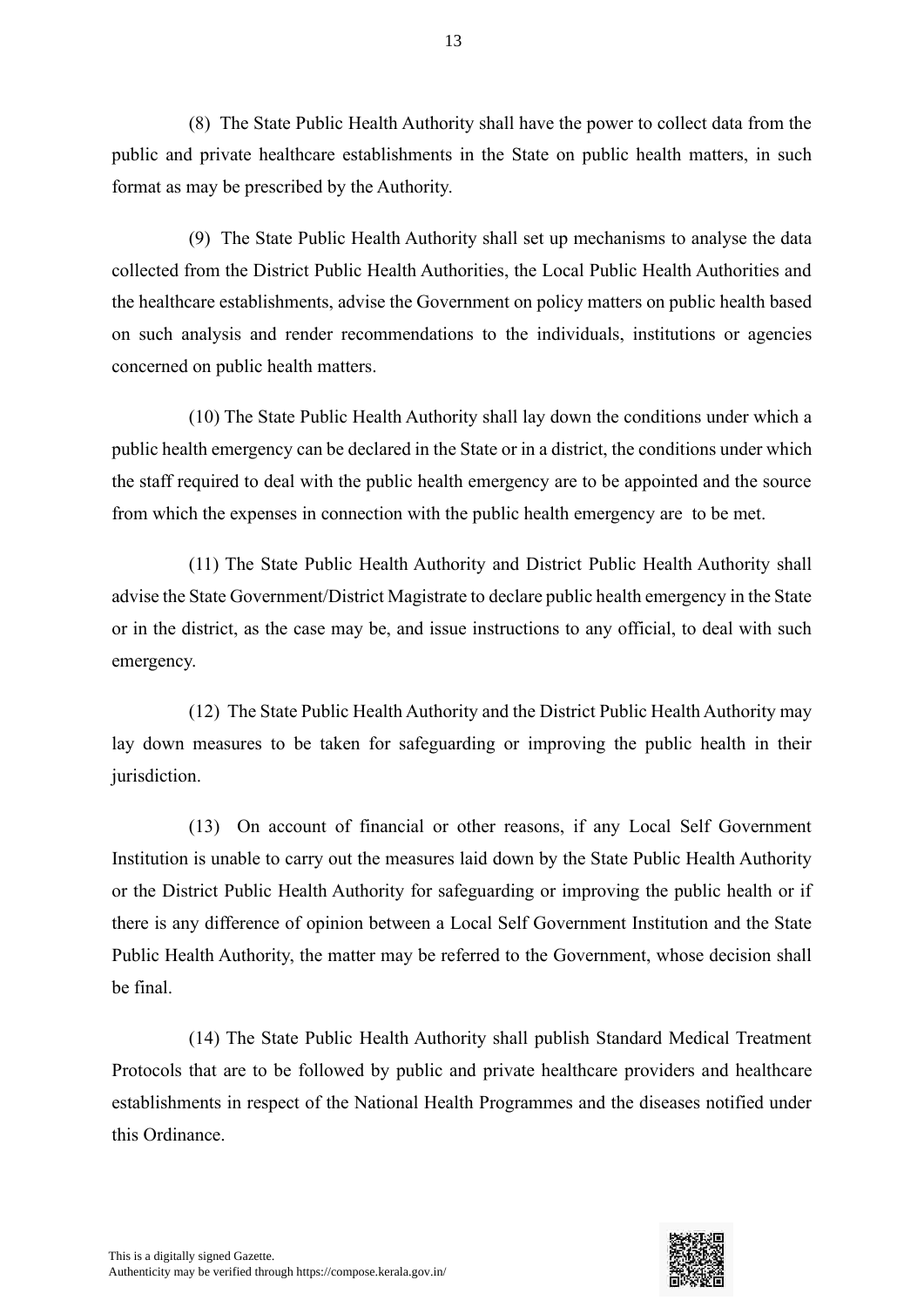(15) The State Public Health Authority shall fix public health standards for disease surveillance, prevention and control of communicable diseases, life style diseases and any other disease or health hazard as may be notified by the Government from time to time.

8. *Appointment of Health officer.—*(1) Every Local Self Government Institution shall have one Health Officer designated as Local Public Health Authority:

Provided that in case no officer is available under the Local Self Government Institution concerned for being designated as the Local Public Health Authority, the District Public Health Authority may nominate an officer who holds the charge of the Medical Officer of that Local Self Government Institution under another Local Self Government Institution or Government, to function as the Local Public Health Authority concerned.

(2) There shall be Health Inspector and other staff to assist the Local Public Health Authority in the exercise of the functions vested in them under this Ordinance.

(3) The Local Public Health Authority may, by an order in writing, authorise any officer not below the rank of a Health Inspector to exercise any of the powers of a Local Public Health Authority under this Ordinance, subject to his control and supervision and subject to such restrictions, limitations and conditions as may be specified by the Authority.

9. *Appointment of temporary Health Officers in emergencies.—*In the event of the prevalence or threatened outbreak of any epidemic or notified communicable disease in any local area, or of any unusual mortality therein or other emergencies, or for any notified area of fair or festival, the Government, the State Public Health Authority or the District Public Health Authority may by order, appoint temporarily for such a period as may be specified therein, one or more Medical Officers as additional Health Officers, for preventing such communicable disease from spreading, or for investigating its cause, or for preventing such mortality or for the proper conduct of a fair or festival, as the case may be.

10. *Powers of the State Public Health Authority in public health emergencies.—*Subject to such conditions as may be prescribed, the State Public Health Authority, shall have the power,—

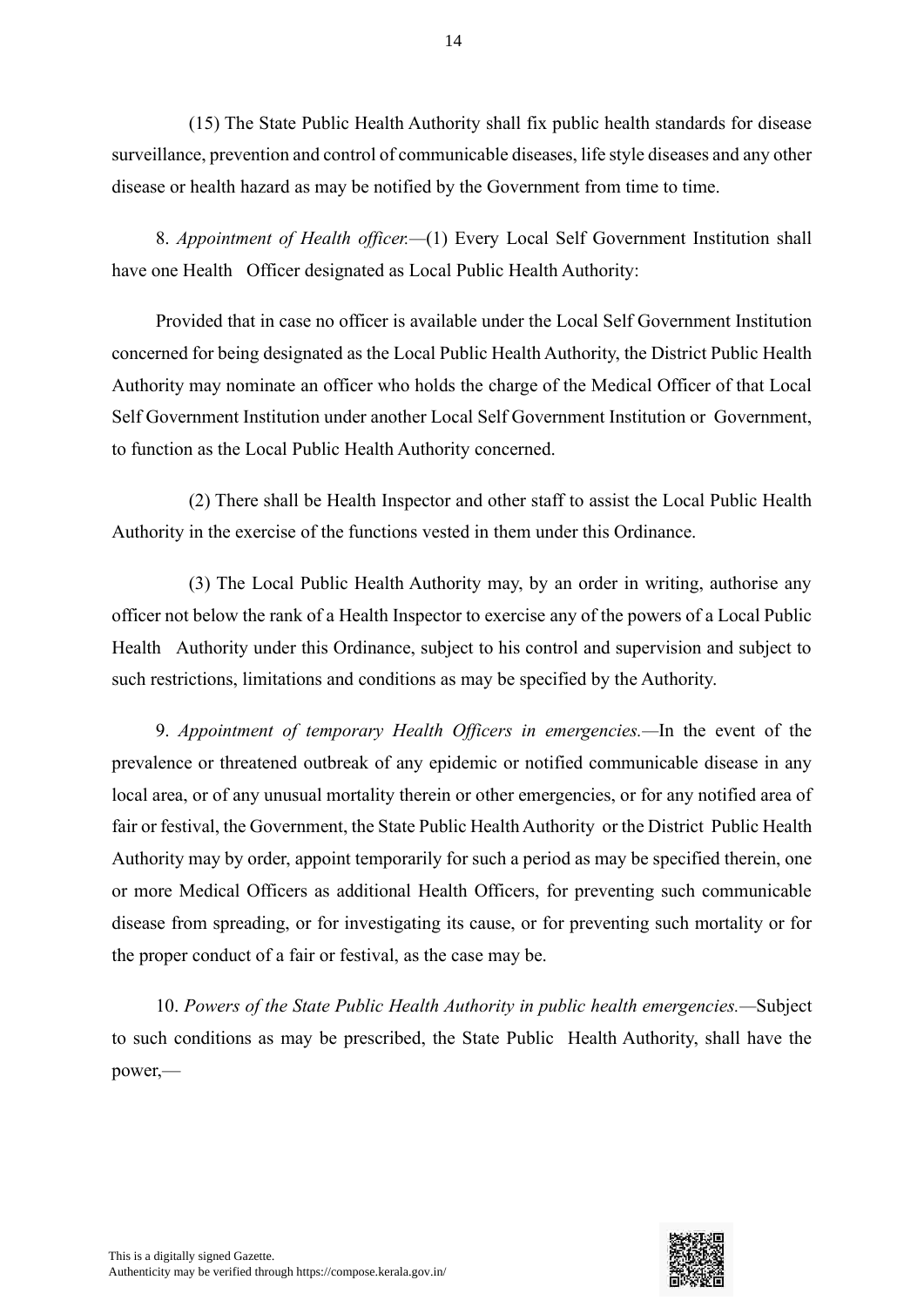- (a) to assign one or more staff of any public healthcare establishment under their control for temporary duty in the area of any other public healthcare establishment;
- (b) to develop guidelines on public health standards for the conduct of fairs and festivals in the State and issue necessary orders to implement them; and
- (c) to enforce rules, regulations and guidelines relating to the abatement of nuisance and health hazards.

11. *Powers of the District Public Health Authority.—*The District Public Health Authority shall have the power,—

- (a) to provide guidelines and exercise supervision and control of public health activities within the district;
- (b) to conduct public health investigations from time to time, as may be deemed necessary for the prevention of diseases and promotion of public health;
- (c) to conduct investigation and enquiry with respect to the cases of all communicable diseases, notifiable communicable diseases and health hazards; and
- (d) to issue guidelines from time to time, as may be deemed necessary, to the Local Public Health Authorities.

12. *Powers of the Local Public Health Authority.—*(1) The Local Public Health Authority shall exercise supervision and control of the members of the public healthcare establishments within its jurisdiction with respect to public health guidelines or rules.

(2) The Local Public Health Authority shall have the power to direct, in writing, any person and/or establishment to carry out or desist from any activity, or to change any condition as deemed by the Authority to be necessary for promoting public health, within such time as specified. If the person and/or establishment fails to do so within the time specified in the order, the Local Self Government Institution shall carry out the activity and recover the cost from the person or institutions concerned in the same manner as if it were a tax due to the Local Self Government Institution.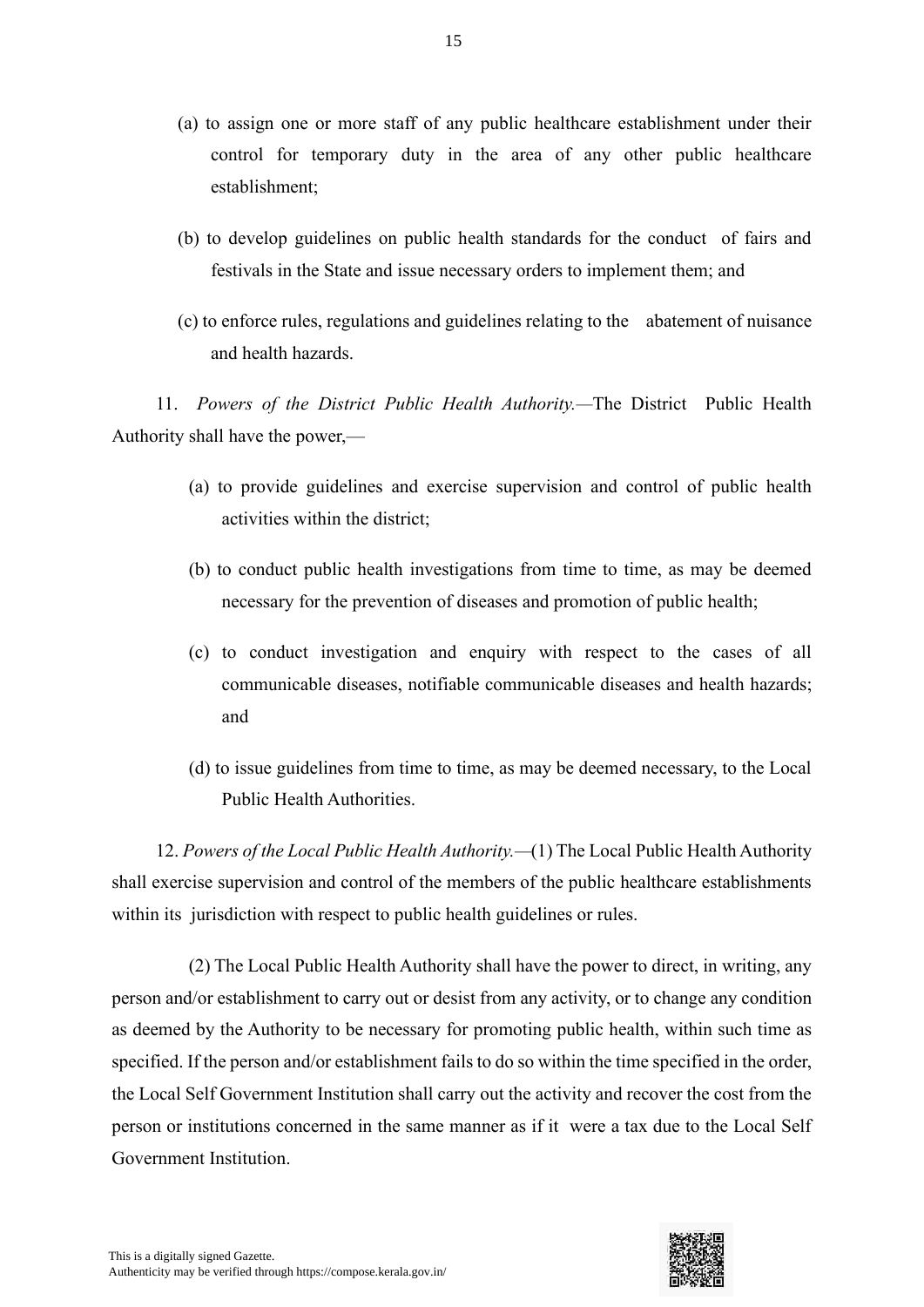(3) The Local Public Health Authority shall perform such of the functions and discharge such of the duties in regard to public health matters under any of the provisions applicable to such Local Public Health Authority as provided in this Ordinance and shall have the power to,—

- (i) levy fines for failure to comply with any order issued under this Ordinance; or
- (ii) compound any offence committed or violation of any provisions of this Ordinance and the rules made thereunder which can be declared compoundable, and
- (iii) issue certificate of fitness of health to any person working in any establishment where any article of food is prepared, manufactured, stored or sold as per the terms laid down by the Local Self Government Institutions concerned.

(4) The Health Officer designated as Local Public Health Authority shall discharge all the duties and exercise all the powers specifically conferred, by or under this Ordinance, and he shall, subject to the provisions of this Ordinance and the rules made thereunder, carry into effect all activities as required being the Local Public Health Authority.

(5) The Health Officer designated as Local Public Health Authority shall be deemed to be a public servant within the meaning of section 21 of the Indian Penal Code, 1860 (Act No. 45 of 1860).

(6) The Health Officer designated as Local Public Health Authority or an officer authorised by him may enter and inspect,—

(a) any place where any type of nuisance has taken or continuing to take place;

(b) any place where any offensive trade is conducted;

(c) any place of contamination or contagious disease, where any article of food is prepared, manufactured, stored or exposed for sale or any source of water supply;

(d) any place where conditions exist that facilitate the spread of any epidemic including the growth of vectors or pathogens;

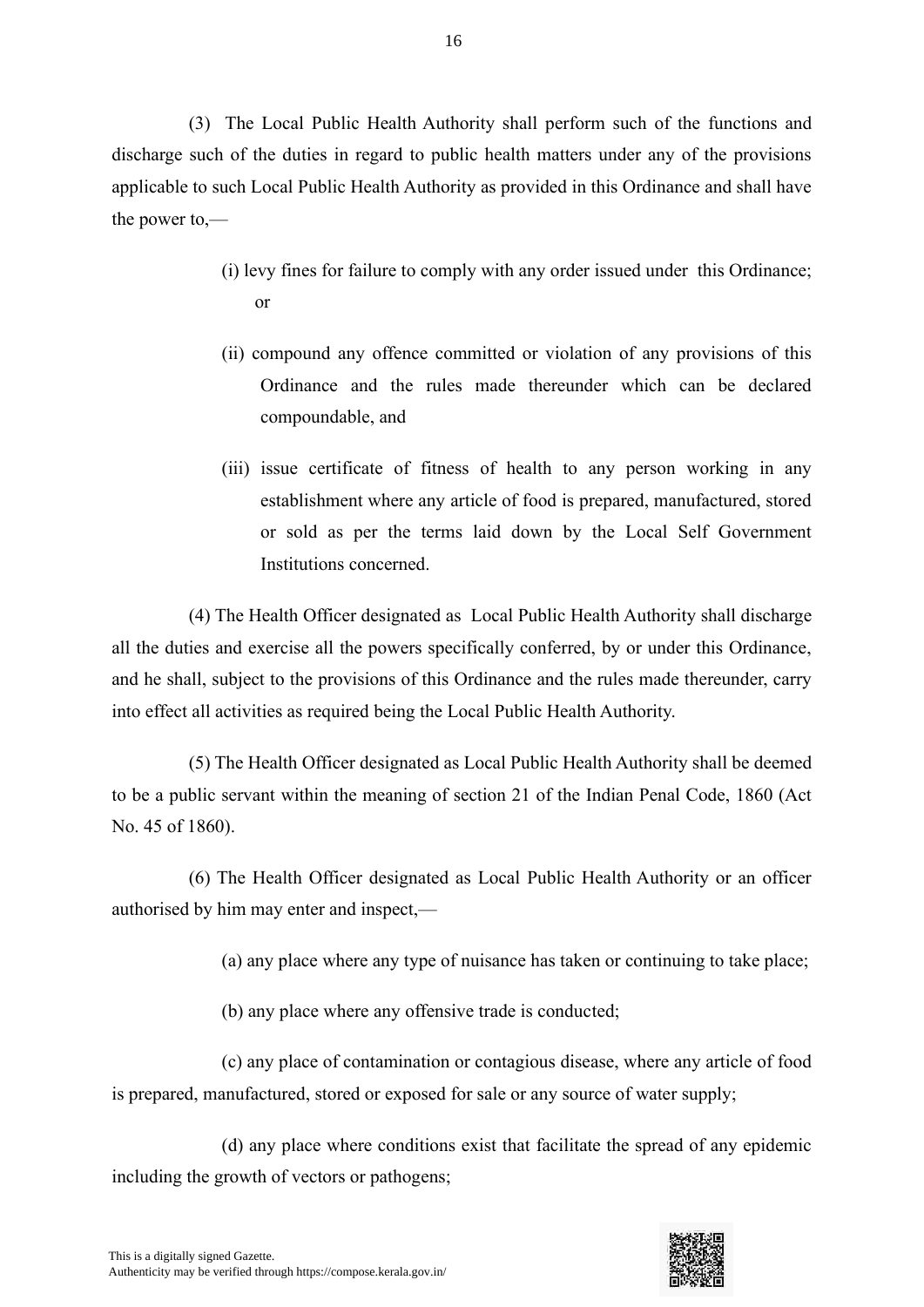(e) any place contaminated or injurious to health within the jurisdiction of the Local Public Health Authority.

(7) The Health Officer designated as Local Public Health Authority or an officer authorized by him shall have the power to seize and carry away or order to destroy forthwith any food or beverage that he has reasonable grounds to suspect is contaminated or putrid:

Provided that where the Local Public Health Authority or the authorized officer takes any action under this sub-section, he shall call one or more witnesses at the time when such actions are taken and get his/their signature.

(8) The Health Officer designated as Local Public Health Authority or an officer authorized by him may,—

(a) without notice inspect, at any time, without assistance, any place, factory, work shop, work place, office, cinema hall, hospital or as may appear to him necessary, and other places including dwelling places from where any communicable disease is reported or any place suspected to be at risk of contamination;

(b) take such measures, as he may consider necessary to prevent the spread of such disease beyond such place; and

(c) take samples of any article of food or water from any place or premises for analysis as may appear to him reasonable.

(9) When the Health Officer designated as Local Public Health Authority or the authorized officer takes any of the actions mentioned in sub-section (8), he shall, within a reasonable time after the action is completed, but not later than twenty-four hours, provide a report on the action so taken, to his superior officer and to the Local Self Government Institution in the format prescribed and inform the Local Food Safety Officer, if they have to take any action.

(10) When the Health Officer designated as Local Public Health Authority or the officer authorised by him,—

(a) takes action against the person or persons who violate any of the provisions of this Ordinance or rules made thereunder; or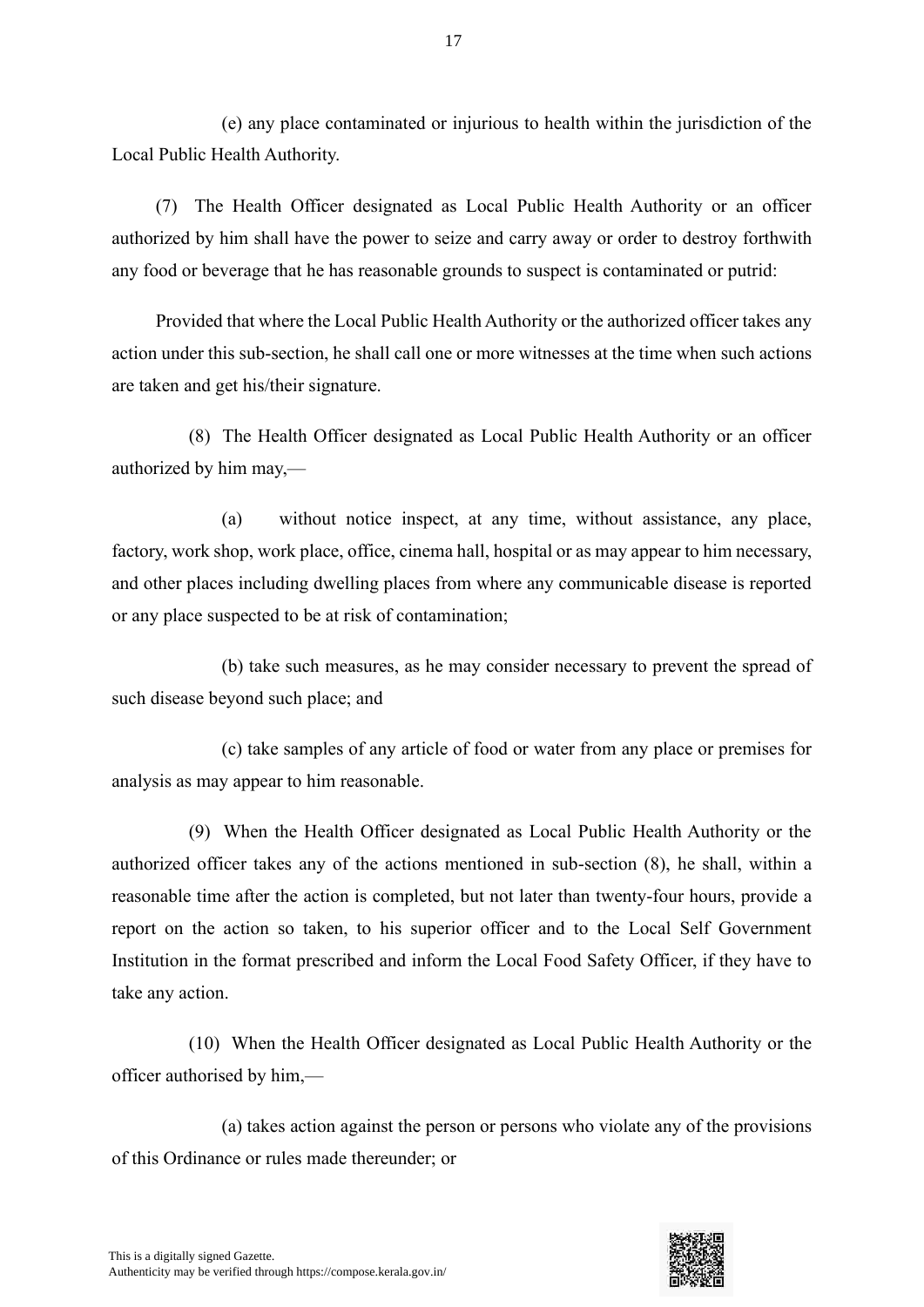(b) launches prosecution for violations of any of the provisions of this Ordinance or rules made thereunder; or

(c) takes any action as per this Ordinance or rules made thereunder to abate any nuisance as defined in section 2(ze),

he shall file a report in writing to the Secretary of the Local Self Government Institution for being placed before the Local Self Government Institution concerned.

13. *Assistance to the Local Public Health Authority.—*(1) All public servants under the Government shall render all help and co-operation whenever they are approached by the Local Public Health Authority for assisting or witnessing the action or in the conduct of enquiry in public health matters. Any refusal or non-cooperation noticed on the part of such officer shall be viewed as a breach of conduct and indiscipline, resulting in appropriate penal action by the disciplinary authority concerned.

(2) It shall be the duty of every Police Officer to assist the Local Public Health Authority, if demanded in writing, his aid for the lawful exercise of any power vested in them under this Ordinance or the rules or regulations made thereunder.

14. *Local Self Government to provide adequate facility to the Health Officer.—*(1) Every Local Self Government Institution shall provide its Health Officer with such financial and clerical assistance, office space, furniture, stationery, forms and vehicle necessary for the proper conduct of the business of such Health Officer.

(2) Any expenses incurred or loss suffered on account of execution of any work or steps taken by Health Officer of the local area, for sanitary convenience, abatement of nuisance and the like, under this Ordinance shall be met by the Local Self Government Institution and such amount may be recovered from the person to whom the notice under this Ordinance was issued, as arrears of land revenue by the Local Self Government Institution.

15. *Health Officer's power to exercise the provisions of public health laws in the State.—* Health Officer shall exercise the powers under the provisions regarding public health and environment laws in the State.

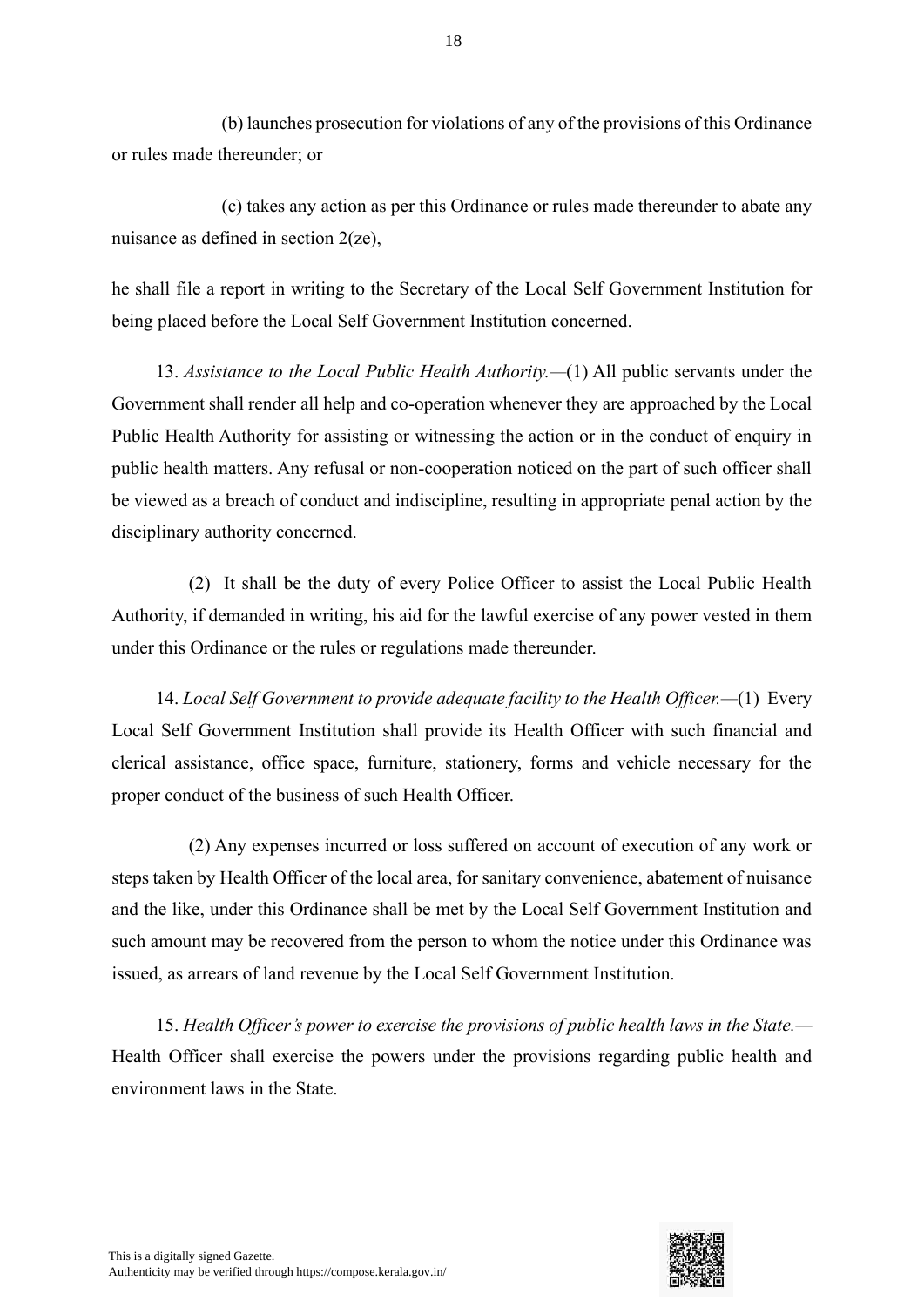#### CHAPTER III

# WATER FOR HUMAN USE AND DISPOSAL OF WASTE WATER

16. *Quality of drinking Water.—*(1) The standards for drinking water shall be the Indian Standard for Drinking water-specification, and it shall be the responsibility of all providers of water supply for human consumption to see that the water supplied is sufficient and it complies with the Food Safety and Standards Act, 2006.

(2) Every Local Public Health Authority shall,—

(a) periodically or whenever there is a suspicion of waterborne disease, check the quality of the drinking water, subject to the norms prescribed; and

(b) initiate remedial action with the provider whenever the quality and quantity are found to be substandard or inadequate, as the case may be.

(3) The Local Public Health Authority may, at any time issue notice in writing requiring the owner or any person having control over any lake, stream, spring, well, tank, reservoir, pond, water in tanker lorries or other source of water supply, which is used for drinking, bathing, washing clothes, or water sports and recreation, whether the same is a private property or not, that he shall, within a reasonable time to be specified in the notice, or in any case falling under clause (d) within such time as may be specified in the notice not being less than thirty-six hours from the receipt thereof, to,—

(a) keep and maintain any such source of water supply in such manner as the Local Public Health Authority may direct; or

(b) cleanse any such source of water supply from silt, refuse and vegetation; or

(c) protect any such source of water supply from pollution by surface drainage in such manner as the Local Public Health Authority may direct; or

(d) fill in, repair, protect or enclose, in such manner as the Local Public Health Authority may direct, any such source of water supply, if for want of sufficient repair, protection or enclosure, such source of water supply is, in their opinion, dangerous to the health or safety of the public or of any person having occasion to use or to pass the same; or

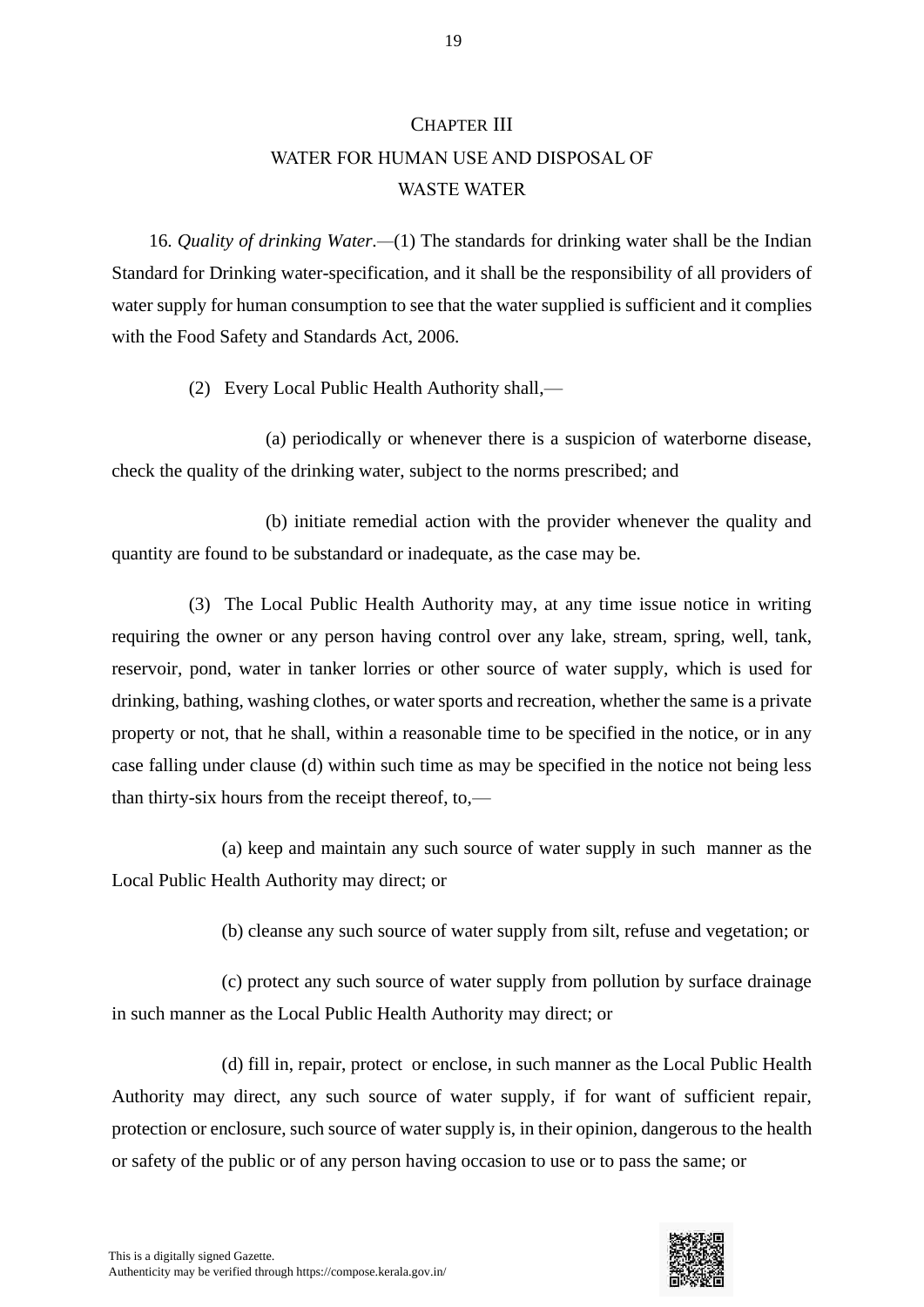(e) desist from using, and from permitting others to use, for drinking purposes any such source of water supply if, in the opinion of the Local Public Health Authority, the water is unfit for drinking; or

(f) close any such source of water supply, either temporarily or permanently, or fill up, enclose or fence the same in such manner as the Local Public Health Authority considers sufficient to prevent the use thereof for drinking purposes, if in their opinion, the water is unfit for drinking; or

(g) drain off or otherwise remove from any such source of water supply, or from any land or premises or receptacle or reservoir attached or adjacent thereof, any stagnant water which the Local Public Health Authority considers to be either injurious to health or offensive to the neighbourhood:

Provided that the provisions of clauses (a) and (d) shall not apply to a stream:

Provided further that a notice shall not be issued under clause (f) unless a notice has first been issued under clause (e) and the source of water supply in question continuous to be used for drinking purposes notwithstanding the issue of such notice, and the Local Public Health Authority considers that such use cannot be prevented otherwise than by the issue of a notice under clause (f).

(4) If the owner or person having control as aforesaid fails or neglects to comply with any notice issued under sub-section (3) within the time specified therein, the Local Public Health Authority may, if immediate action is necessary to protect the health or safety of any person or persons, at once proceed to execute the work specified in such notice, and all the expenses incurred thereof by the Local Public Health Authority shall be paid by the owner, or person having control over such source of water supply, and shall be recoverable as if it were a tax due to the Local Self Government Institution concerned:

Provided that in the case of any private source, the water is used by the public or by any section of the public as of right, the expenses incurred shall be met from the funds of the Local Self Government Institutions.

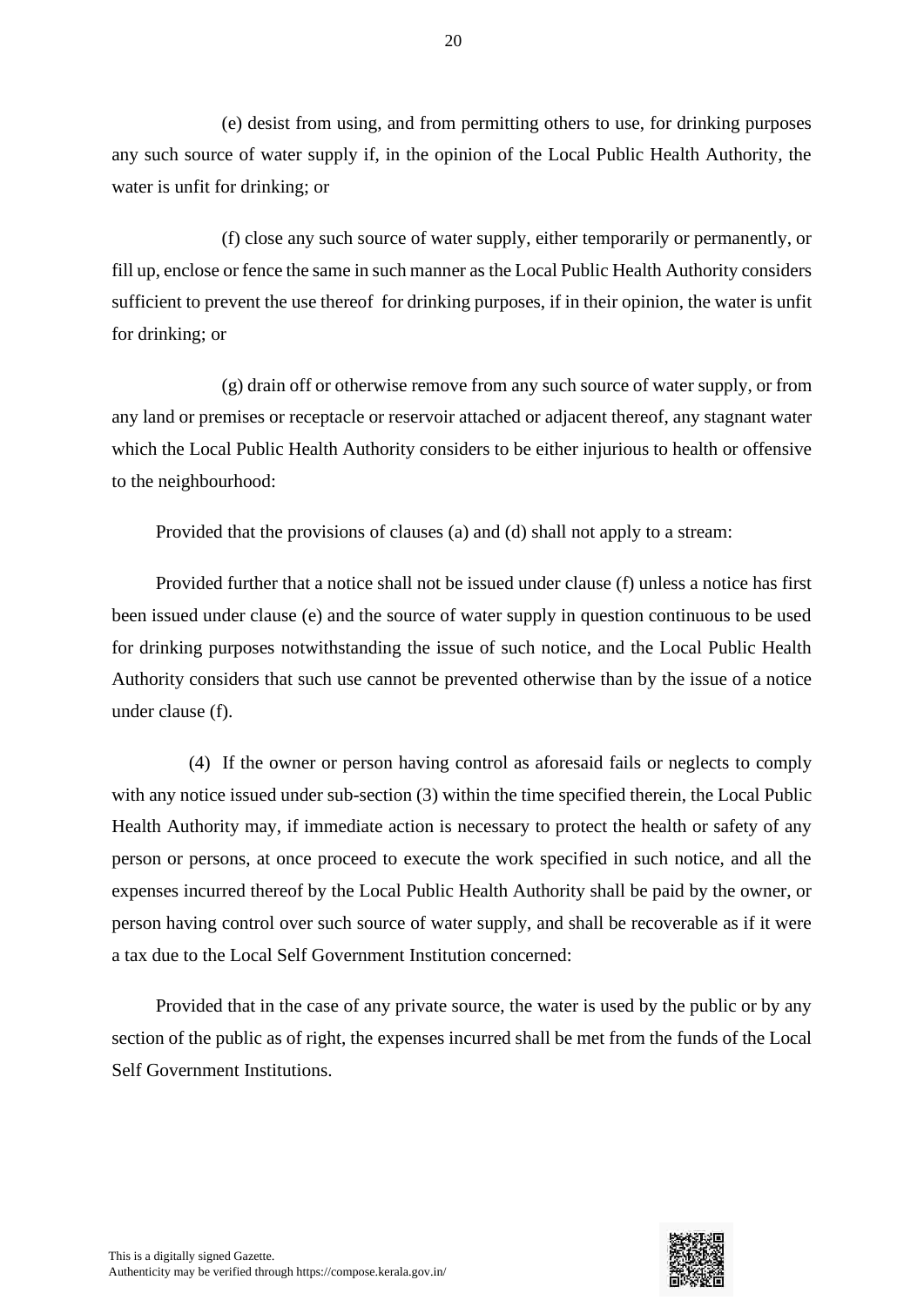(5) No person shall, save as may be generally or specifically prescribed, throw, empty, or turn or permit to be thrown, emptied or turned or to pass, into any public drain, or into any drain connecting with public drain,—

(a) any matter likely to affect the drain or to interfere with the free flow of its contents, or to affect prejudicially the treatment and disposal of such contents; or

(b) any liquid being refuse or steam or other liquid either alone or in combination with the contents of the drain, which is dangerous, or the cause of a nuisance, or prejudicial to health; or

(c) any explosive or inflammable substance.

(6) No person shall, save as may be generally or specifically prescribed,—

(a) put or cause to be put, or cause to fall or flow or be carried or knowingly permit to be put or to fall or flow or be carried into any water course,—

(i) any solid or liquid sewage matter, filth, excreta or

(ii) any poisonous, noxious, or polluting liquid proceeding from any manufactory or manufacturing process, or

(b) put or cause to be put, or cause to fall or be carried, or knowingly permit to be put or to fall or be carried, into any water course, so as either individually or combination with other similar acts of the same or any other person, to interfere with the due flow of such water course, or to pollute water therein, the solid refuse from any factory, manufacturing process or quarry or any rubbish or cinders or any other waste, including trade waste, or putrid solid matter or

(c) commit nuisance in or in the neighbourhood or any water course.

(7) If any person disobeys the direction issued under sub-section (3), he shall be liable to fine of one thousand rupees and in case of continuing disobedience, with fine which may extend to five hundred rupees, for every day during which the disobedience continues.

(8) If any person contravenes the provisions in sub sections (5) or (6), he shall be liable to fine not exceeding one thousand rupees and in the case of continuing contravention,

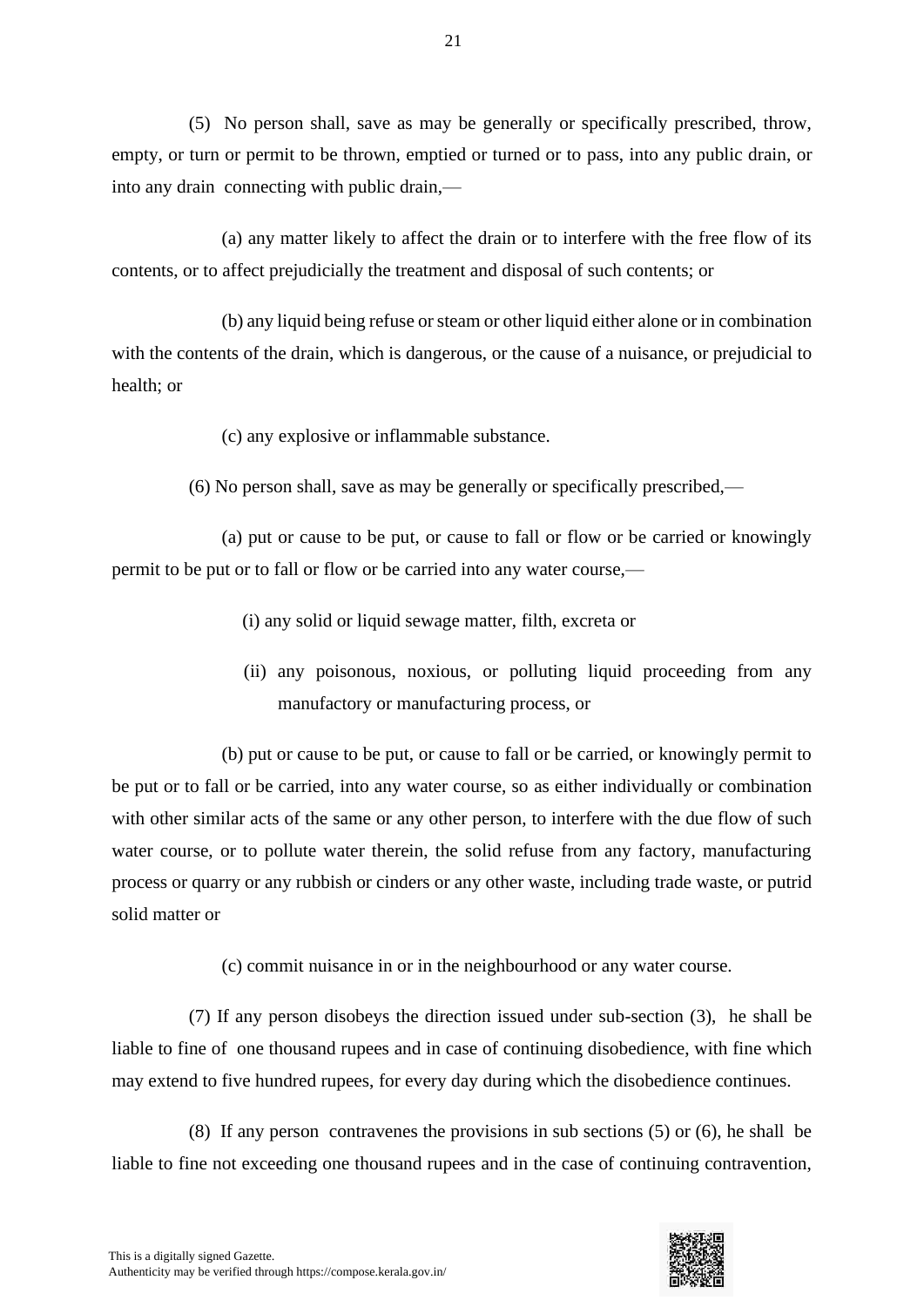with fine which may extend to five hundred rupees for every day during which the contravention continues.

17. *Powers of District Public Health Authority in regards to water supply.—*(1) The District Public Health Authority may cause enquiries to be made in any local area or part thereof, with a view to ascertaining whether the source of water supply for such local area or part is contaminated.

(2) The District Public Health Authority or any officer duly authorized may, after taking into consideration the result of such enquiries, issue order to the owner or person in possession or institution or authority concerned, directing that the source of water supply be cleaned, improved, repaired or otherwise protected from contamination within the period specified therein:

Provided that before issuing an order under this sub-section, the District Public Health Authority or the authorized officer, shall give the authorities or persons concerned a reasonable opportunity to make any submission or objection they may wish to make, and consider the same.

(3) An appeal against the order issued by the District Public Health Authority or the authorized officer under sub-section (2) shall lie to the State Public Health Authority and against the decision of the State Public Health Authority on such appeal, a revision shall lie to the Government whose decision shall be final.

18. *Powers of the State Public Health Authority or the District Public Health Authority to improve water quality.—*If the State Public Health Authority or the District Public Health Authority is convinced that the source of public water supply in a local area is contaminated or is subject to imminent risk of contamination, it may give necessary directions in writing, to the Local Public Health Authority to take such measures as may be specified therein.

# CHAPTER IV

## SANITARY CONVENIENCES

19. *Obligation of Local Self Government Institution/owner to provide and/or ensure Public Sanitary Conveniences.—*(1) Every Local Self Government Institution shall provide and maintain in proper and convenient places sufficient number of sanitary conveniences for the

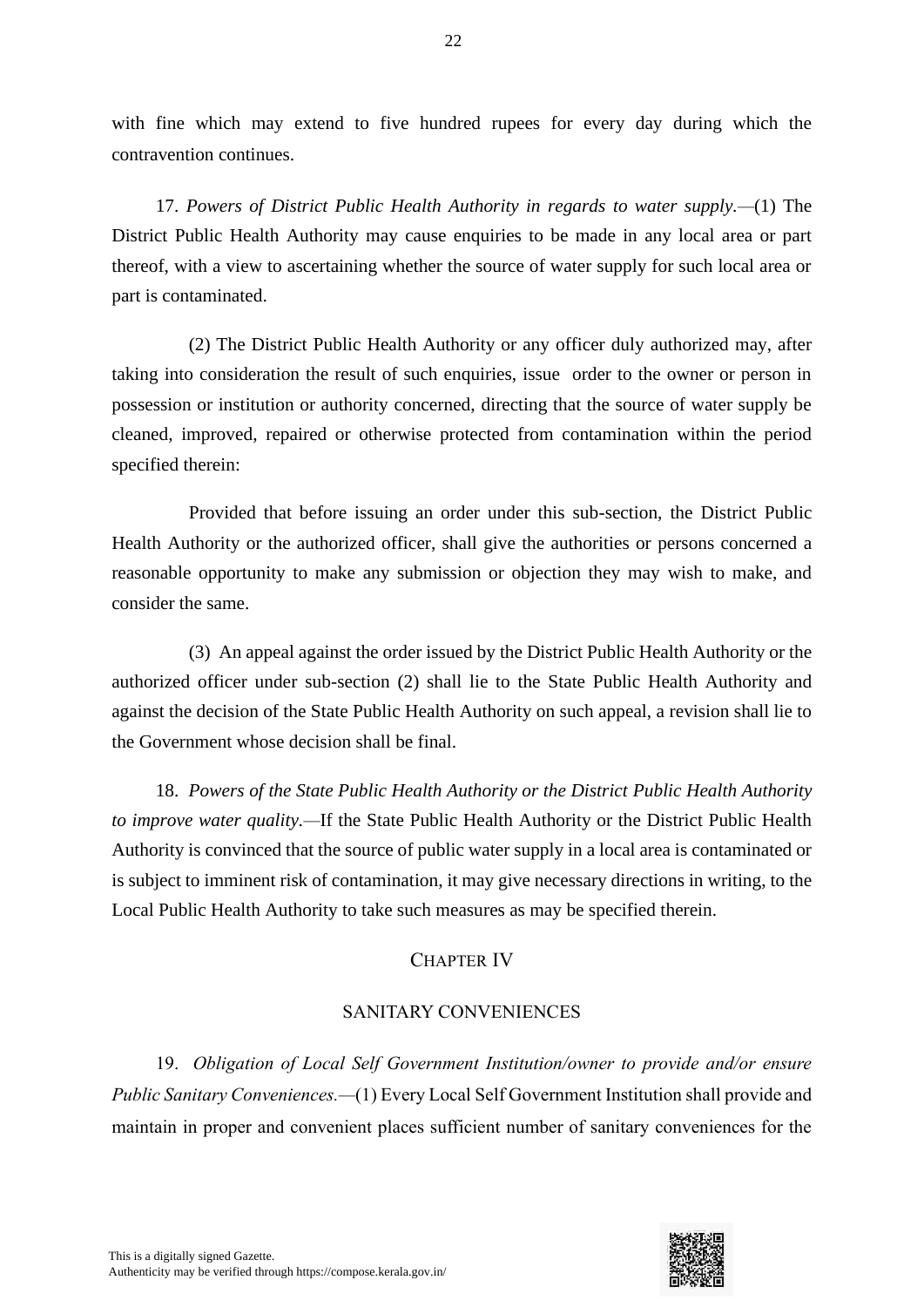use of the public, if needed on nominal payment basis, and cause all such places to be kept in proper hygienic condition so as not to be a nuisance or injurious to public health.

(2) If any building intended for human habitation is without any sanitary conveniences or if, in the opinion of the Local Public Health Authority, the sanitary convenience or conveniences provided therein are insufficient, having regard to the number of persons occupying the building, or are insufficient, or are objectionable on sanitary grounds, he may by notice, in writing, require the owner of such building to provide such sanitary conveniences or such additional sanitary conveniences and in such positions, as may be specified in the notice.

(3) Every owner of the land on which a building stands shall provide such sanitary convenience, in such positions, and within such time as the Local Public Health Authority may, by notice, require for the use of the inhabitants of such building.

(4) Every educational institution in the area of the Local Public Health Authority shall provide urinals and water closets (separately for male and female) and also wash basins, at the rates prescribed in the Building Rules made under the Kerala Panchayat Raj Act, 1994 (13 of 1994) or the Kerala Municipality Act, 1994 (20 of 1994), as the case may be, and keep them clean and in proper manner. Provision of toilets which are child, girl, differently-abled geriatric and transgender friendly toilets may be ensured in all institutions including work places, business establishments and malls.

(5) All latrines so provided shall,—

(a) be so constructed to protect the privacy of persons using the same from the sight of persons passing by or residing in the neighbourhood;

(b) have water type closet, leach pit having lid or septic tank or drainage facility, and polluted-air exhaust (net-tied) system; and

(c) be maintained clean and in a proper manner, and not permitting waste water to accumulate in the surroundings, repaired and altered to be in such manner.

(6) If any latrine opening on any street, whether such latrine be erected before or after the commencement of this Ordinance, is so placed or constructed as to be a nuisance or offensive to public decency, the Local Public Health Authority may, by notice in writing,

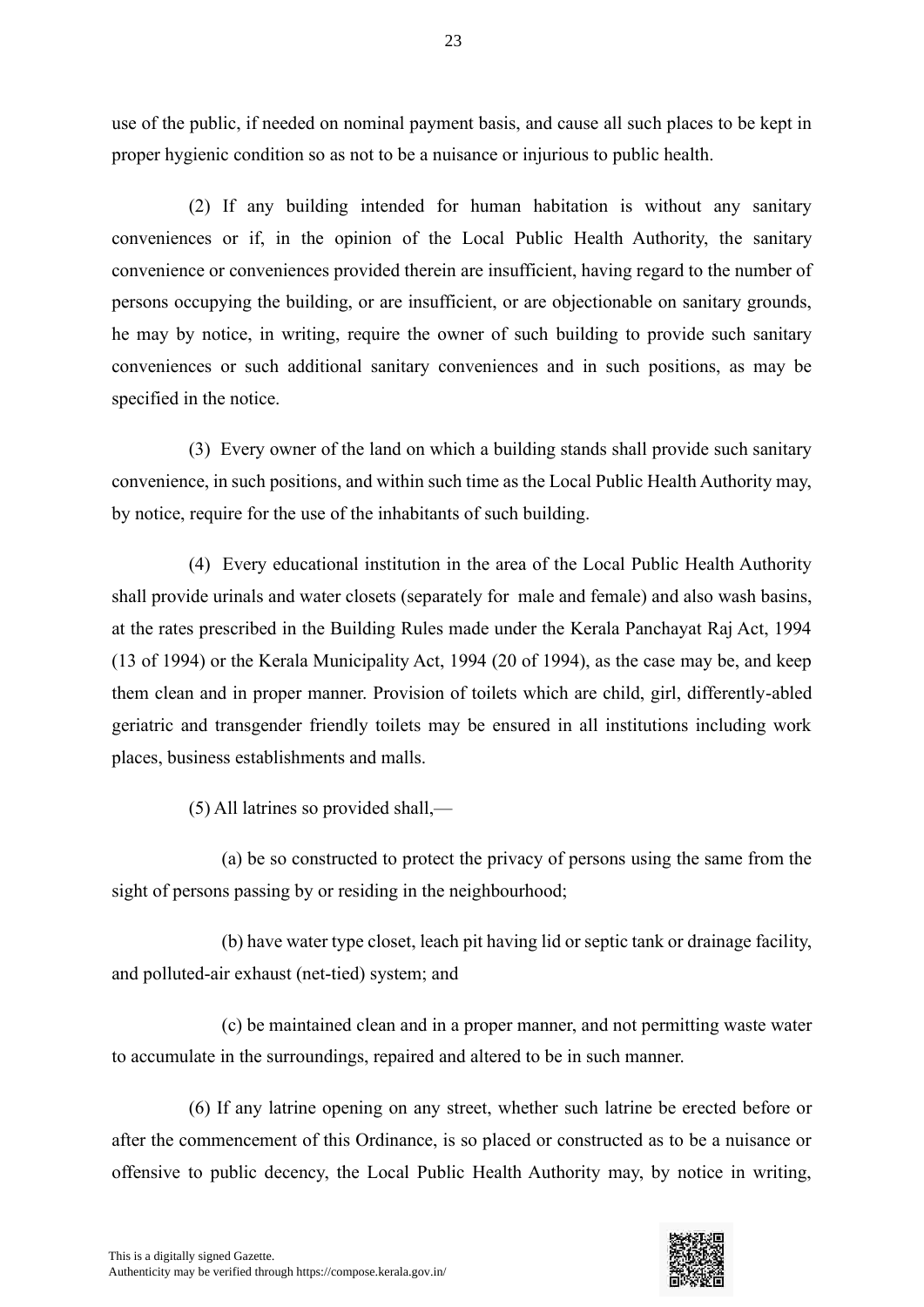require the owner to remove it or to carry out such improvements therein and within such time as may be specified in the notice under intimation to Local Self Government Institution.

24

(7) If the owner of a building disobeys the direction given under sub-section (2), he shall be liable to fine not exceeding two hundred and fifty rupees and for continuing disobedience, with fine which may extend to rupees one hundred for every day.

(8) If the owner of land on which the building stands disobeys the direction given under sub-section (3), he shall be liable to fine not exceeding two hundred and fifty rupees and for continuing disobedience, fine which may extend to rupees one hundred for every day.

(9) If any educational institution or other institution mentioned in sub-section (4) fails to provide required sanitary conveniences as stated in sub-section (4), shall be liable to fine not exceeding five hundred rupees and for continuing disobedience, fine which may extend to rupees one hundred for every day.

(10) Every owner of a building who contravenes the provisions in sub-section (5) shall be liable to fine not exceeding rupees two hundred and fifty and for continuing contravention, fine which may extend to rupees one hundred for every day.

(11) Every owner of a building who contravenes the provisions in sub-section (6) shall be liable to fine not exceeding five hundred rupees and for continuing contravention, with fine which may extend to one hundred rupees for every day.

20. *Norms for Sanitary Convenience in Educational Institutions and other public places.—*(1) It shall be the duty of the State Public Health Authority to prescribe sanitary convenience norms in educational institutions and other public places.

(2) Every Local Public Health Authority shall,—

(a) ensure that sufficient sanitary facilities are provided in all educational Institutions and other public places; and

(b) initiate remedial action whenever the facilities are inadequate.

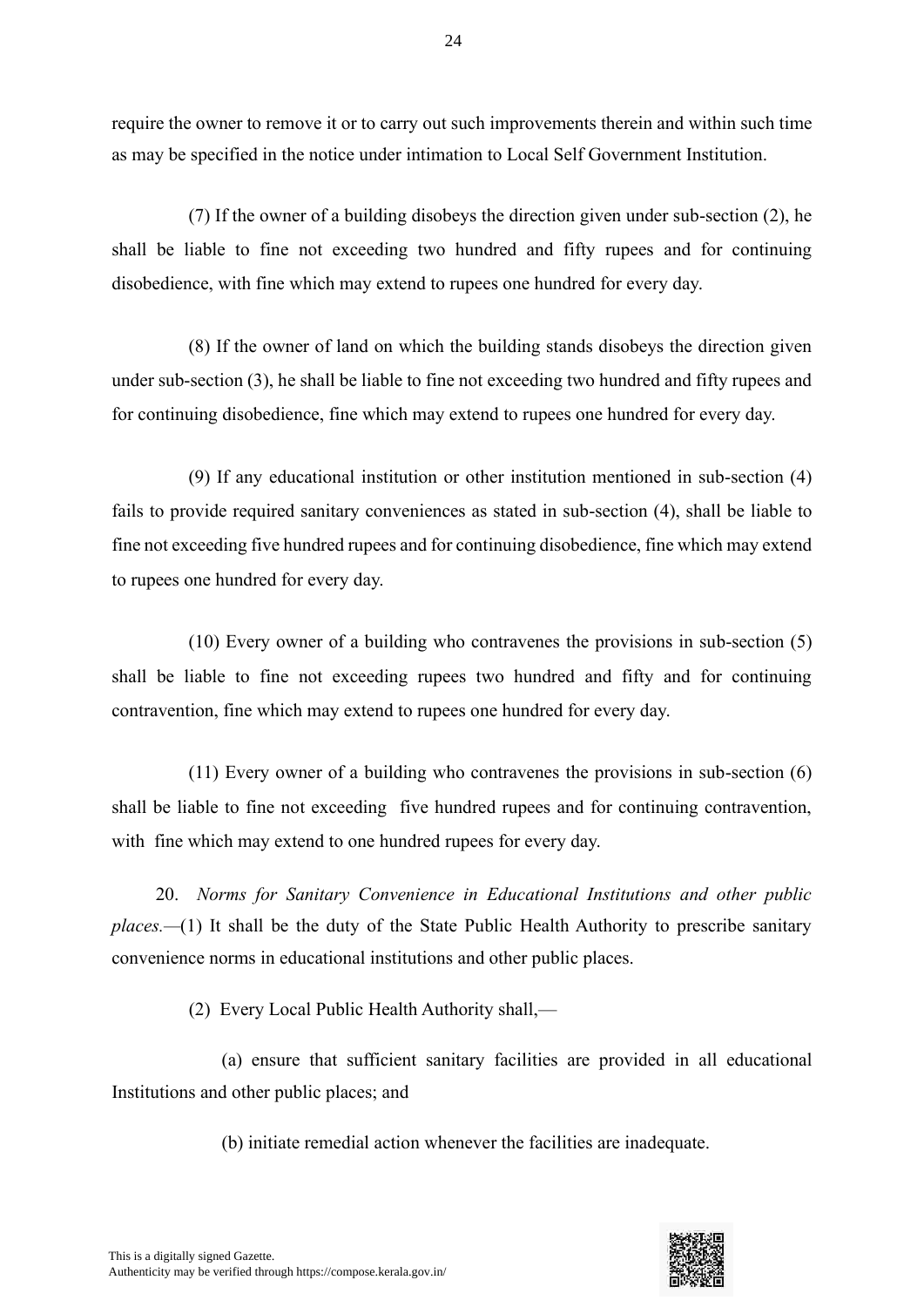21. *Requirement of Sanitary Fitness Certificate.—*(1) All establishments except individual dwelling houses shall obtain sanitary fitness certificate every year from the Health Inspector of the Local Self Government Institution with the approval of Local Public Health Authority of the area having jurisdiction.

(2) Any establishment which contravenes the provisions in sub-section (1) shall be liable to fine not exceeding two hundred and fifty rupees and for continuing contravention, with fine which may extend to rupees one hundred for every day.

22*. Prohibition of deposit of filth, rubbish and the like in streets and public places.—*(1) No person shall deposit filth, rubbish or the like in streets or public places which may cause health hazard.

(2) Notwithstanding anything contained in the Kerala Municipality Act, 1994 (20 of 1994) and sections 219 A to 219 S of the Kerala Panchayat Raj Act, 1994 (13 of 1994) and the rules made thereunder, the Local Public Health Authority shall ensure that no health hazard arises out of deposit of filth, rubbish or the like in streets and public places.

(3) Whoever contravenes the provisions in sub-section (1) shall be liable to fine not exceeding two hundred and fifty rupees and for continuing contravention with fine which may extend to rupees two hundred for every day.

23. *Power of entry and inspection.—*Any officer of the Health Services Department of the Government or of the Local Public Health Authority, not below the rank of Health Inspector, may enter and inspect any premises for the purpose of enforcing the provisions contained in this chapter:

Provided that,—

(a) no such entry shall be made between sunset and sunrise, except when a nuisance is caused by anything done or omitted to be done in the premises between sunset and sunrise;

(b) no dwelling house shall be so entered without the consent of the occupant thereof, unless he has received at least two hours previous notice of the intention to make such entry;

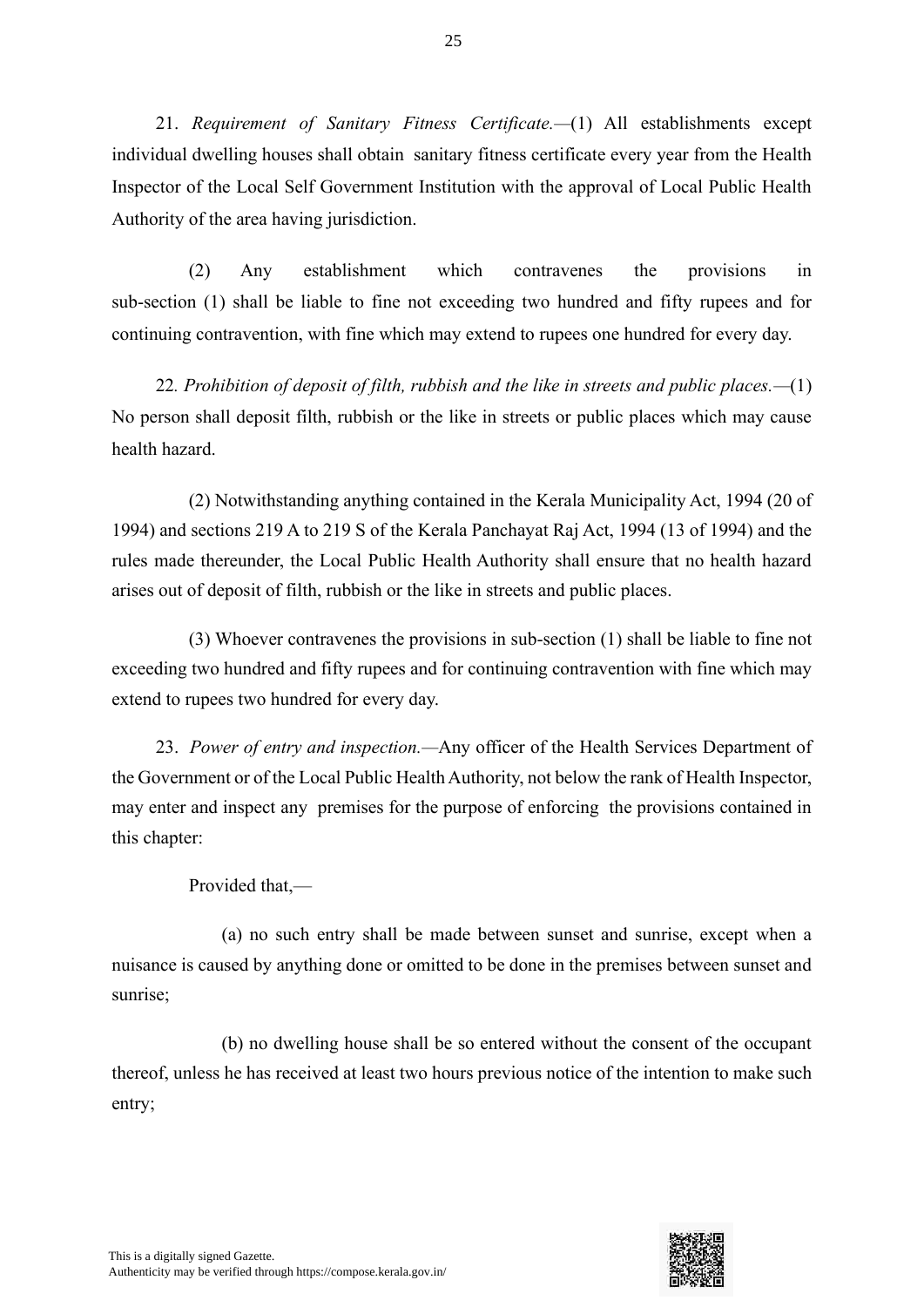(c) sufficient notice shall, in every case, be given to enable the inmates of any apartment appropriated to women to withdraw to some part of the premises where their privacy may be preserved; and

(d) due regard shall be paid, so far as may be compatible with the exigencies of the purpose of the entry, to the social and religious usages of the persons residing in the premises.

## CHAPTER V

## ABATEMENT OF NUISANCE

24. *Certain things to be nuisance.—*Without prejudice to the generality of the definition of the expression "nuisance" given in section 2, the following shall be deemed specifically to be nuisance for the purpose of this chapter, namely:—

(i) keeping any premises in such a state which is prejudicial to health;

(ii) leaving any pond, pool, ditch, gutter, water course, water trough, latrine, cesspool, drain or ash pit which is so foul or in such a state as to be prejudicial to health;

(iii) keeping any animal in such a place or in a manner as to be prejudicial to health;

(iv) accumulating or depositing any refuse, building waste, trade waste or other matter which is prejudicial to health;

(v) maintaining any factory, workshop or work place, shops and eateries without providing sufficient means of ventilation or those are not kept clean from noxious effluvia or those are so crowded while work is carried on as to be prejudicial to health;

(vi) keeping any fire place or furnace which does not, as far as practicable, consume the smoke arising from the combustible used therein;

(vii) maintaining any chimney sending forth smoke in such a quantity and at such a height as to be prejudicial to health;

(viii) causing any noise, voice, vibration, dust, cinders, irritating smell, offensive odor, toxic substance or repulsive scene which is prejudicial to health;

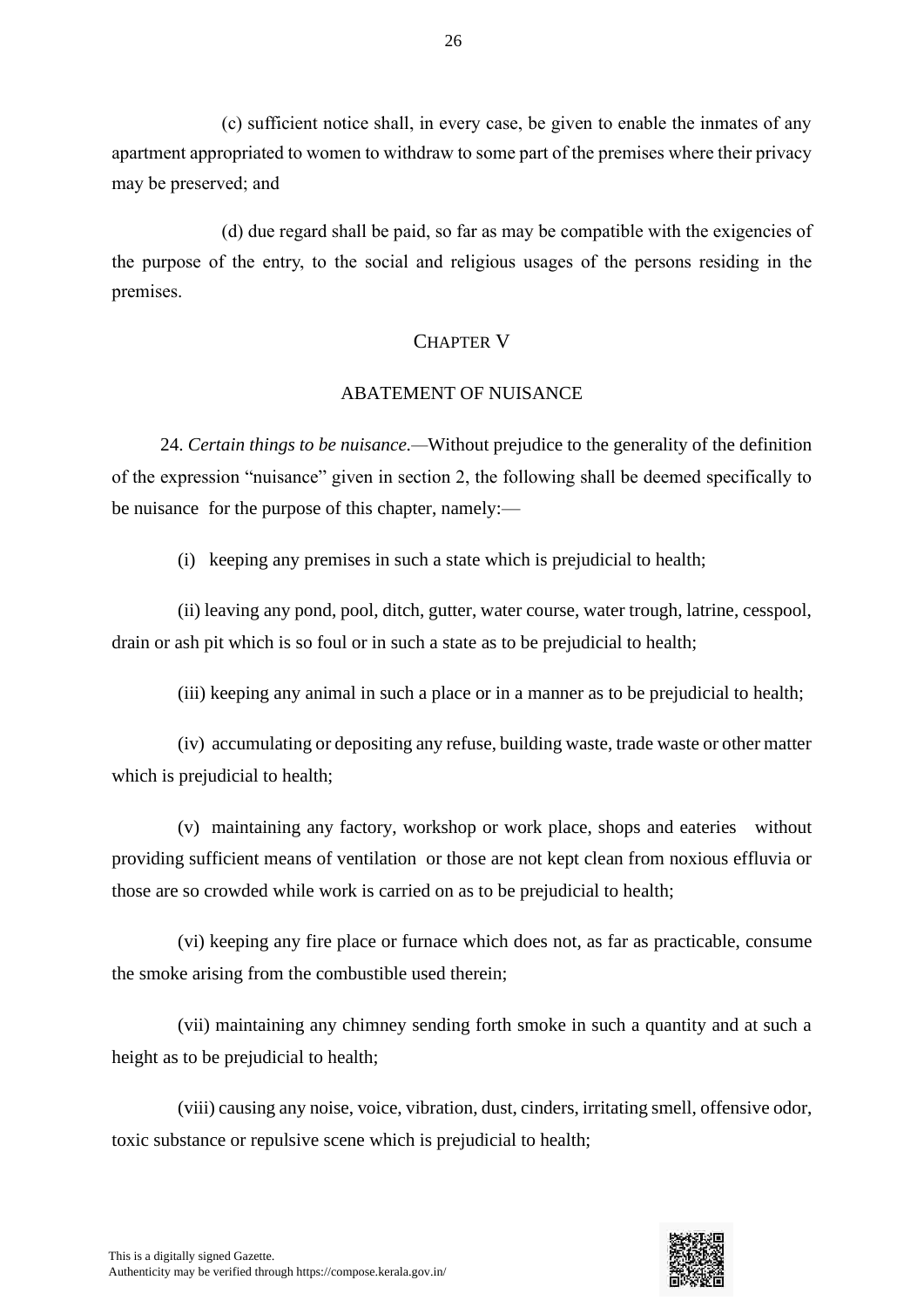(ix) maintaining any x-ray unit, clinical laboratory, scan centre or hospital without proper precautionary measures and in a state which is prejudicial to health;

(x) running or maintaining any hotel or food handling institution, slaughter house, meat stall, chicken stall, milk stall, market, ice factory, lodges and similar institutions offering accommodation and other commercial institutions in such a state as may be prejudicial to health;

(xi) maintaining any burial ground, crematorium or vault in such a state to be prejudicial to health;

(xii) leaving any tree or any type of construction which are caused or maintained in such a state as may be prejudicial to health;

(xiii) leaving any water collection, stagnant or flowing which are the breeding sources of mosquitoes, or the breeding places of flies, cockroaches, snails which are prejudicial to health;

(xiv) maintaining any piggery, poultry, goat farm, cattle farm, hatchery and stable kept in such a state as may be prejudicial to health;

(xv) keeping or maintaining any godown, accumulation of garbage and the like in such a manner to harbor rat, mice, ticks and the like which are prejudicial to health; and

(xvi) transportation of any kind of waste in a vehicle or supply of water in a vehicle, in such a manner prejudicial to health.

25. *Information regarding nuisance.—*Any person aggrieved by a nuisance in any local area or any person who comes to know about the existence of such a nuisance, may give information of the same or lodge a complaint in writing to the Local Public Health Authority or Secretary of the Local Self Government Institution concerned.

26. *Power of the Local Public Health Authority to abate nuisance.—*(1) If the Local Public Health Authority is satisfied, whether upon information or complaint given under section 25 or otherwise of the existence of a nuisance, he may by notice require the person by whose act, default or sufferance the nuisance arises or continues, or if that person cannot be found, the owner or occupier of the premises on which the nuisance arises or continues, to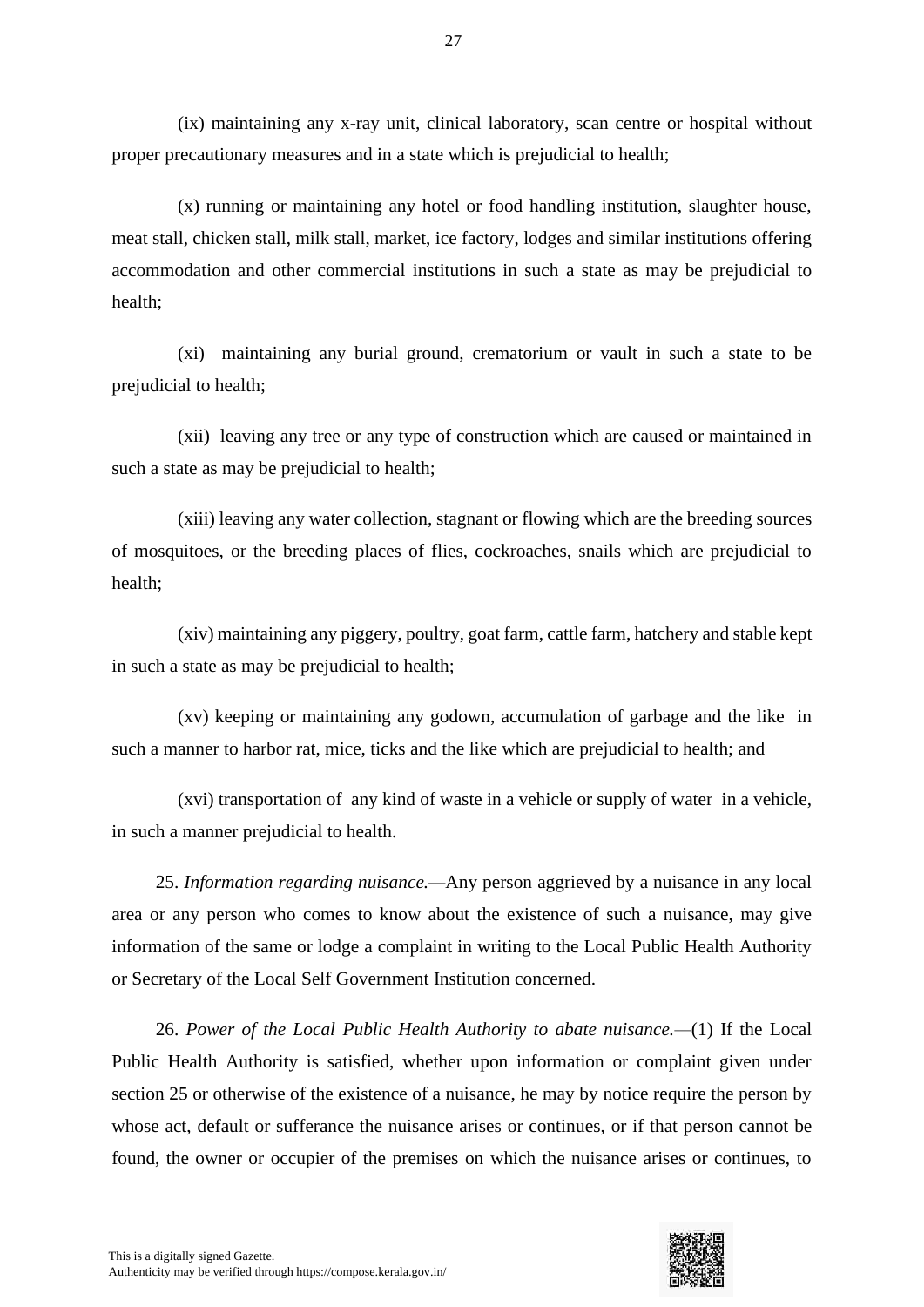abate the nuisance and to execute such works and take such steps as may be necessary for that purpose:

Provided that,—

(a) where the nuisance arises from any defect of a structural character, the notice shall be served on the owner of the premises; and

(b) where the nuisance arise or continue not by the act, default or sufferance of the owner or the occupier of the premises, the Local Public Health Authority may himself forthwith do what he considers necessary to abate the nuisance so as to prevent a recurrence thereof:

Provided further that the Local Public Health Authority for the reasons to be recorded in writing, and upon the application in writing by such person, to whom such notice is issued, may extend the period specified in such notice, in the facts and circumstances of the case.

(2) The direction contained in the notice under sub-section (1) shall have effect, notwithstanding anything contained in any other law for the time being in force or any custom or usage or any agreement or contract, express or implied, as far as they are not inconsistent with the provisions of this section.

(3) The issuance of the notice under sub-section (1) to a person as occupier of any premises shall not create any legal right, title or interest in such person, in respect of such premises, if such person is not the owner of such premises as the notice issued is only for creating the liability of abatement of nuisance or execution of any work or to take such steps as may be directed under sub-section (1).

(4) If any person, owner or occupier of any premises, to whom a notice is issued by the Local Public Health Authority under sub-section (1) fails to comply with the directions given therein within the extended period, as the case may be, the Local Public Health Authority, shall himself execute any work or take such steps, which he may consider necessary to abate the nuisance and to prevent the recurrence thereof and the expenses thereof shall be recovered from such person, owner or occupier, as if it were arrears of tax due to the Local Self Government Institutions concerned.

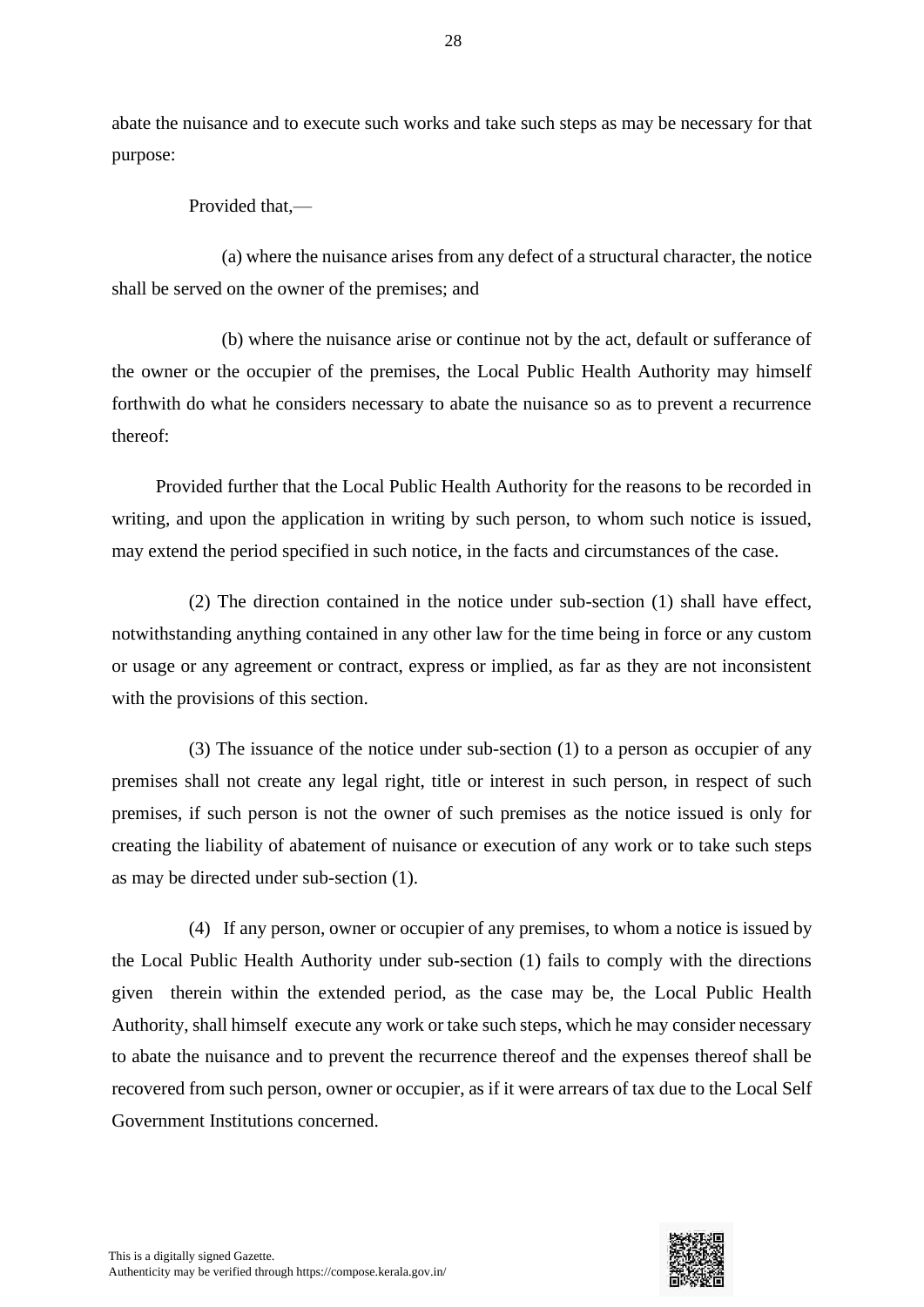(5) The Local Public Health Authority shall report to the Local Self Government Institution, on the measures ordered or taken by him.

27. *Provision regarding house rendered unfit for occupation by reason of nuisances.—* Where a house or other building is, in the opinion of the Local Public Health Authority, unfit for the human habitation by reason of a nuisance existing therein, he shall prohibit the use of such house or building for human habitation until it is rendered fit for human occupation.

28. *Disposal of articles removed while abating nuisance.—*(1) Local Public Health Authority may sell in public auction any materials which have been removed by it from any premises (including any street) when executing works under this Chapter or otherwise carrying into effect provisions thereof, if such materials are not claimed and taken away by the owner before the expiry of seven days from the date on which they were removed by the Local Public Health Authority.

(2) A Local Public Health Authority selling any material under sub-section (1) shall pay the sale proceeds to the person to whom the materials belonged, after deducting there from the amount of any expenses recoverable from him by such authority.

(3) The Local Public Health Authority may sell or otherwise dispose of perishable goods, if such goods are not claimed within six hours by the owner.

(4) The provisions of this section shall not apply to any offensive matter or items removed by a Local Public Health Authority.

29. *Power of entry and inspection.—*Any Officer of the Health Services Department of the Government or of the Local Public Health Authority, not below the rank of Junior Health Inspector, may enter and inspect any premises for the purpose of enforcing any of the provisions contained in this chapter:

Provided that,—

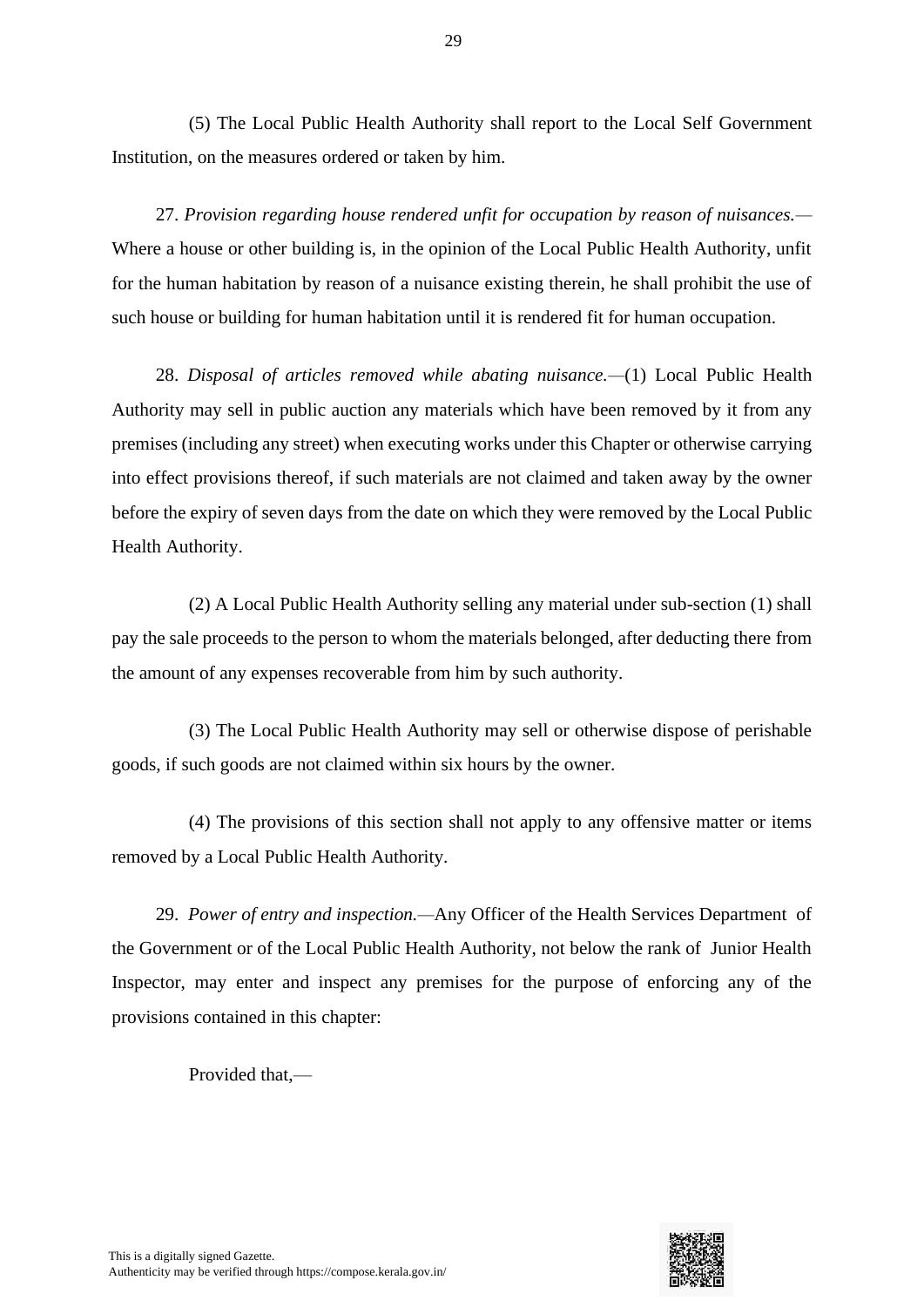(a) no such entry shall be made between sunset and sunrise, except when a nuisance is caused by anything done or omitted to be done in the premises between sunset and sunrise;

(b) no dwelling house shall be so entered without the consent of the occupier thereof, unless he has received at least two hours previous notice of the intention to make such entry;

(c) sufficient notice shall, in every case, be given to enable the inmates of any apartment appropriated to women to withdraw to some part of the premises where their privacy may be preserved; and

(d) due regard shall be paid, so far as may be compatible with the exigencies for the purposes of entry, to the social and religious usages of the persons residing in the premises.

30. *Power of Government in case of default by Local Public Health Authority.—*If the Local Public Health Authority defaults in doing its or his duty under this Ordinance in regard to the abatement or prevention of nuisances, the Government may authorize any of their officers to perform such duty and for that purpose to exercise any specified powers of the Local Public Health Authority or of both, in the local area concerned and the expenses incurred by such officers shall be met by the State Government, if the Local Self Government Institution have no provision for the same.

31. *Nuisance caused by act or omission outside local area.—*If a nuisance under this Ordinance, within or affecting any part of a local area, appears to be wholly or partly caused by some act or default committed or taking place outside such local area, the Local Public Health Authority may take or cause to be taken against any person in respect of such act or default any proceedings in relation to nuisance authorized by this Ordinance in the like cases and with the like incidents and consequences as if the act or default were committed or took place wholly within such local area:

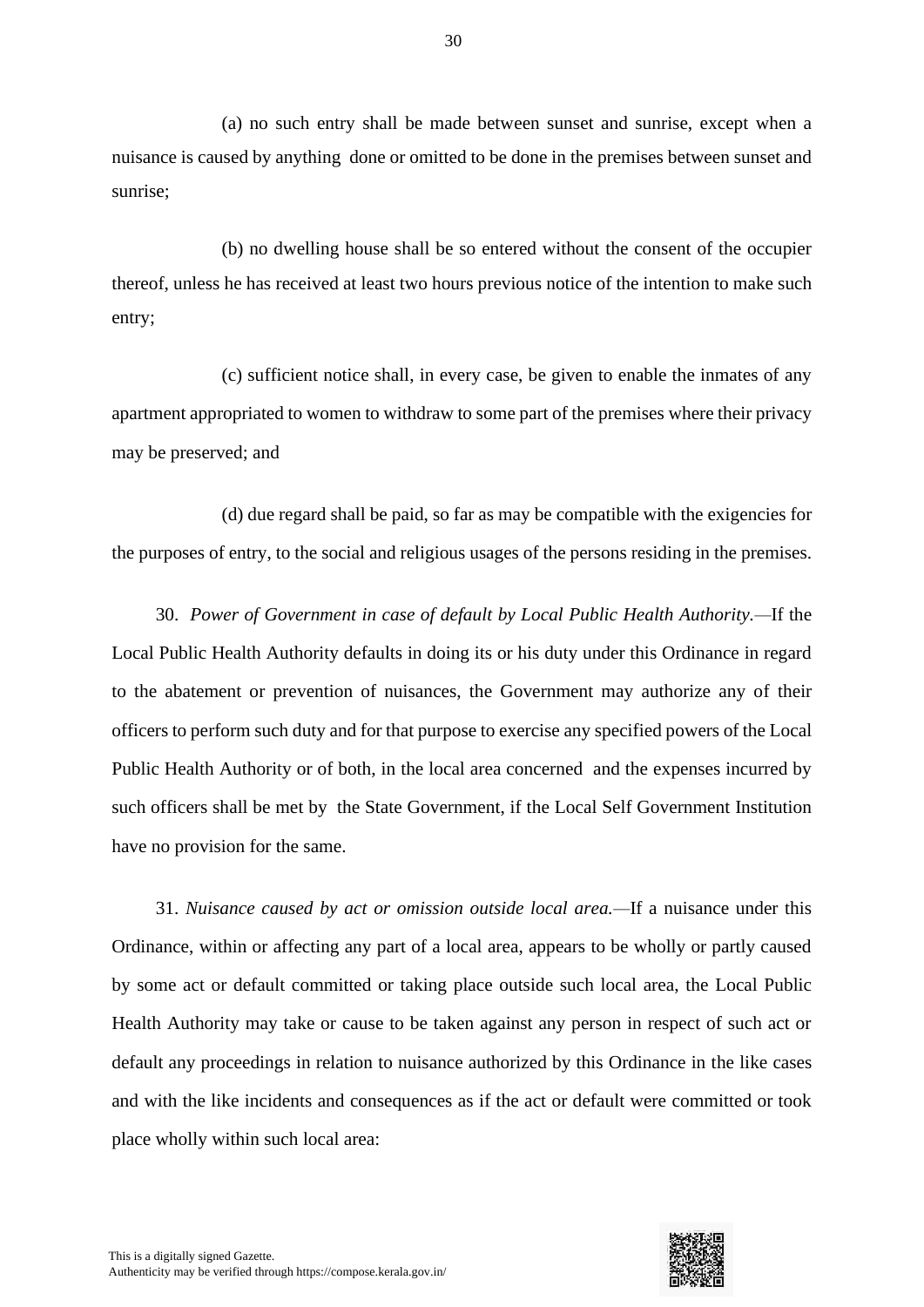Provided that Local Public Health Authority having jurisdiction over the area where the nuisance occurs shall be informed of the action taken and in the event of any dispute between Local Public Health Authorities, the matter shall be referred to the District Public Health Authority for their decision which shall be binding on all the Local Public Health Authorities and Local Self Government Institutions concerned.

#### CHAPTER VI

# REPRODUCTIVE, MATERNAL, NEONATAL, CHILD AND ADOLESCENT HEALTH

32. *Local Public Health Authority to carry out Reproductive, Maternal, Neonatal, Child And Adolescent Health (RMNCAH)*.—(1) Every Local Public Health Authority shall carry out such measures pertaining to Reproductive, Maternal, Neonatal, Child and Adolescent Health (RMNCAH), as may be directed by the Government from time to time.

(2) The State Public Health Authority and the District Public Health Authority shall provide technical support to the Local Public Health Authorities to carry out the measures referred to in sub-section (1).

(3) It shall be the duty of the Local Public Health Authority to implement all measures pertaining to prevention, promotion and management related to Reproductive, Maternal, Neonatal, Child and Adolescent Health (RMNCAH) as notified by the State Government from time to time in conjunction with other departments as may be deemed necessary.

(4) The Local Public Health Authority shall have the power to direct, in writing, any person and/or establishment to carry out or desist from any activity, or to change any condition deemed by the Authority to be necessary for promoting maternal health and child welfare, within such time as specified. If the person and/or establishment fails to do so within the time specified in the order, the Local Public Health Authority shall inform the matter to the District Public Health Authority, who in turn will inform to the State Public Health Authority and the State Government and the decision of the State Government shall be binding.

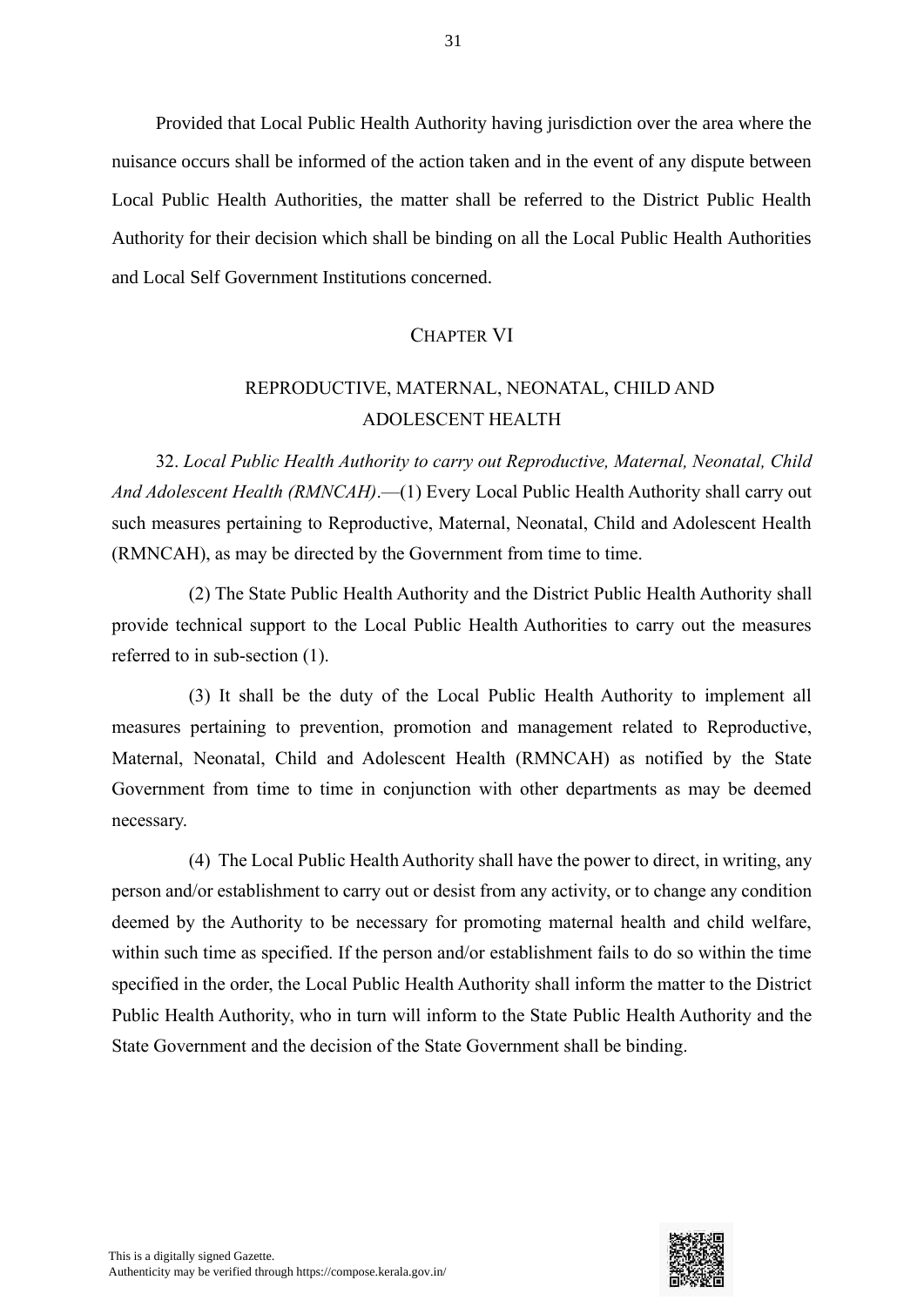#### CHAPTER VII

# PREVENTION, NOTIFICATION AND TREATMENT OF COMMUNICABLE DISEASES AND NOTIFIABLE COMMUNICABLE DISEASES

33. *Communicable diseases and notifiable communicable diseases.—*(1) For the purpose of this Ordinance, communicable disease means,—

- (i) Anthrax,
- (ii) Chickenpox,
- (iii) Chikungunya,
- (iv) Cholera,
- (v) Conjunctivitis,
- (vi) Dengue fever,
- (vii) Diphtheria,
- (viii) Dysentery,
- (ix) Enteric fever (Typhoid),
- (x) Ebola,
- (xi) Epidemic Influenza including Avian Influenza,
- (xii) Filariasis,
- (xiii) Human Immunodeficiency Virus/Acquired Immune Deficiency Syndrome (HIV/AIDS),
- (xiv) Infective Hepatitis,
- (xv) Japanese Encephalitis, Acute Encephalitis Syndrome (JE, AES),
- (xvi) Kyasanur Forest Disease (KFD),
- (xvii) Leishmaniasis,
- (xviii) Leprosy,
- (xix) Leptospirosis,
- (xx) Malaria,
- (xxi) Measles,

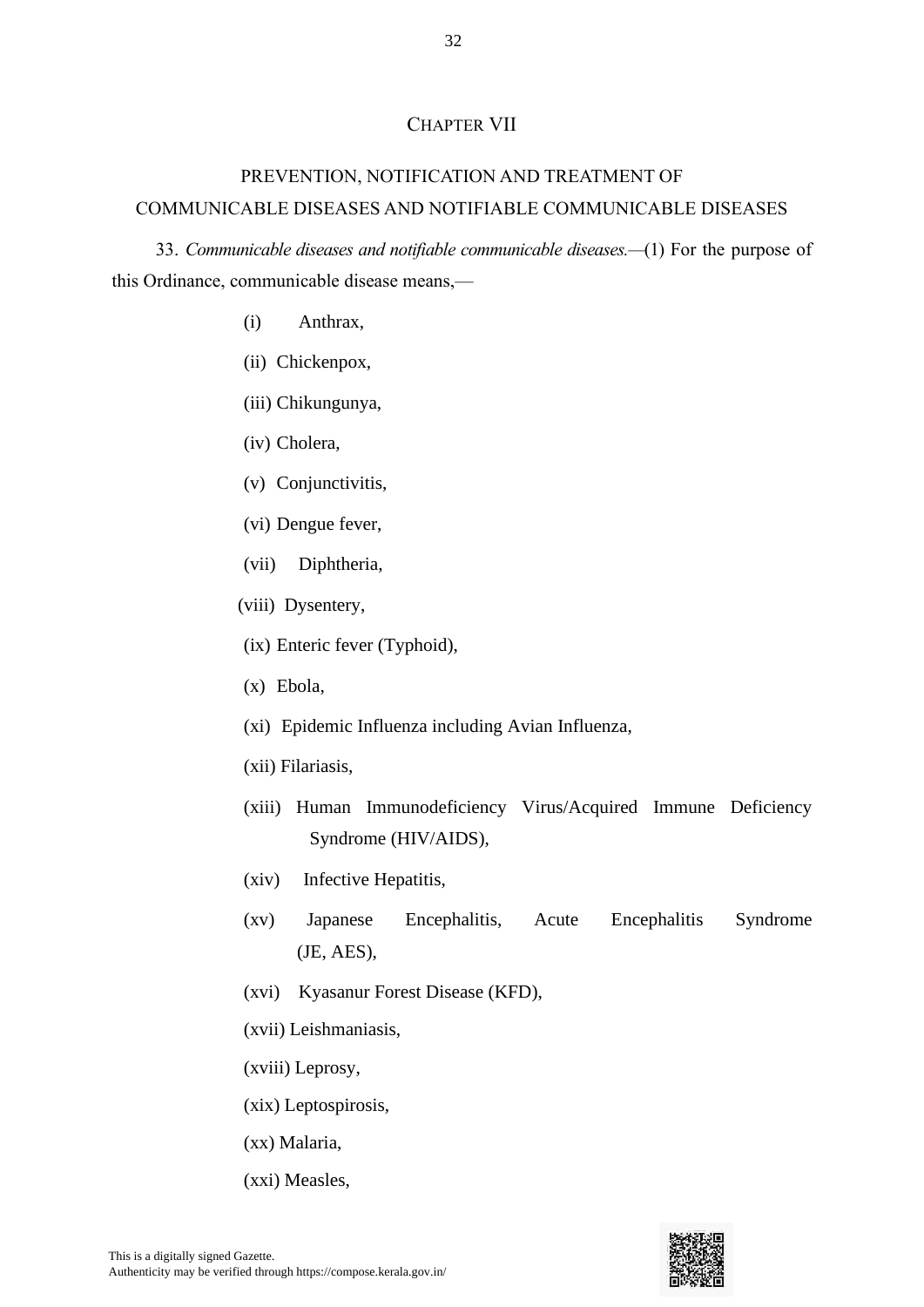(xxii) Middle East Respiratory Syndrome (MERS),

(xxiii) Meningococcal Meningitis,

(xiv) Mumps,

(xxv) Plague,

(xxvi) Poliomyelitis,

(xxvii) Rabies,

(xxviii) Scrub Typhus

(xxix) Tetanus,

(xxx)Tuberculosis (TB),

(xxxi) Typhus fevers,

(xxxii) Whooping cough, or

(xxxiii) Any other disease which the Government may from time to time, by notification declare to be a communicable disease either generally through out the State or in such part or parts thereof as may be specified in the notification.

(2) For the purpose of this Ordinance, notifiable communicable disease means,—

- (i) Tuberculosis,
- (ii) Malaria,
- (iii) Zika,
- (iv) Anthrax,
- (v) Avian Influenza,
- (vi) Cerebrospinal fever,
- (vii) Cholera,
- (viii) Diphtheria,
- (ix) Japanese Encephalitis,
- (x) Poliomyelitis,



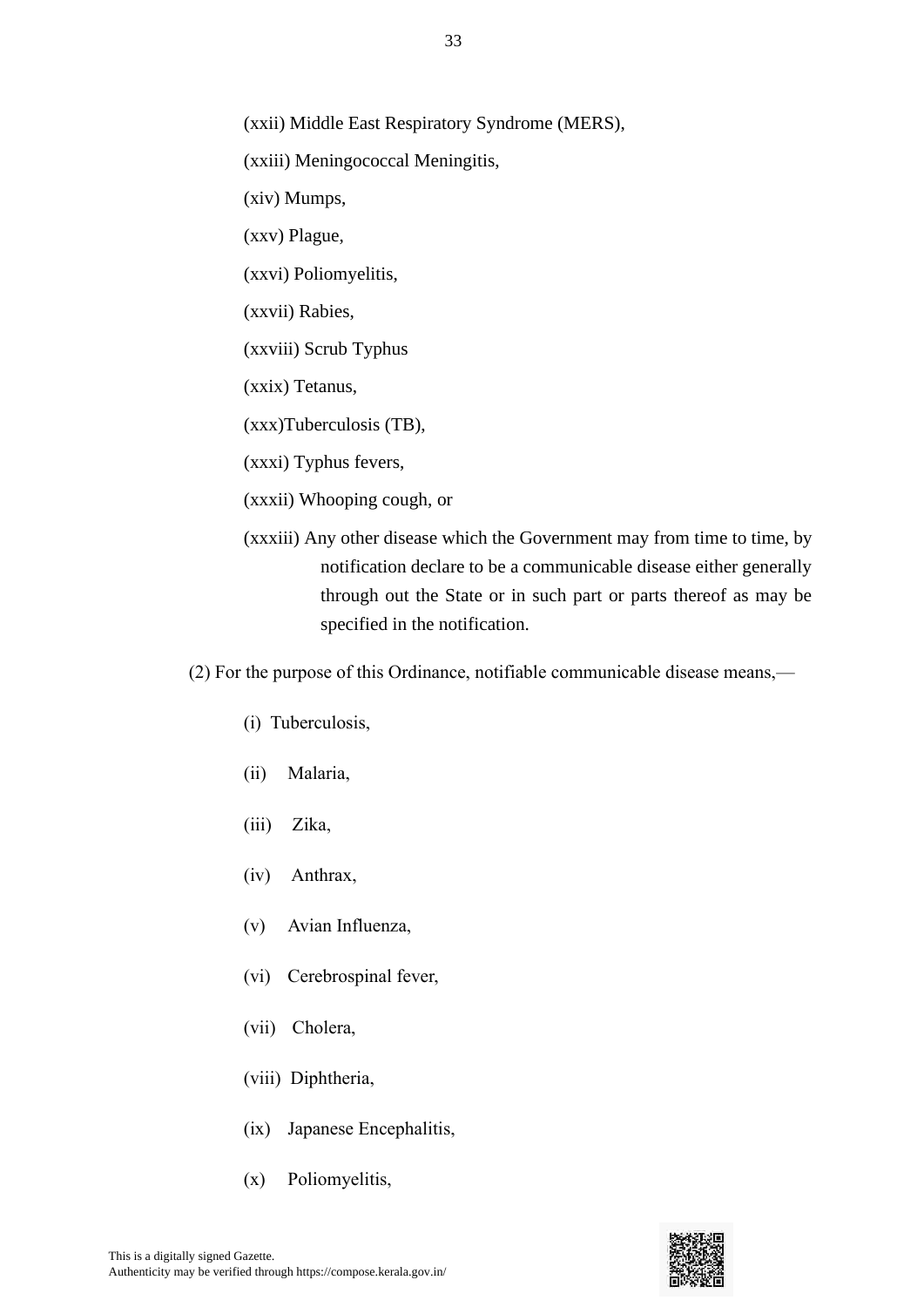- (xi) Tetanus,
- (xii) Yellow fever,
- (xiii) Rabies,
- (xiv) Nipah,
- (xv) Corona Virus Disease 2019 (COVID-19), or
- (xvi) Any other disease which the Government may from time to time, by notification declare to be a notifiable communicable disease either generally through out the State or in such part or parts thereof, as may be specified in the notification.

(3) Government may notify any disease, communicable or otherwise, as a disease of public health importance on which data need to be collected or treatment guidelines are to be followed.

(4) Whenever an incident or outbreak of any Notifiable Communicable Diseases is noticed or known to any person or Government Hospital or Private Hospital or Clinic or Laboratory, he/it shall forthwith report the same to the Public Health Authorities. On receipt of such information, the Public Health Authorities shall forthwith intervene to control the spread of such diseases and to eliminate it.

(5) Any person or institution who/which fails to report an incident referred in subsection (4), shall, on conviction be punishable with fine which may extend to five thousand rupees.

34. *State Surveillance Officer and District Surveillance Officers.*—(1) The Government shall nominate Medical Officers of Health Services Department as the State Surveillance Officer and District Surveillance Officers.

(2) All medical practitioners in the district shall furnish reports regarding communicable diseases and notifiable communicable diseases forthwith to the Local Public Health Authority who shall report to the District Surveillance Officer and in turn to the State Surveillance Officer from time to time as specified by the State Surveillance Officer.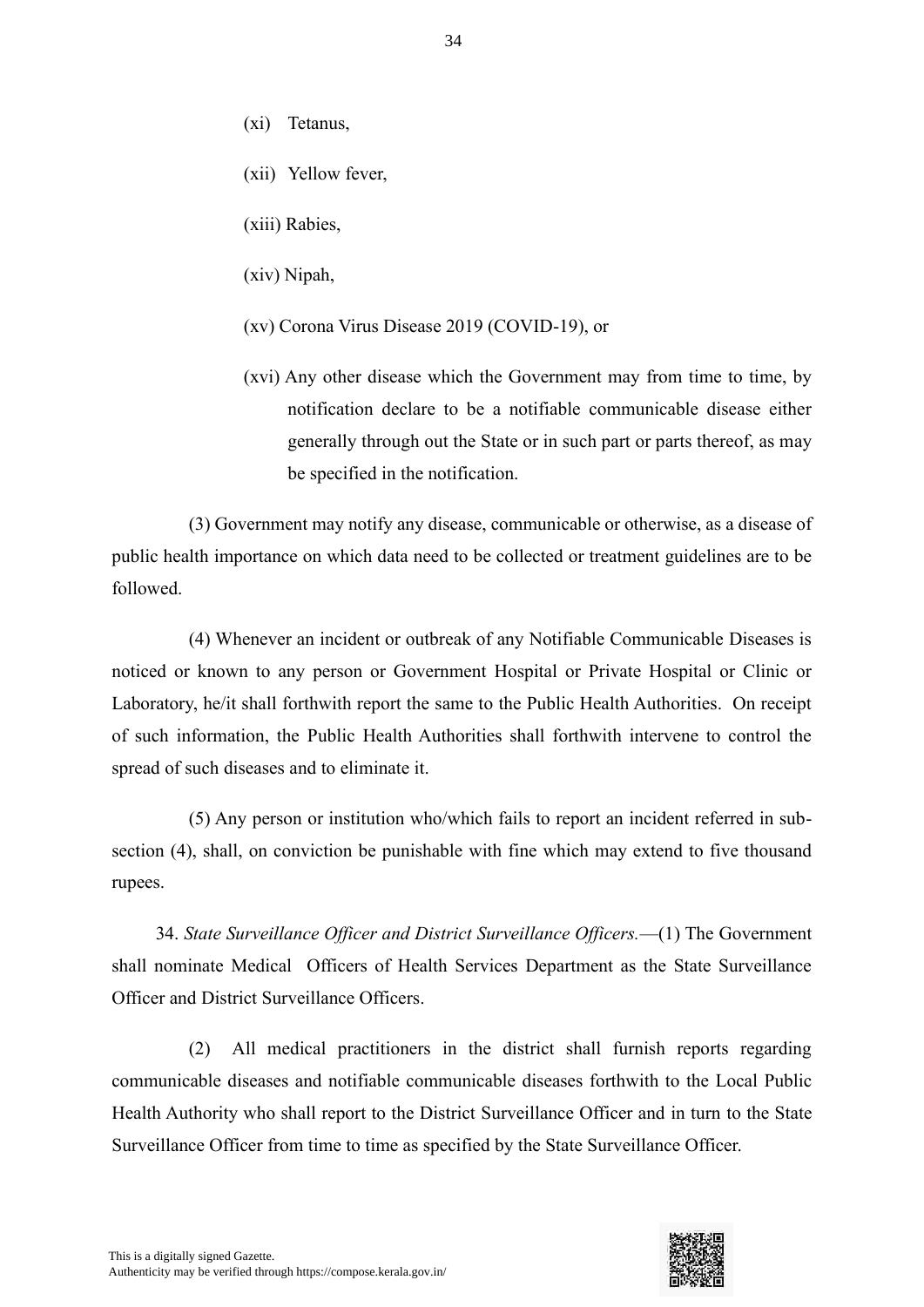(3) In the event of the incidence or threatened outbreak of any communicable disease or notifiable communicable disease in any area, or of any unusual mortality therein, if the Local Public Health Authority has limitations in mobilizing the resources, the District Public Health Authority or State Public Health Authority shall provide such additional staff, medicines, appliances, equipments and other things as may be necessary for the treatment of such communicable disease or notifiable communicable disease and to prevent it from spreading, or for investigating the cause of such mortality and preventing it, as the case may be.

(4) If any medical practitioner fails to comply with the provisions in sub-section (2), he shall be liable to fine which may extend to two thousand rupees.

35. *Maintenance of isolation hospitals and wards.*—(1) The Local Public Health Authority shall, if necessitated by the nature of the disease,—

(a) provide or cause to be provided, hospitals, wards or other places for the reception and treatment of persons suffering from communicable diseases or notifiable communicable disease;

(b) provide and maintain suitable conveyances with sufficient attendants and requisites for carriage of persons suffering from any communicable disease or notifiable communicable disease;

(c) make such arrangements in its local area for the free diagnosis and medical treatment of persons suffering or suspected to suffer, from a communicable disease or notifiable communicable disease; and

(d) provide proper places and apparatus and establishment for the disinfection of conveyances, clothing, bedding or other articles which have been exposed to infection, to be disinfected, either free of charges, or on payment of such fee as fixed by the Local Public Health Authority.

(2) Every healthcare establishment shall report to the Local Public Health Authority and District Public Health Authority,—

(a) any data as regards any communicable disease or notifiable communicable disease in the locality;

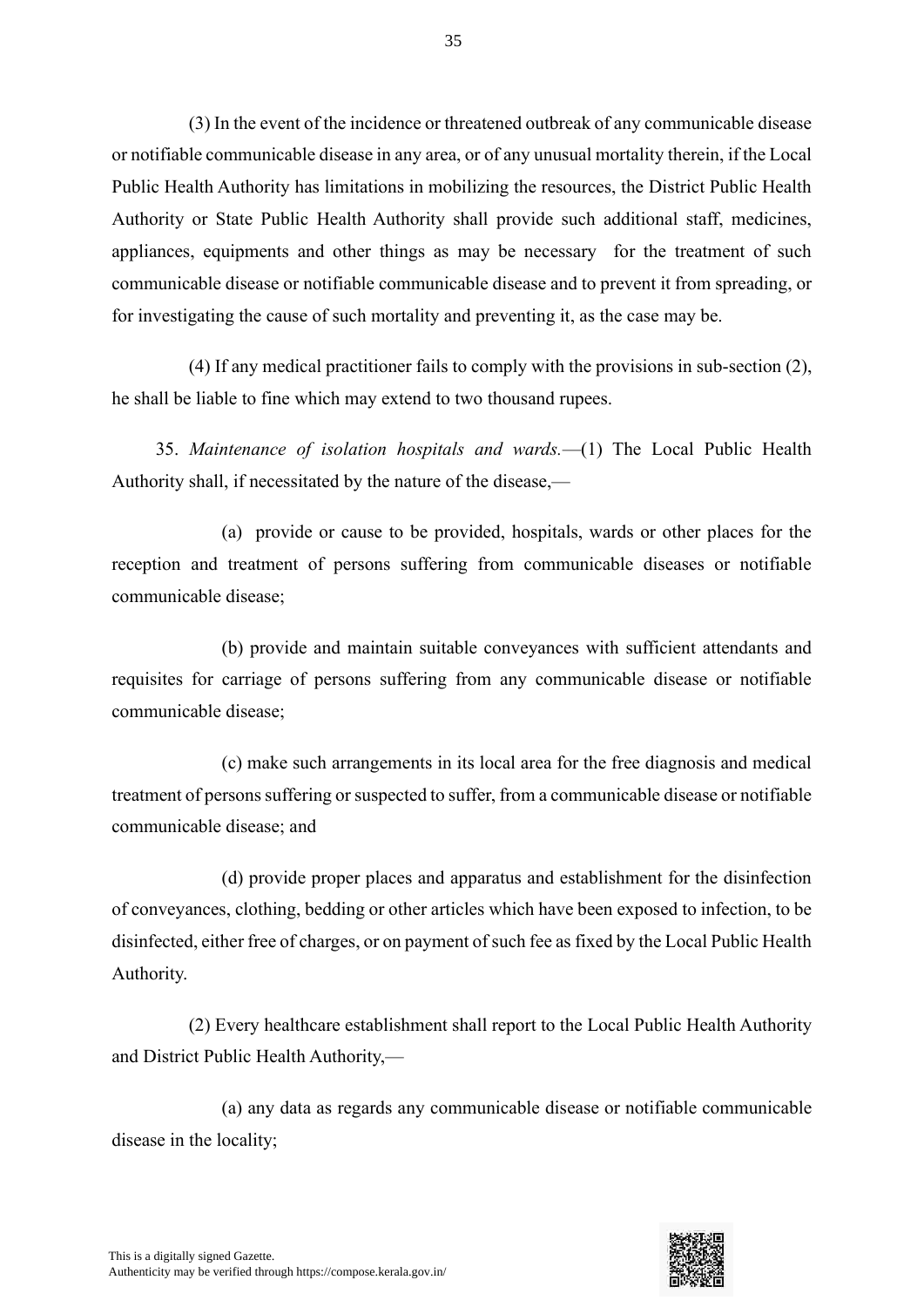(b) the details of services available with it for the diagnosis and medical treatment of persons suffering or suspected to suffer, from any communicable disease or notifiable communicable disease; and

(c) provide the required medical treatment to such persons and the details thereof.

36. *Medical practitioners, to give information of communicable disease or notifiable communicable disease and to follow prescribed treatment guidelines.—*(1) Every medical practitioner in any system of medicine, who in the course of his practice comes to know the existence of any communicable disease or notifiable communicable disease in any private or public dwelling, every officer in charge of any public or private healthcare establishment, every manager of any factory or public building, every keeper of lodging house, every head of a family and every owner or occupier of a house, who knows or has reason to believe that any person in any premises under his management, control or occupation is suffering from or has died of a communicable disease or notifiable communicable disease, shall, if the case has not been already reported, give information of the same with the least possible delay, in any case within 24 hours, to the Local Public Health Authority and the District Surveillance Officer or any other authority so notified by the Government.

(2) Where the State Public Health Authority has notified an epidemic disease and prescribed the mode of management to be followed exclusively in the management of the disease, including collection of specimen, diagnostic and therapeutic procedures, such mode of management and procedures shall be followed by all the medical practitioners and healthcare establishments, who treat the patients with the symptoms of such disease.

(3) If any medical practitioner fails to comply with the provisions in sub-section (1), he shall be liable to fine which may extend to five hundred rupees.

37. *Patients to be instructed in the method of prevention of spread of communicable disease and notifiable communicable disease.*—Every physician or other person treating or examining with a view to treat, a person having a communicable disease or notifiable communicable disease shall, at the first visit,—

(a) impress upon such person the necessity for treatment until the cure is effected;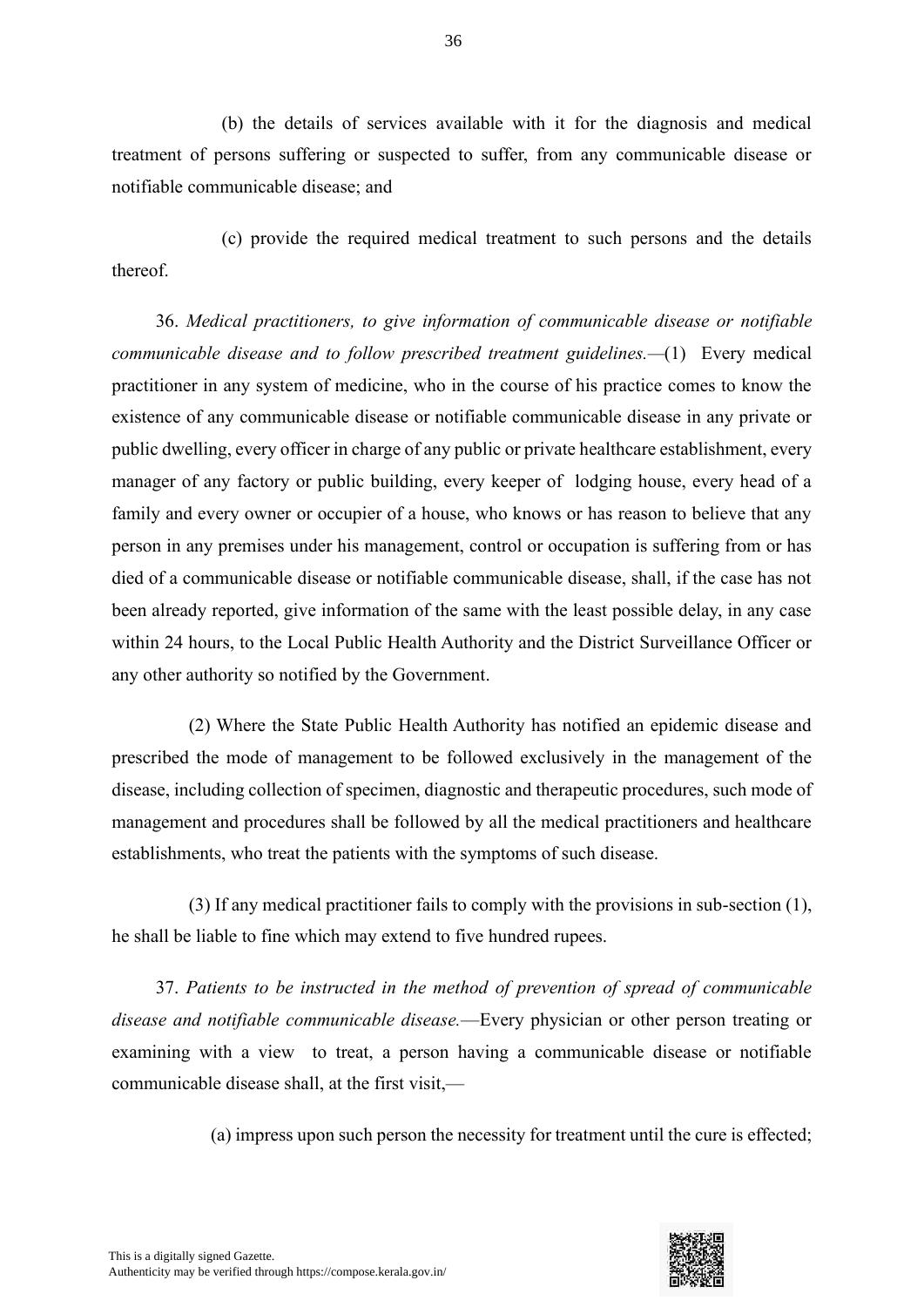(b) instruct the person with regard to the measures necessary for preventing the spread of the disease; and

(c) furnish him with such other information relating to the disease, as may be required by the State Public Health Authority.

38. *Registered medical practitioners to certify a person as free from communicable disease or notifiable communicable disease.*—(1) Every registered medical practitioner of modern medicine, for the purpose of this section shall, at the instance of a person desirous of obtaining a certificate under this section, examine such person, and if he finds that such person is not suffering from a communicable disease or notifiable communicable disease, or has been cured thereof, furnish to such person a certificate to that effect with investigative evidences, if necessary, in the form prescribed.

(2) If any registered medical practitioner refuses to furnish certificate as stipulated in sub-section (1), he shall be liable to fine which may extend to five hundred rupees.

39. *Prohibition of the use of water, food or drink from suspected source.—*(1) After checking the hygiene and sanitation, if it appears to the Local Public Health Authority that the water in any tank, well, tanker containers or other place, if used or intended for drinking or any other domestic or commercial purpose is likely to cause the spread of any communicable disease or notifiable communicable disease, he may intimate the Local Self Government Institutions concerned to prohibit the use of the water from said sources.

(2) If it appears to the Local Public Health Authority that the food or drink for public consumption or any other domestic or commercial purpose is likely to cause the spread of any communicable disease or notifiable communicable disease, after checking the hygiene and sanitation, he may, intimate the Local Self Government Institutions concerned to prohibit the use of the said food or drink generally or for any specified domestic or commercial purpose.

(3) On receipt of intimation under sub-section (1) or sub-section (2) from the Local Public Health Authority, the authority concerned shall issue notice to the person in custody of such water, food or drink, prohibiting the use of such water, food or drink.

(4) No person shall use or keep in possession any water, food or drink in respect of which any such notice has been issued in contravention of the terms thereof.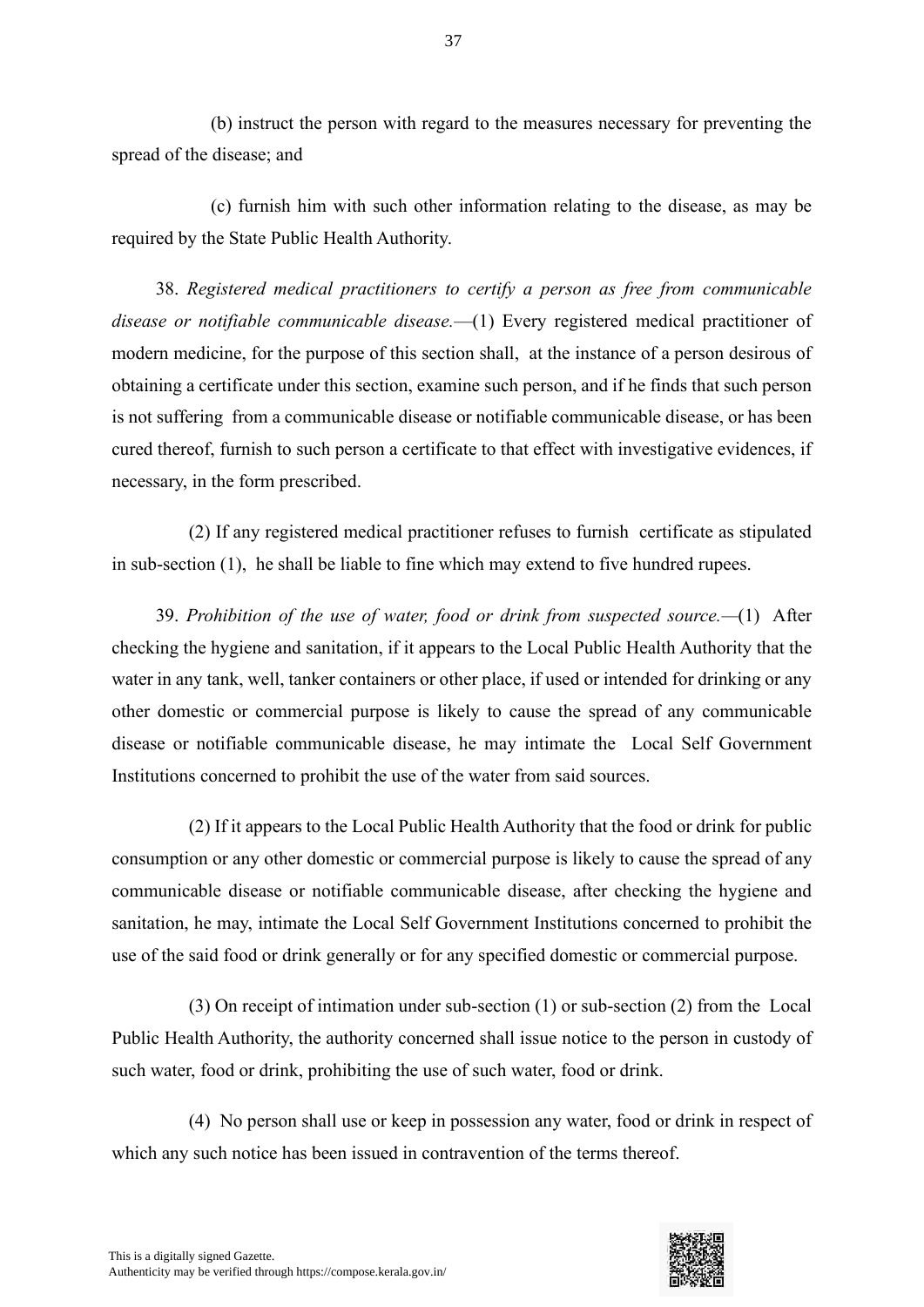(5) The Local Public Health Authority who issues any prohibition under this section shall intimate the same to the Local Self Government Institution at the earliest possible opportunity, in any case within twenty four hours.

(6) If any person contravenes sub-section (3), shall be liable to fine which may extend to five hundred rupees and for continuing breach, with fine which may extend to hundred rupees per day.

40. *Removal of infected person to hospital.*—(1) If it appears to the Local Public Health Authority that any person is suffering from a communicable disease or notifiable communicable disease, and that such person is without proper lodging or accommodation, or lodged in a place occupied by more than one family, or without medical supervision direct to the prevention of the spread of the disease, or in a place where his presence is a danger to the people in the neighbourhood, and that he should be removed to a hospital or other place at which patients suffering from such disease are received for treatment, the Local Public Health Authority may remove such person or cause him to be removed to such hospital or place.

(2) If any woman who, according to custom, does not appear in public is removed to any such hospital or place, the removal shall be effected in such a way as to preserve her privacy and special accommodation in accordance with the custom aforesaid shall be provided for her in such hospital or place.

(3) No person shall leave, or be taken away from, any hospital or other place referred to in sub-section (1) without the permission of the Medical Officer in charge of such hospital or place.

(4) Whoever obstructs the removal of any person to any hospital or other place under sub-section (1) or leaves, or takes away any person from, any such hospital or place in contravention of sub-section (3), shall be punished with fine of rupees one thousand.

41. *Prohibition of the exposure of persons to infection.—*(1) No person who knows that he is suffering from a communicable disease or notifiable communicable disease specified in this Chapter shall expose to the risk of infection by his presence or conduct in,—

(a) any market, theatre or other place of entertainment or assembly, or

(b) any school, college, library, play ground or such other place or

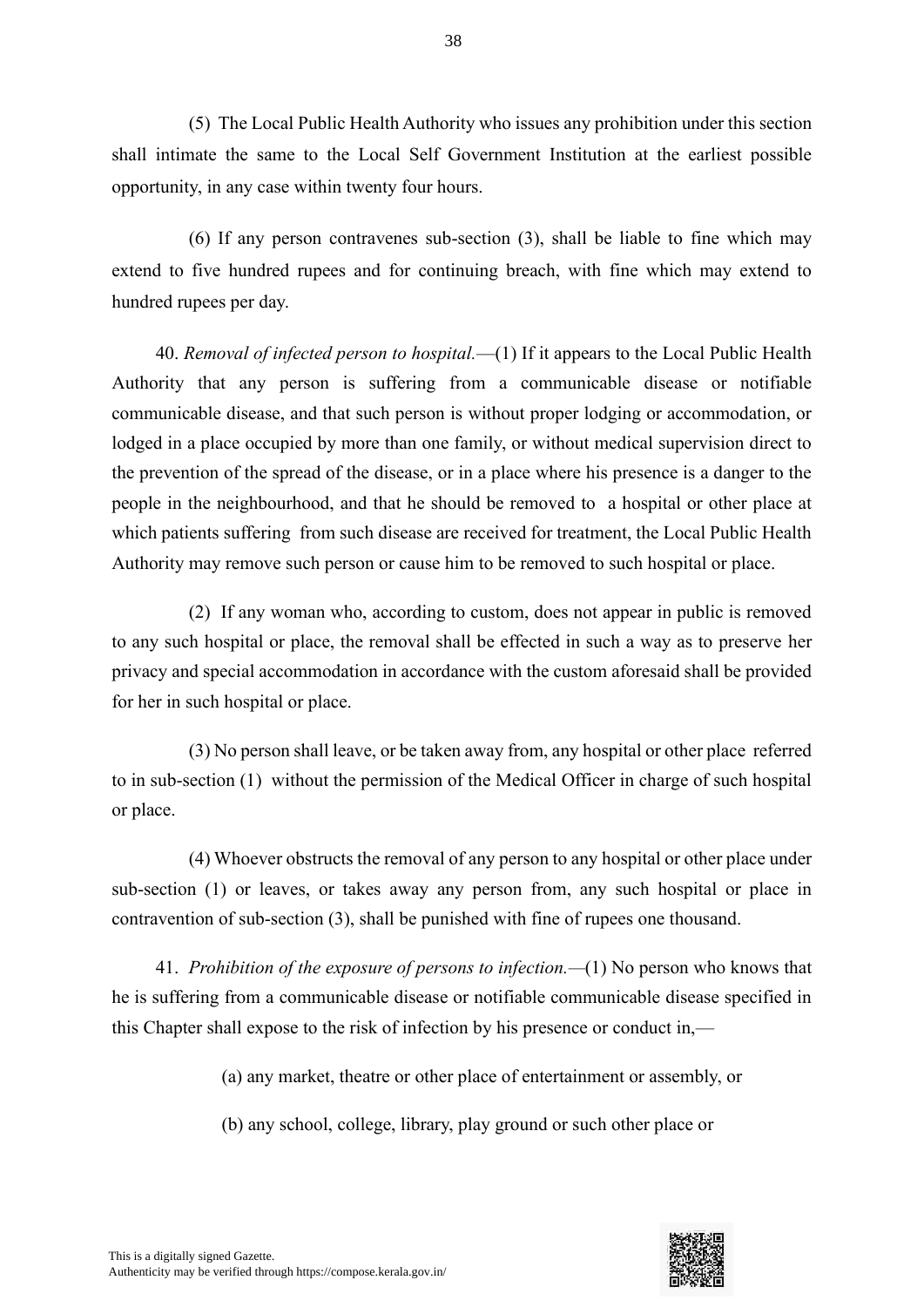(c) any hostel, hotel, restaurant, resort, boarding house, stay home, choultry, rest house, house boat or club or water theme park, or

- (d) any factory, shop, workshop or work place, or
- (e) any public conveyance, or
- (f) any public bathing place, or
- (g) any other place of public resort.

*Explanation:—*A person shall be deemed to know that he is suffering from communicable disease or notifiable communicable disease within the meaning of this sub-section if he has been informed by a medical practitioner or the Local Public Health Authority, that he is so suffering.

(2) No person, who has the care of person or persons whom he knows to be suffering from a communicable disease or notifiable communicable disease, shall permit that person to expose others to the risk of infection by his presence or conduct in any place referred to in sub-section  $(1)$ .

(3) Any person who contravenes the provisions of sub-sections (1) or (2) shall be liable to fine which may extend to five hundred rupees and for continuing contravention, with fine which may extend to one hundred rupees per day.

42. *Infected person not to engage in certain trade or occupation.—*(1) No person shall, while suffering from, or in circumstances in which he is likely to spread, any communicable disease or notifiable communicable disease,—

- (a) make, carry or offer for sale, or take part in any business making, carrying or offering for sale, any article of food for human consumption; or
- (b) engage in any other occupation without a special permit from the Local Public Health Authority concerned or otherwise than in accordance with the conditions specified therein.

(2) Any person who contravenes the provisions of sub-section (1) shall be liable to fine which may extend to five hundred rupees and for continuing contavention, with fine which may extend to one hundred rupees per day.

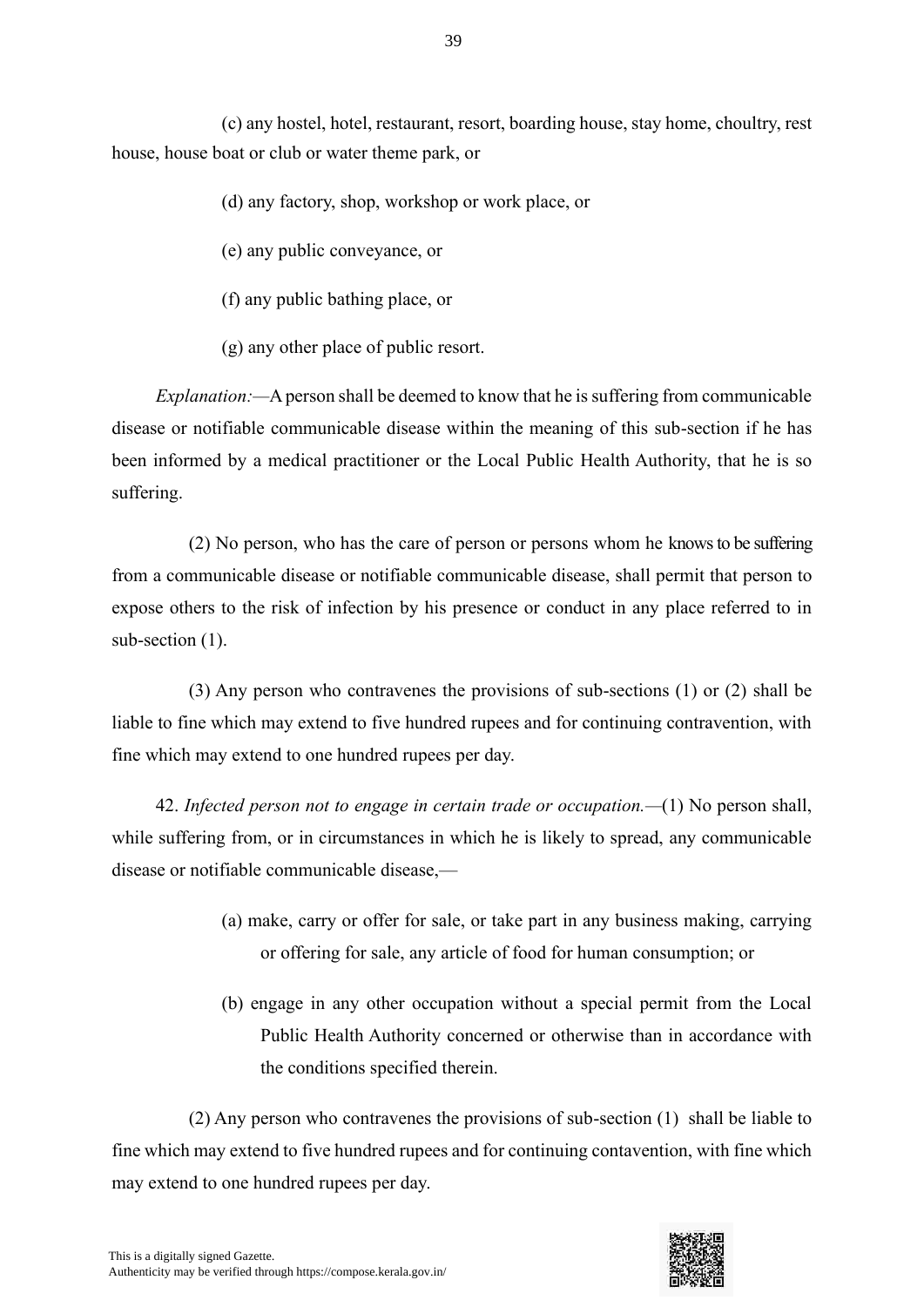43. *Occupation of houses to prevent the spread of infection.—*(1) The Local Public Health Authority may, in case of emergency, with the sanction of the District Collector, enter upon any building, have the occupants therein vacated and carry out such activities as are necessary to prevent the spread of infection:

Provided that if the building or place is occupied, notice shall be given in writing to the occupants, or be conspicuously affixed on such building or place, not less than two hours before it is entered upon and the occupants shall be asked to leave the premises in any case within twelve hours from the issuance of notice.

(2) The owner or lessee of such building or place shall be entitled to compensation for any damage or expenses incurred and to a reasonable rent for the period during which it had been occupied or used for any of the purposes referred to in sub-section (1). Such compensation and rent based on the request of Local Self Government Institution shall be fixed by the District Collector and paid by the Local Self Government Institution concerned.

(3) The Local Public Health Authority shall, when any such building or place ceases to be occupied or used for any of the purposes aforesaid, cause it to be thoroughly disinfected and cleansed.

44. *Power of entry by Local Public Health Authority to take preventive measures.—*(1) The Local Public Health Authority or any person authorized by him in this behalf may,—

(a) at all reasonable times, inspect, with or without assistants, any place in which any communicable disease or notifiable communicable disease is reported or suspected to exist, without notice in the case of factories, workshop, work-places, offices, business places, educational institutions and the like, or after giving such notice as may appear to him reasonable in other cases, including dwelling houses; and

(b) take such measure as he may consider necessary to prevent the spread of such disease beyond such place.

45. *Closure of food handling places and lodging houses.—*(1) If the Local Public Health Authority is satisfied that it is necessary in the interest of public health that a lodging house or any place where articles of food are sold, or prepared, or exposed for sale, or distributed, should be closed on account of the existence or recent occurrence in such lodging house or place, of a case of communicable disease or notifiable communicable disease, the Local Public Health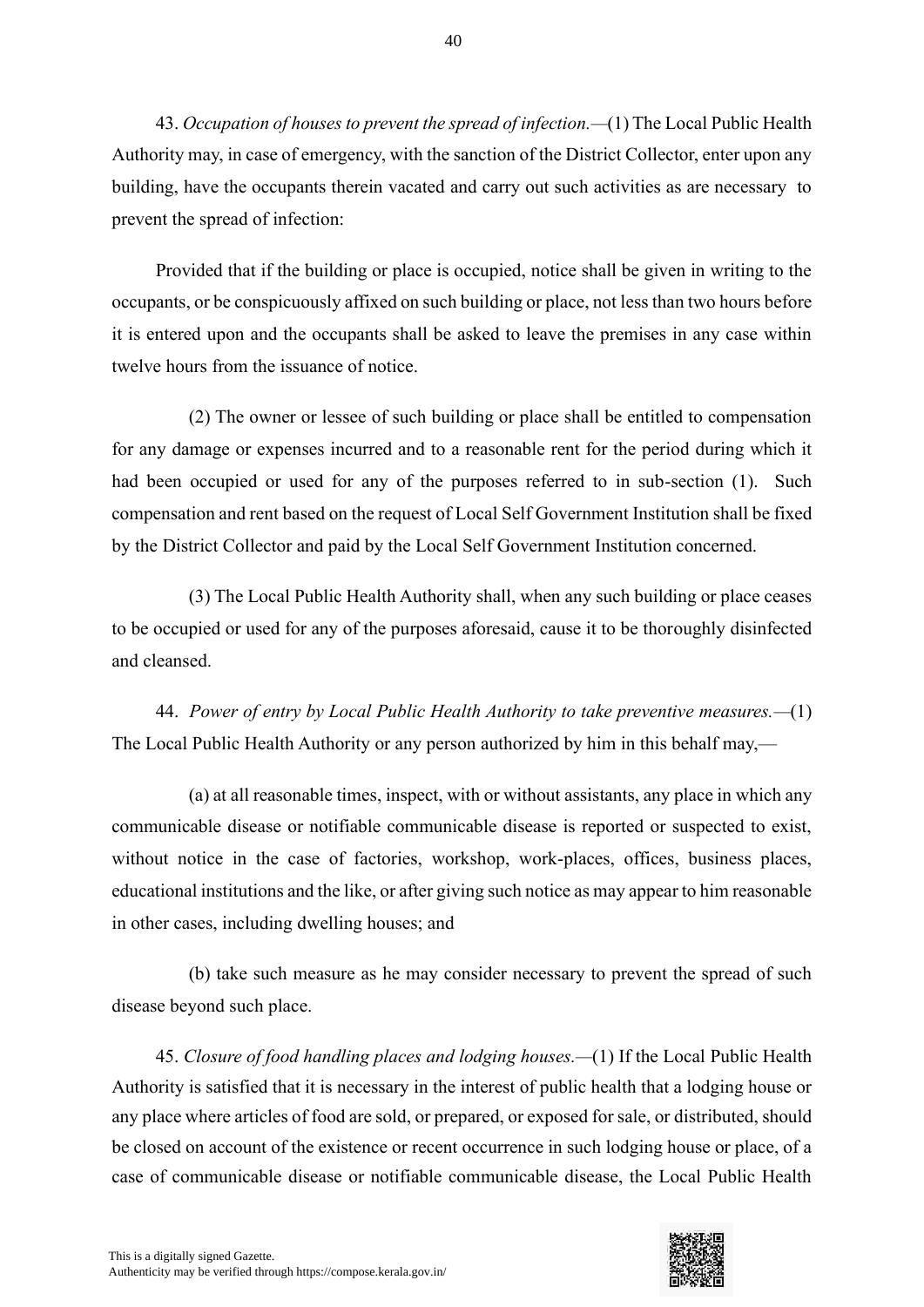Authority may, by order, direct it to be closed until the expiry of such period as may be specified in the order or until it is certified by a Medical Practitioner to be free from infection.

(2) If the Local Public Health Authority is satisfied that any source of drinking water is the cause for spread of a communicable disease or notifiable communicable disease, it shall be closed down and persons be prohibited from using or distributing water from the source with intimation to the Local Self Government Institution.

(3) Any person who disobeys the direction issued under sub-section (1) shall be liable to fine which may extend to two hundred and fifty rupees and for continuing disobedience, with fine which may extend to one hundred rupees per day.

46. *Clothes used by infected persons not to be sent to laundry.—*(1) No person shall send or take to any laundry or public wash-house or any public water course, tank or well, for the purpose of being washed, or to any place for the purpose of being cleansed, any clothing, bedding or other article which he knows to have been exposed to infection from any communicable disease or notifiable communicable disease, unless such article has been disinfected by, or to the satisfaction of the Local Public Health Authority, or a registered medical practitioner, or unless under instructions from such a person it is sent with proper precautions to a laundry for the purpose of disinfection with notice that it has been exposed to infection.

(2) Any person who contravenes the provisions of sub-section (1) shall be punished with fine which may extend to two hundred and fifty rupees.

47. *Power of District Collector to prohibit assembly of persons.—*(1) In the event of the prevalence of any communicable disease or notifiable communicable disease in any local area, on the application of the Local Public Health Authority or otherwise, the District Collector of the district, shall have power to prohibit either generally or by special order in any individual case, assembling of persons exceeding the number so specified in such order, in any place whether public or private or in any circumstances or for any purpose, if in his opinion that such assembly in such place, in such circumstances or for such purpose, would be likely to become a means of spreading the communicable disease or notifiable communicable disease or of rendering it more virulent.

(2) Any person who disobeys the order issued under sub-section (1) shall be punished with fine which may extend to two hundred and fifty rupees.

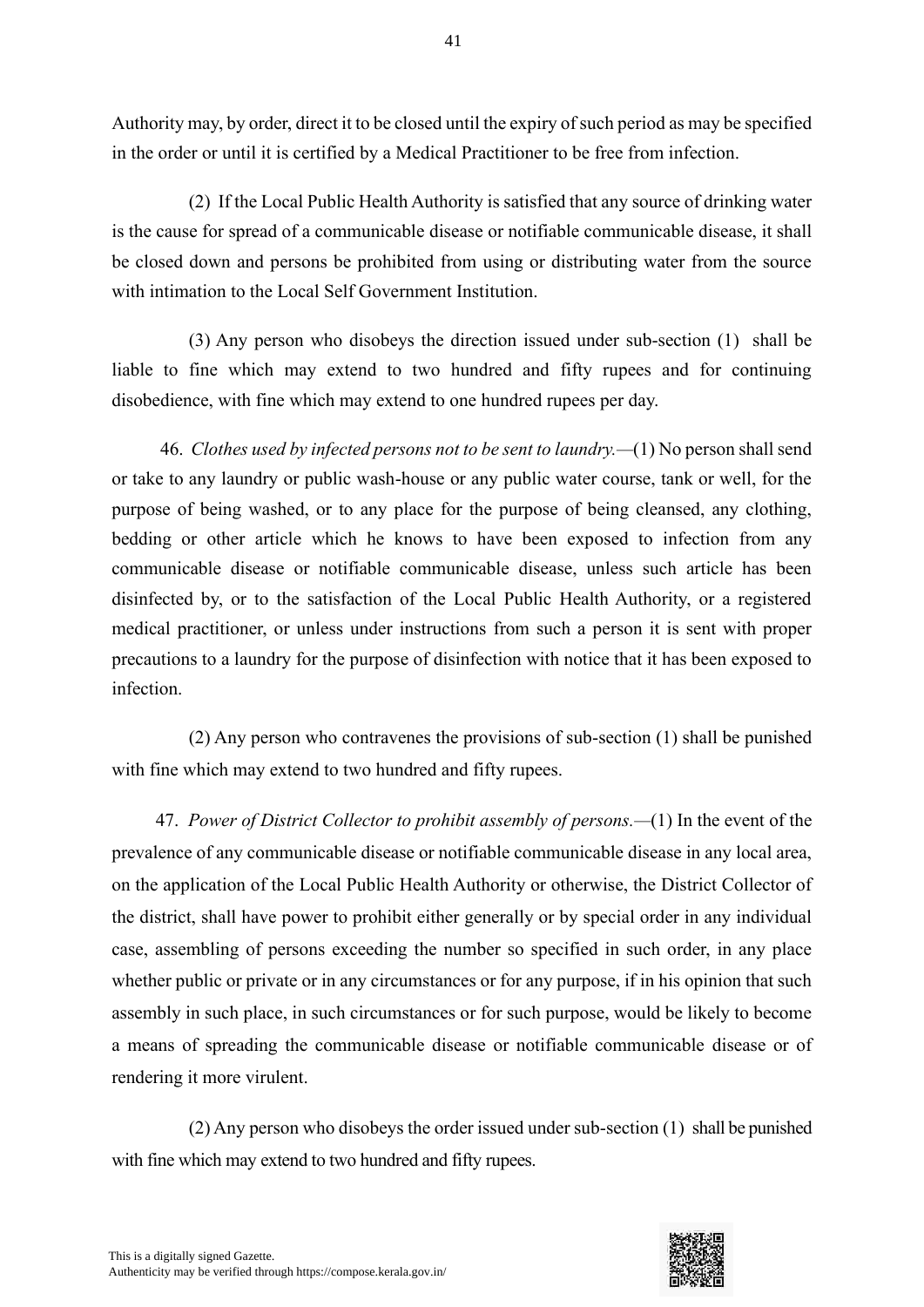48. *Power of Government to confer special powers on officers to control communicable diseases or notifiable communicable diseases*.—Government shall have powers to confer special powers on officers to control communicable diseases and/or notifiable communicable diseases if the circumstances so warrant.

49. *Prevention of communicable disease or notifiable communicable disease transmissible from animals*.—If, in any local area, any communicable disease or notifiable communicable disease transmissible to human from animals breaks out, or in the opinion of the State Public Health Authority or the District Public Health Authority, such disease is likely to break out amongst cattle or other animals, it shall be the duty of the Local Public Health Authority, after consultation and co-ordination with officials of the Animal Husbandry Department/the Forest Department (Wildlife) as the case may be, of the Government, to adopt such measure, as they may deem necessary for suppressing or mitigating the disease or for preventing the outbreak or threatened outbreak thereof with a report to the Local Self Government Institutions for further necessary action.

50. *Destruction of rodents, dog and other animals.—*(1) The occupier of every premises, or if the premises are unoccupied, the owner thereof shall not dump waste, allow growth of vegetation and the like which attracts rodents, dogs and other animals and take such steps as may be reasonably practicable for the destruction of rodents susceptible to plague, leptospirosis and other diseases caused by the rodents, and/or dogs and other animals infected or suspected to have been infected by rabies or such other diseases caused by animals:

Provided that the distruction of animals shall not contravene any of the provisions in the Prevention of Cruelty to Animals Act, 1960 (No. 59 of 1960) and the rules made thereunder.

(2) Where the Local Public Health Authority is of the opinion that the occupier or owner of any premises has failed to fulfill the obligation laid on him by sub-section (1), he may either,—

(a) serve a notice on such occupier or owner, requiring him to take such steps and within such time as may be specified in the notice, or

(b) take such steps by himself within such time as may be required.

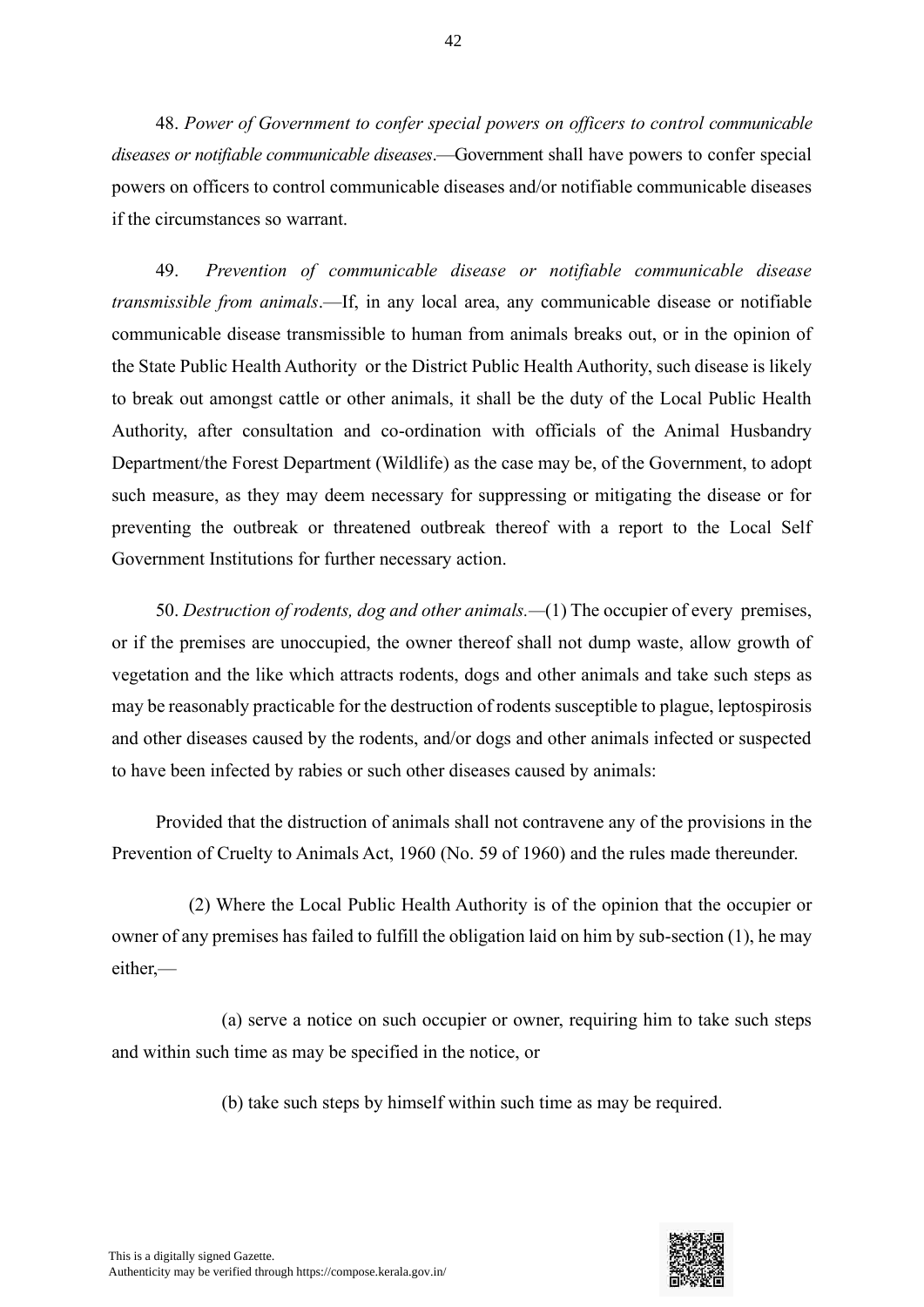(3) If the Local Public Health Authority takes steps under clause (b) of sub-section (2), the Local Self Government Institution shall allot him the funds required for the purpose.

(4) The Local Public Health Authority may take such steps as may be necessary for the destruction of rats, mice, etc. dogs and the other animals, which are liable to be destroyed under sub-section (1) after giving a spot notice to the occupier or owner.

(5) Any expense incurred under the sub-section (4) may be recovered by the Local Self Government Institution concerned from the occupier or owner, as the case may be, as if it were a tax due from him to the Local Self Government Institution.

(6) Every Local Self Government Institution shall take such steps to ensure that stray dogs and other animals and rodents are not allowed to roam free in public places, and take necessary steps as may be reasonably practicable for the destruction of rodents and for the control of stray dogs and other animals with potential for the spread of zoonotic diseases in the community:

Provided that any measures taken by the Local Self Government Institution for the control of stray dogs and other animals shall be in consonance with the provisions of the Prevention of Cruelty to Animals Act, 1960 (No. 59 of 1960) and the rules made thereunder.

(7) Any person who contravenes the provisions of sub-section (1) shall be liable to fine which may extend to five hundred rupees and for continuing contravention with fine which may extend to one hundred rupees per day.

51. *Quarantine of infected persons.—*The Local Public Health Authority shall have the power to isolate or quarantine the persons infected by any communicable disease or notifiable communicable disease.

52. *Precautions while handling dead bodies*.—The Local Public Health Authority shall have powers to manage bodies of persons who died due to communicable disease or notifiable communicable disease, by ensuring that the protocols mandated by the State Public Health Authority are observed.

53. *Guidelines for the prevention, treatment and control of diseases*.—(1) The Government and the State Public Health Authority shall have power to issue guidelines as they deem fit for the diagnosis and treatment of persons suffering from any diseases, including communicable

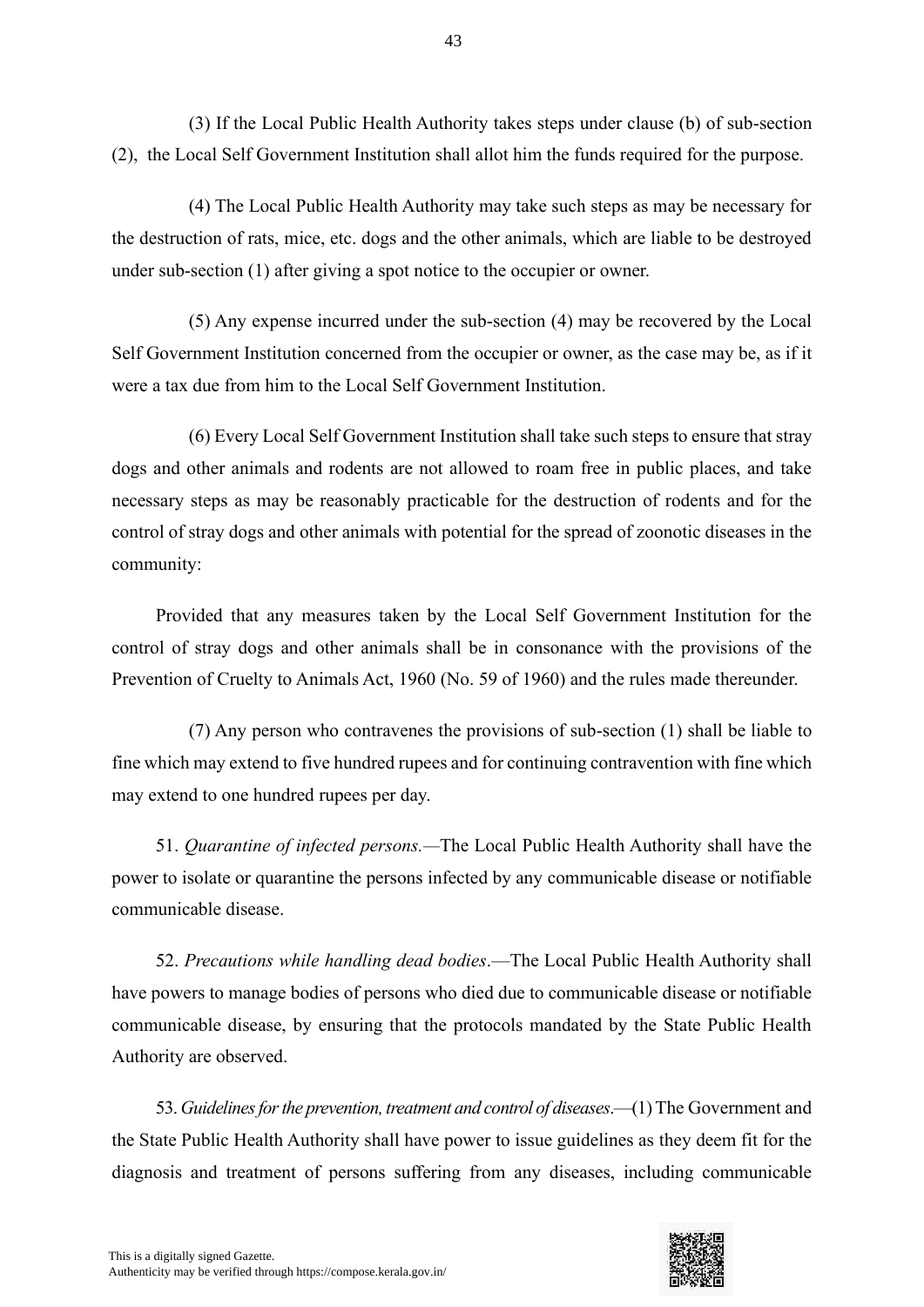diseases and notifiable communicable diseases subject to the Standard Treatment Protocol, and the measures to prevent the spread of such diseases, and for vaccination and other measures, and to have them enforced and executed through the District Public Health Authority and Local Public Health Authority.

(2) Every medical practitioner and every public and private healthcare establishment shall be bound to follow the medical practices as outlined in the guidelines issued under subsection (1) in treating any disease including a communicable disease or notifiable communicable disease.

(3) Every medical practitioner and every public and private healthcare establishment shall be bound to provide data to the District Public Health Authority or Local Public Health Authority as regards any disease of public health importance in the locality, as required by the District Public Health Authority.

(4) Any medical practitioner or public or private healthcare establishment who contravenes the provisions in sub-section (2) shall be liable to fine not exceeding five hundred rupees and for contravening the provisions in sub-section (3) shall be liable to fine not exceeding two thousand rupees and with fine which may extend to two hundred rupees per day for continuing contravention.

54. *Local Public Health Authority's power to inspect students' hostels, labour camps etc.—*(1) No person shall own or manage a students' hostel, labour camp or any other building or place where people reside in large numbers, without making arrangements for proper sanitation, waste disposal, water supply and other amenities and convenience prone to cause or spread communicable disease or notifiable communicable disease.

(2) The Local Public Health Authority may inspect the students' hostels of educational institutions, labour camps and other buildings or places where people reside in large number, and shall ensure that no over-crowding exists in those buildings or places and that arrangements have been made in those building or places, to the satisfaction of the Local Public Health Authority, for proper sanitation, waste disposal, water supply and other amenities and conveniences, including means of escape in case of fire and other disaster.

(3) Whoever contravenes the provisions in sub-section (1) shall be punished with fine not exceeding two thousand rupees and with fine which may extend to two hundred rupees per day for continuing contravention.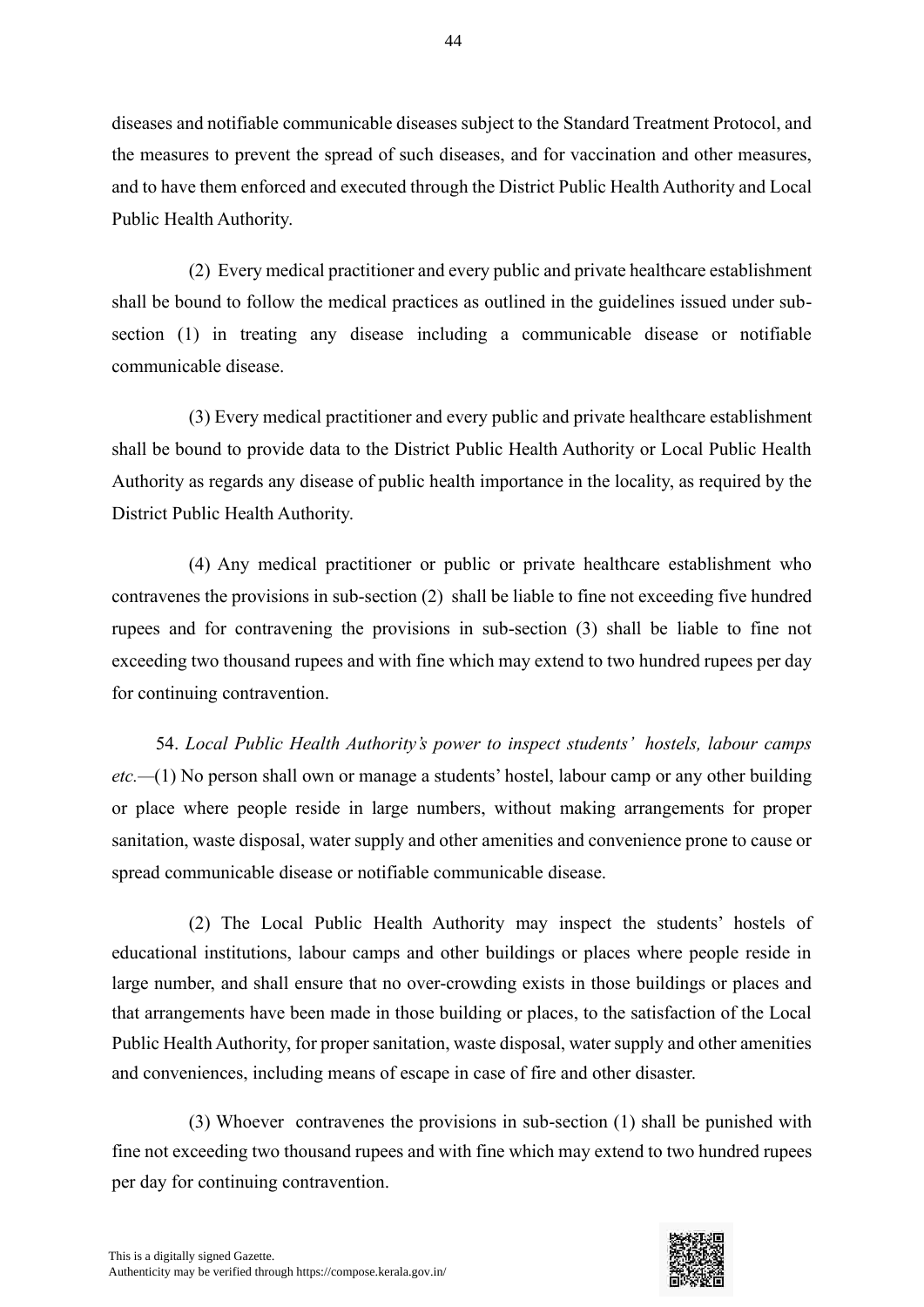55. *Prevention and control of food borne diseases.—*(1) No person shall prepare, handle for his own consumption or for the consumption of others any food item which may cause or suspect to cause spread of any communicable disease or notifiable communicable disease.

45

(2) The Local Public Health Authority shall have the power to inspect the hygiene and sanitation of food and related cases and any food adulteration or any article of food suspected to cause spread of any communicable disease or notifiable communicable disease or likely to cause food poisoning shall be intimated to local Food Safety Officer.

(3) At the outbreak of a communicable disease or notifiable communicable disease or food poisoning, the Local Public Health Authority shall have power to take necessary steps to prevent further spread, control and containment of the same.

(4) The occupier of every premises, or if the premises are unoccupied, the owner thereof such places where articles of food are sold, or prepared or exposed for sale or distributed under sub-section (1) the Local Public Health Authority under intimation to the Local Self Government Institutions shall take such steps as may be reasonably practicable for cleaning and disinfecting such premises and any expense incurred may be recovered by the Local Self Government Institution concerned from the occupier or owner, as the case may be, as if it were a tax due from him to the Local Self Government Institution.

56. *Guidelines for bio-medical waste management.—*(1) The Government and the State Public Health Authority shall have the power to issue guidelines as they deem fit for the management of bio-medical waste, and the measures to prevent the spread of any infection from such waste and for the proper disposal of such waste, and to have them enforced and executed through the District Public Health Authority and the Local Public Health Authority.

(2) Every medical practitioner and every public and private healthcare establishment shall be bound to follow the practices as outlined in the guidelines issued under sub-section (1) in managing any bio-medical waste:

Provided that nothing in this section shall contravene any of the provisions contained in sections 6 and 25 of the Environment (Protection) Act,1986 (No. 29 of 1986).

(3) Any medical practitioner or public or private healthcare establishment who fails to comply with the guidelines issued under sub-section (2) shall be punished with fine not exceeding five thousand rupees and with fine which may extend to five hundred rupees per day for continuing breach.

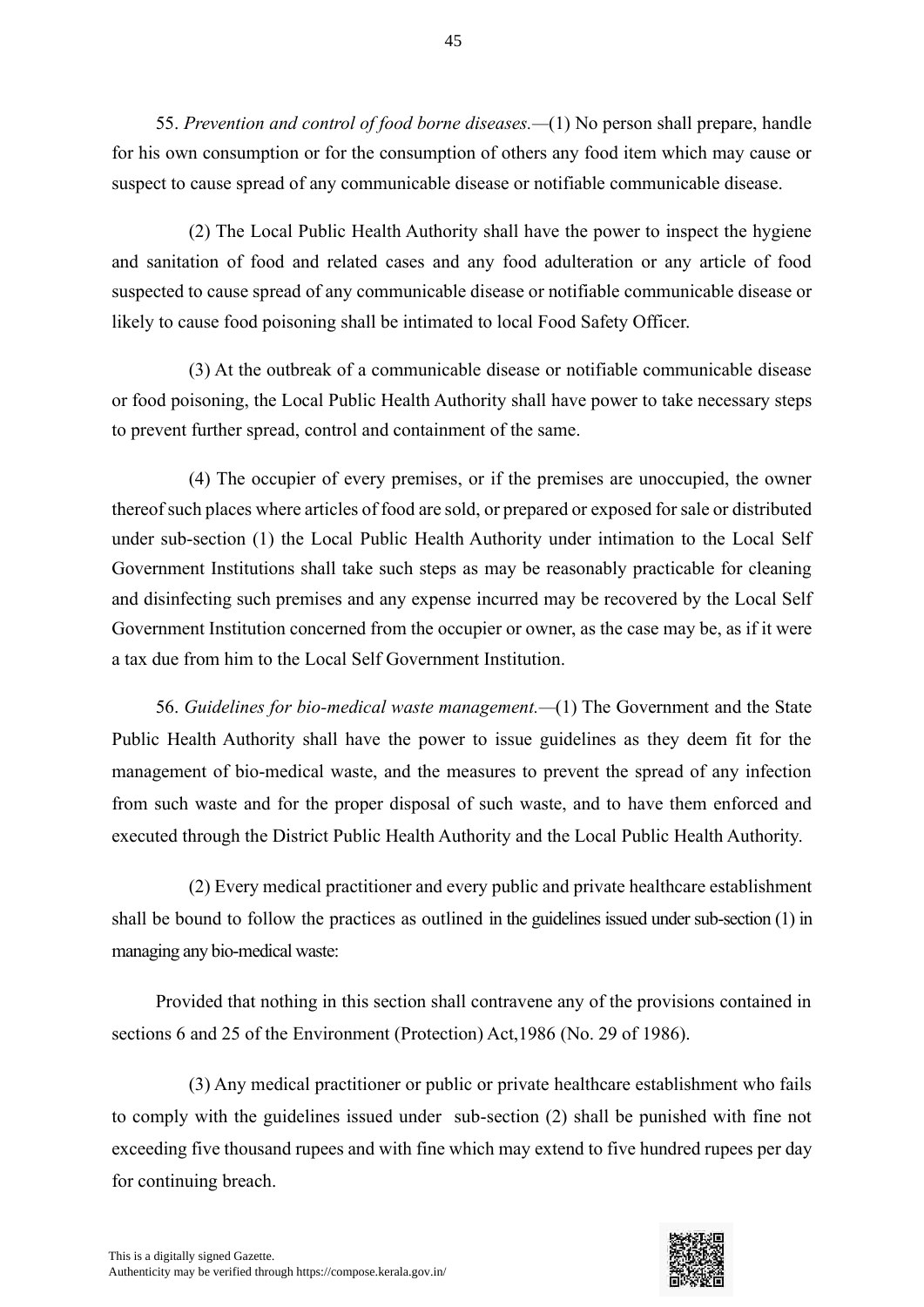57. *Blood bank and control of communicable diseases or notifiable communicable diseases.—*(1) The Government and the State Public Health Authority shall have power to issue guidelines as they deem fit from time to time for the management of blood bank, and the measures to prevent the spread of any infection from blood transfusion, and to have them enforced and executed through the District Public Health Authority and Local Public Health Authority.

(2) Every medical practitioner and every public and private healthcare establishment having blood bank or blood transfusion to any person shall be bound to follow the practices as outlined in the guidelines issued under sub-section (1) in managing blood bank and blood transfusion to any person.

(3) If any medical practitioner or any public or private healthcare establishment fails to comply with the guidelines issued under sub-section (2), he/it shall be liable to fine not exceeding ten thousand rupees and in the case of continuing breach, with fine which may extend to one thousand rupees per day.

#### CHAPTER VIII

## VECTOR CONTROL

58. *Duties of Local Public Health Authority for the control of insects and other vectors.—* (1) Every owner or occupier of land or premises shall take measures to prevent the breeding of insects and when directed, carry out such measures as may be specified by the Local Public Health Authority.

*Explanation*:—For the purpose of this section the term "insects" include mosquitoes, flies, lice, mite, sand fly, ticks and any other insects detrimental to health.

(2) The Local Self Government Institution shall take measures for the prevention, control and removal of any cause or causes of breeding of insects.

(3) Every Local Public Health Authority shall take steps to clear the places where the insects are breeding or likely to breed and to control or destroy insects as per sub-sections (1) and (2).

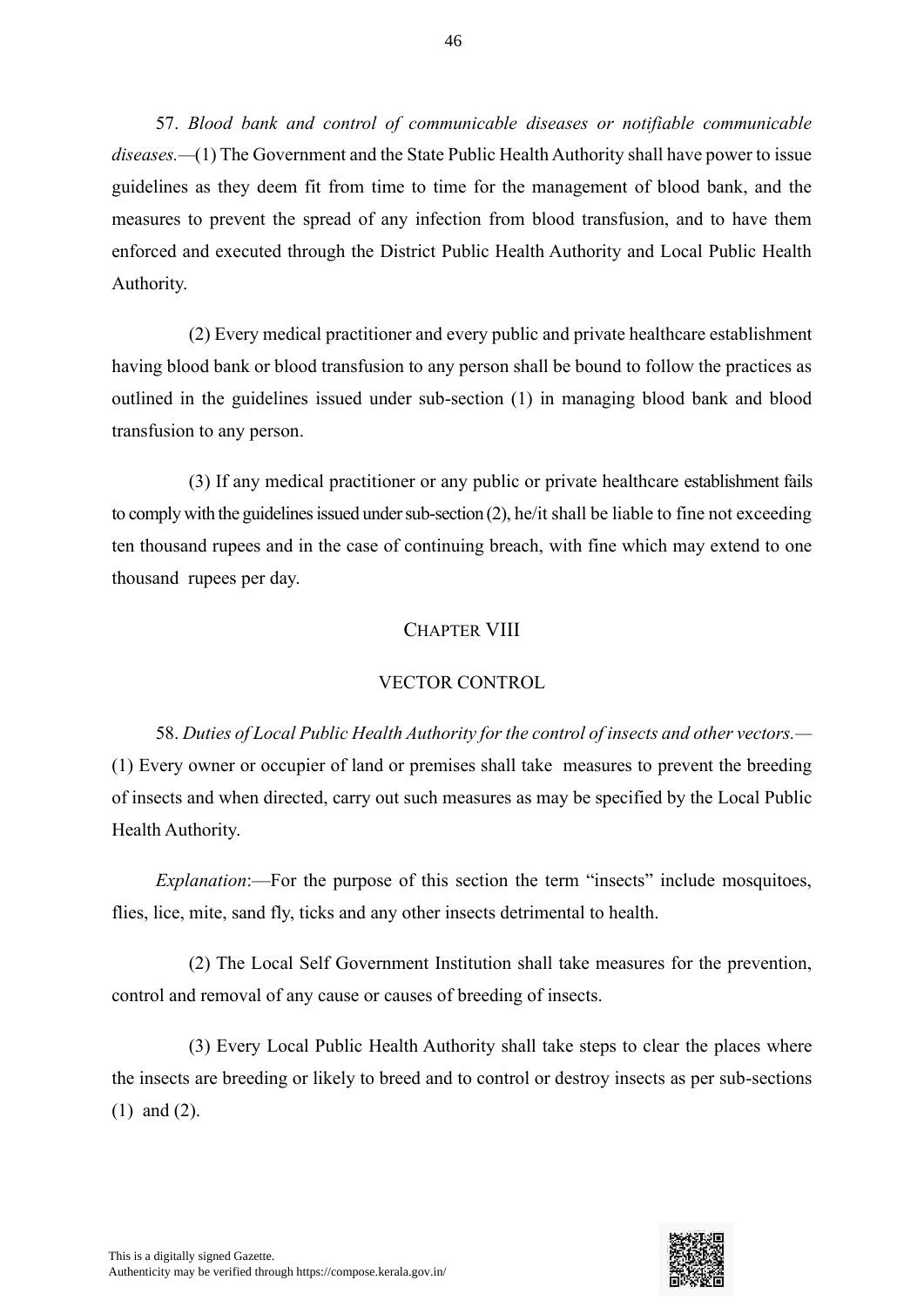59. *Prevention of mosquito breeding in collection of water*.—(1) No person or Local Self Government Institution shall,—

(a) cause or maintain within such area any collection of still water or flowing water in which mosquitoes breed or likely to breed, or

(b) cause, permit or suffer any water within such area to form a collection in which mosquitoes breed or likely to breed, unless such collection has been so treated as effectively to prevent such breeding.

(2) Natural presence of mosquito larvae in any standing or flowing water shall be the evidence that mosquitoes are breeding in such water.

(3) If any person or Local Self Government Institution violates the provisions contained in sub-section (1), shall be liable to fine not exceeding two thousand rupees and in the case of continuing violation, with fine which may extend to fifty rupees, for every day.

60. *Treatment of mosquito breeding places.*—(1) The Local Public Health Authority, may require the owner or the occupier of any place containing any collection of standing or flowing water in which mosquitoes breed or are likely to breed, within such time as may be specified in the notice, being not later than twenty-four hours, use chemical or biological methods, being measures or a method approved by the State Public Health Authority, as the Local Public Health Authority may consider suitable in the circumstances, to treat mosquito breeding places to make it free from mosquito or larvae.

(2) If a notice under sub-section (1) is served on the occupier, he shall in the absence of a contract, expressed or implied, to the contrary, be entitled to recover from the owner the reasonable expenses incurred by him in taking the measures or adopting the method of treatment specified in the notice, and may deduct the amount of such expenses from the rent which is then, or which may thereafter be, due from him/her to the owner by the Local Self Government Institutions.

61. *The Local Public Health Authority's power in case of default.—*(1) If the person on whom a notice is served under section 60 fails or refuses to take the measures, or adopt the method of treatment specified in such notice within the time specified therein, the Local Public Health Authority may take such measures or adopt such treatment as prescribed.

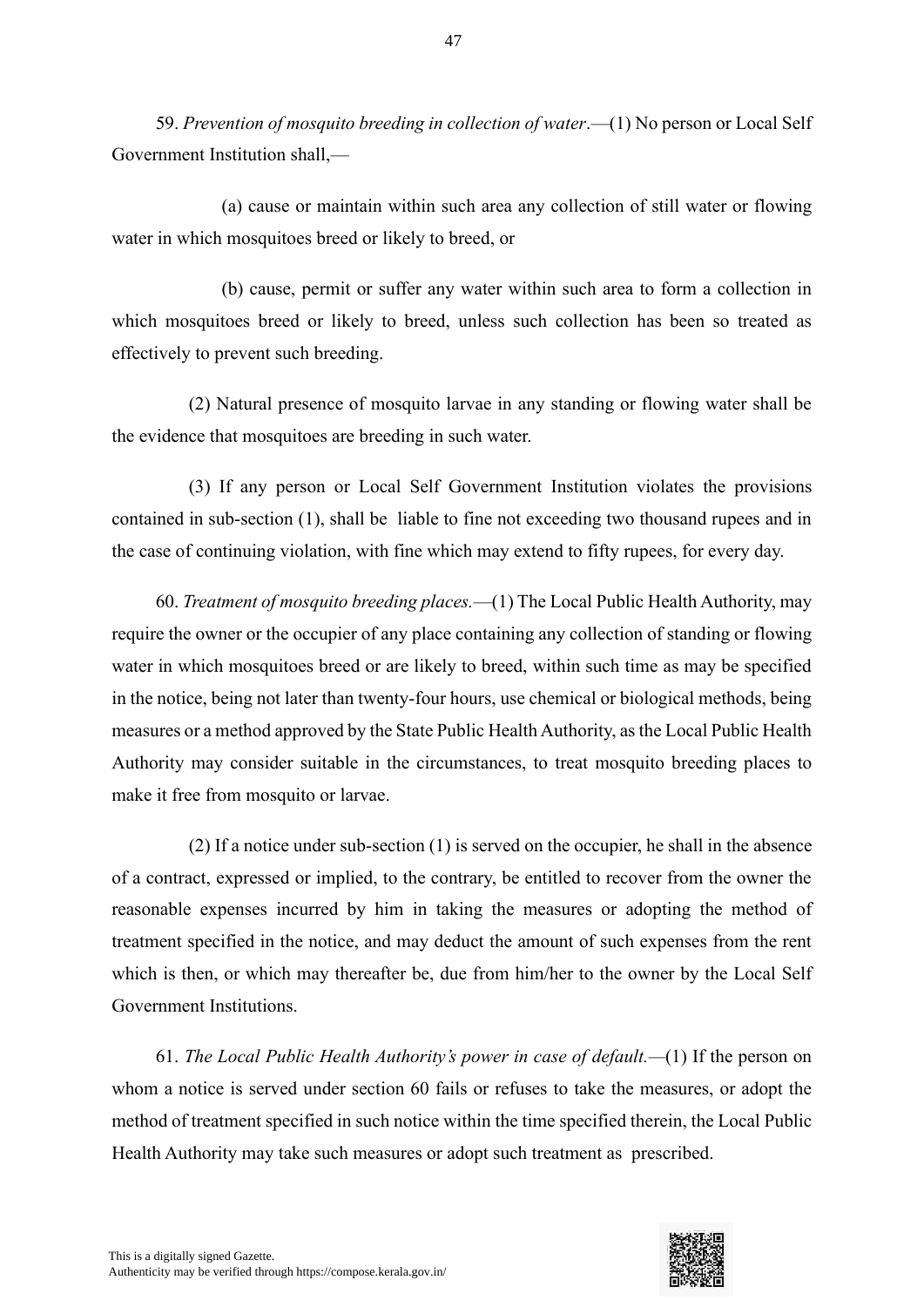(2) The funds needed for such action shall be made available by the Local Self Government Institution having jurisdiction over the area, and the Local Self Government Institution may recover the cost from the owner or occupier of the property, as the case may be, in the same manner as if it were arrears of tax due to the Local Self Government Institution.

62. *Protection of anti-mosquito works.*—Where, with the object of preventing the breeding of mosquitoes in any land or building, the Local Public Health Authority or owner or occupier at the instance of the Local Public Health Authority, has constructed any works in such land or building, the owner for the time being as well as the occupier for the time being of such land or building shall prevent it being used in any manner which cause, or is likely to cause, the damage of such works, or which impairs, or is likely to impair, their efficiency.

63. *Prohibition of interference with anti-mosquito works.—*(1) No person shall interfere with, injure, destroy or render useless, any work executed or any material or thing placed in, under or upon any land or buildings, by or under orders of the Local Public Health Authority with the object of preventing the breeding of mosquitoes therein.

(2) If the provisions of sub-section (1) is contravened by any person, the Local Public Health Authority may re-execute the work or replace the materials or things, as the case may be, and the cost of doing so shall be recovered from such person in the same manner as if it were arrears of tax due to the Local Self Government Institution.

64. *Prevention and management of communicable diseases or notifiable communicable diseases consequent to a disaster.—*The Local Public Health Authority shall have powers to take all proactive steps as may be necessary for the prevention and management of any disease including communicable diseases or notifiable communicable diseases consequent to the occurrence of a natural or man made disaster:

Provided that nothing in this section shall contravene any of the provisions contained in the Disaster Management Act, 2005 (No. 53 of 2005).

65. *Power of Health Staff to enter and inspect premises.—*For the purpose of enforcing the provisions contained in this chapter, the Local Public Health Authority or any officer authorized by him, may, at all reasonable times, after giving such notice in writing, as may appear to him reasonable, enter and inspect any land or building within his jurisdiction and the occupier or the owner, as the case may be, of such land or building shall give all facilities

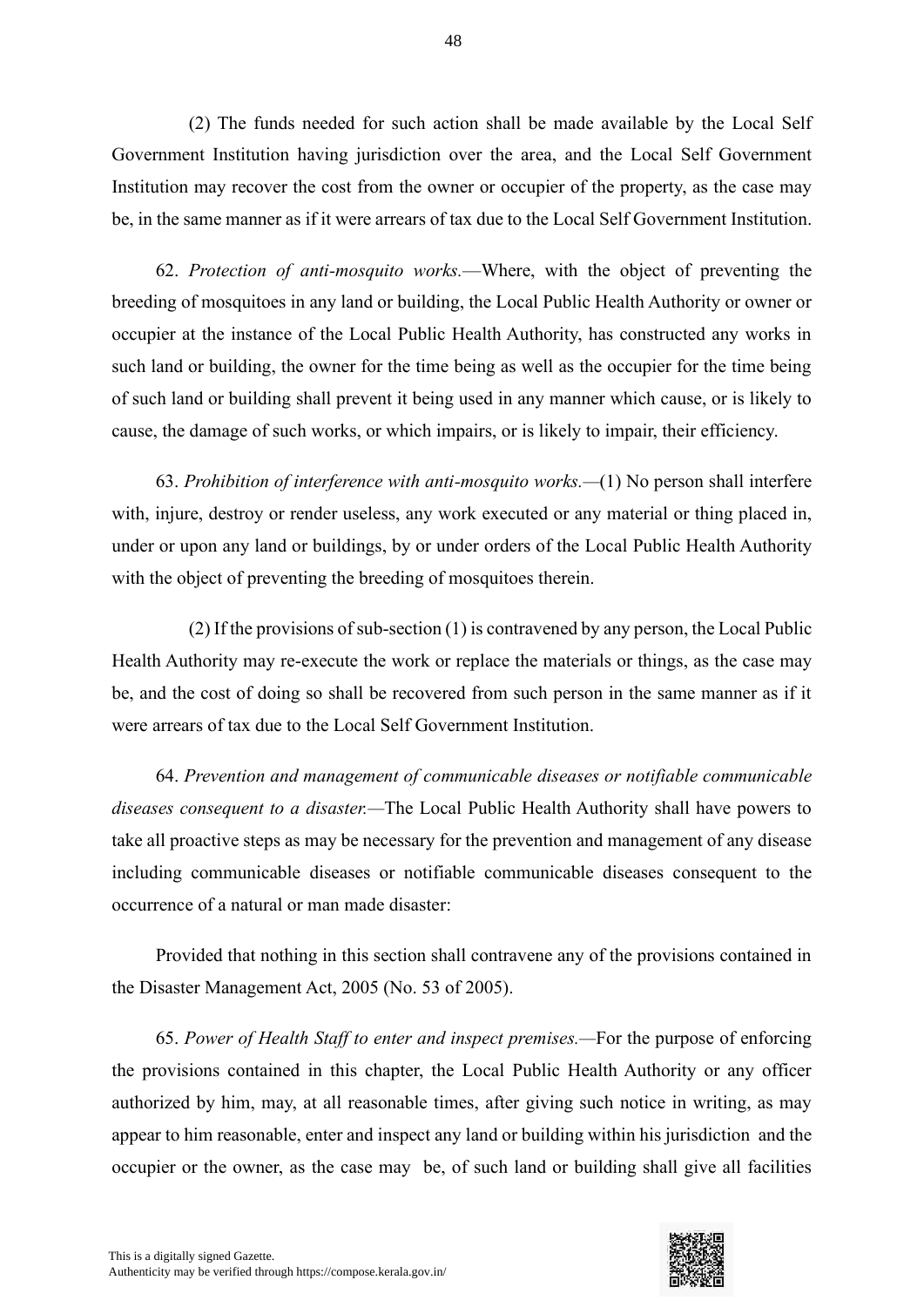necessary for such entry and inspection and supply all such information, as may be required by him for the purpose aforesaid.

# CHAPTER IX

#### FAIRS, FESTIVALS, PUBLIC AND COMMUNITY GATHERINGS

66. *Sanitary and other arrangements at the place of fair or festival, public and community gatherings.—*(1) The Local Public Health Authority within whose jurisdiction a fair or festival is held, or if it is held within the jurisdiction of two or more Local Public Health Authorities a committee appointed jointly by such Local Public Health Authorities shall take measures as per the provisions in the Kerala Municipality Act, 1994 (Act 20 of 1994), and the Kerala Panchayat Raj Act, 1994 (Act 13 of 1994), namely:—

(i) the detection and segregation of cases of communicable diseases or notifiable communicable diseases and the prevention of the spread of such diseases;

(ii) the employment of adequate medical staff, the provision of medical relief and first aid box, and the furnishing of hospital accommodation both for general and isolation purposes; and

(iii) such other purposes as may be prescribed.

(2) The person or authority organizing such fair or festival or gatherings shall comply with provisions specified in sub-section (1).

(3) If any person or authority organizing such fair or festival or gatherings fails to comply with provisions specified in sub-section (1) he/it shall be liable to fine not exceeding one thousand rupees.

67. *Power to seize contaminated food or food likely to spread any disease at a place of fair, festival, private or public gathering.*—(1) The Local Public Health Authority or Public Health Officers of the Local Public Health Authority or Local Public Health Authorities concerned may,—

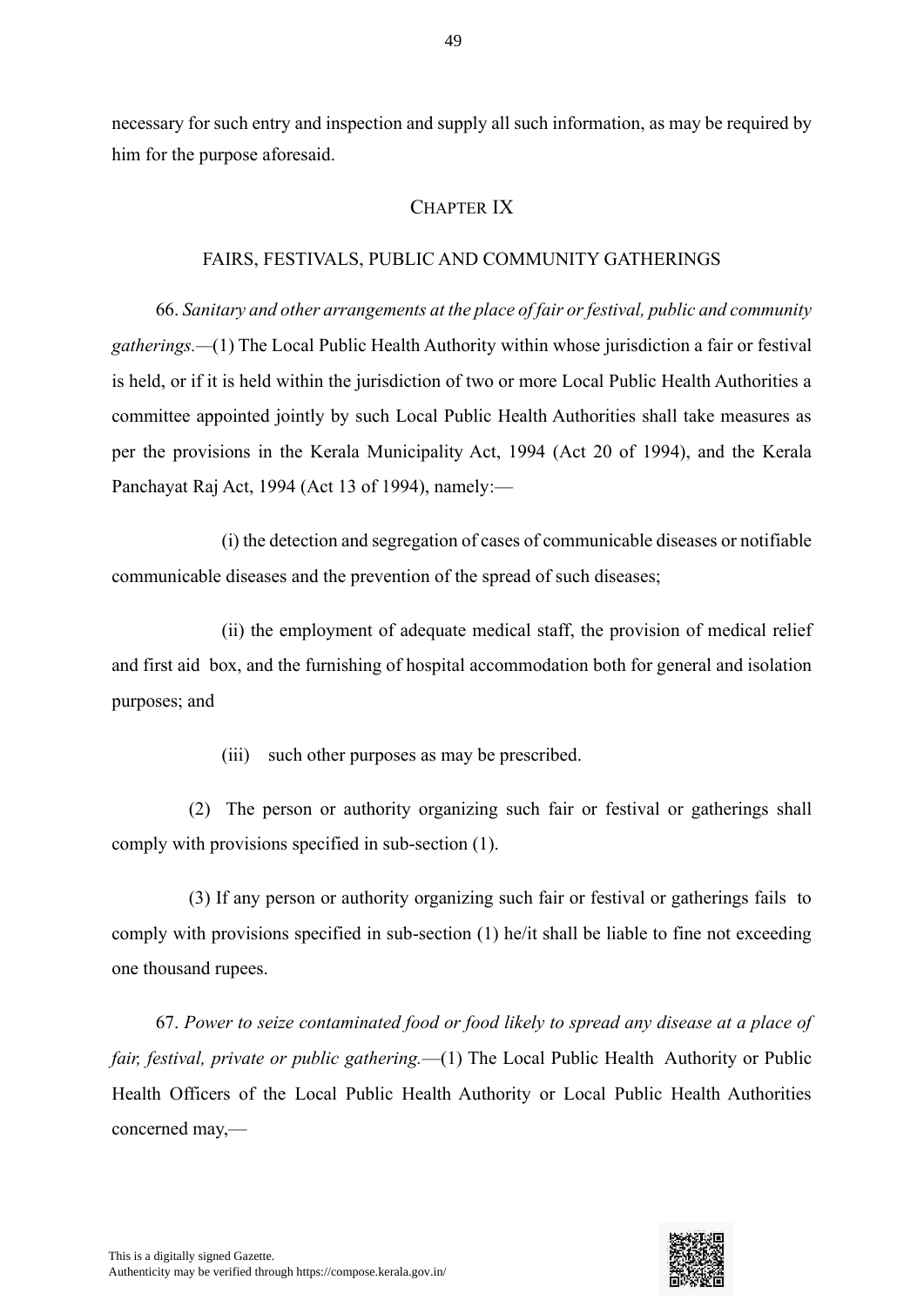(a) enter and inspect any premises in the fair or festival centre, where he has reason to believe that food, prepared, stored or supplied, is a source or likely to be a source of spread of disease;

(b) for the purpose of inspection, have access to any source of water supply on such centre or within such distance therefrom as the Authority may, by general or special order, determine; and

(c) seize any food prepared or offered for sale or stored or in course of transit within the fair or festival centre which, he has reason to believe is unwholesome or likely to cause or spread any disease, and destroy the same forthwith if, in his opinion, such food is liable for contamination.

68. *Control over private sources of water supply.—*The Local Public Health Authority shall direct the owner or other person having control over water supplied to the fair, festival or gatherings to stop or disinfect such supply of water, if in the opinion of the Local Public Health Authority, it is likely to endanger or cause the spread of disease.

#### CHAPTER X

# HEALTHCARE PROGRAMME FOR THE AGED, DESTITUTE AND THE LIKE

69. *Local Public Health Authority to carry out healthcare programmes for the aged, destitute and the like.—*(1) Every Local Public Health Authority shall be bound to carry out healthcare programmes for the aged, destitute, differently abled, terminally ill and the like, as may be directed by the Government, from time to time.

(2) The State Public Health Authority and the District Public Health Authority shall advise the Local Public Health Authority to carry out the programmes referred to in sub-section (1).



50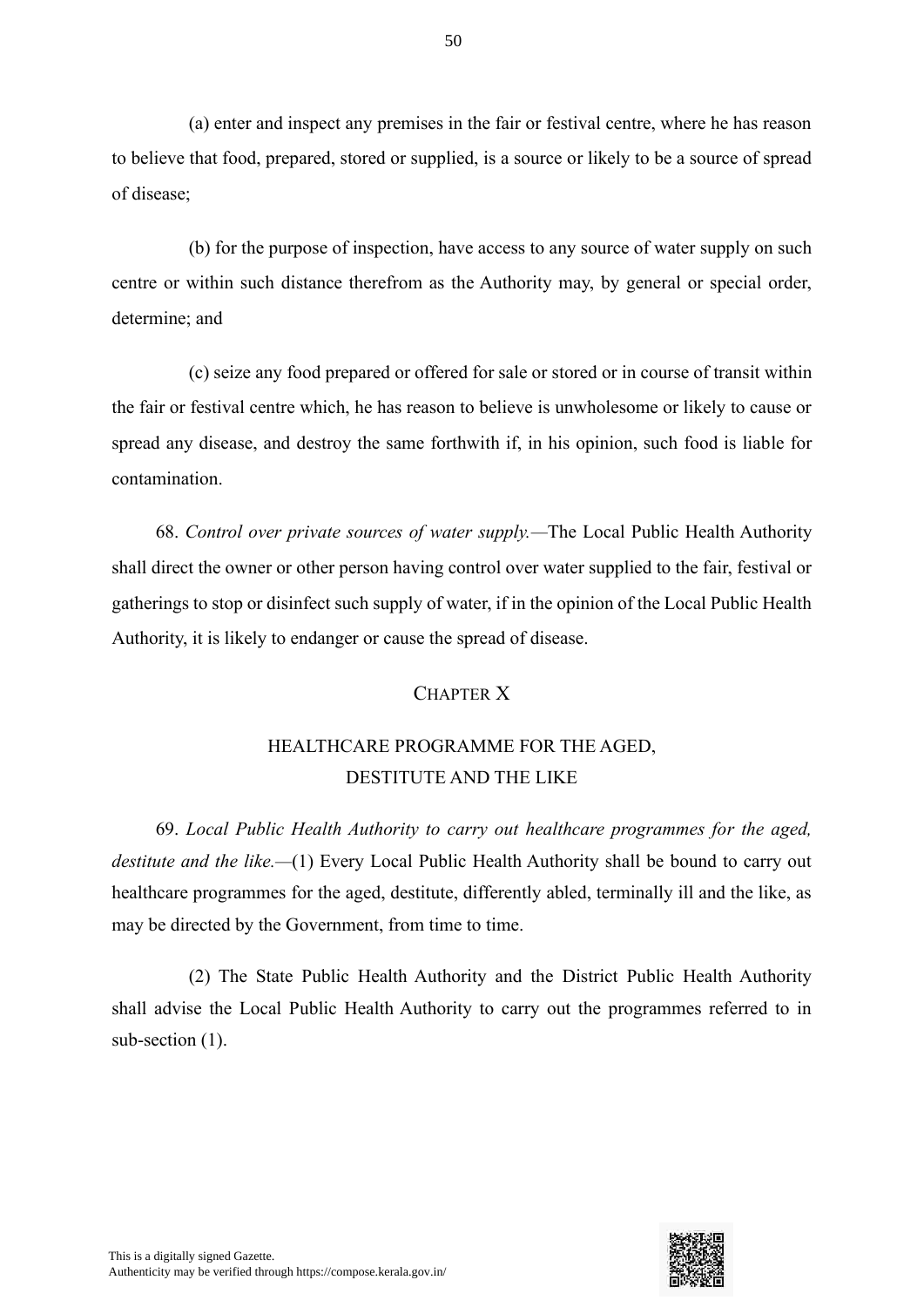#### CHAPTER XI

#### CONTROL OF NON-COMMUNICABLE DISEASES

70. *Control of Non-Communicable diseases.—*(1) For the purpose of this Chapter, a "noncommunicable disease" means a medical condition or disease which is non-infectious or a disease of long duration and generally of slow progression.

(2) A chronic illness means a non-communicable disease comprising impairments or deviations from normal and has one or more of the following conditions, namely:—

- (i) permanent impairment;
- (ii) residual disability;
- (iii) disability caused by non-reversible pathological alteration;
- (iv) requirement of special training of the patient for rehabilitation; and
- (v) expected to have a long period of supervision, observation or cure.

(3) The following shall normally be deemed to be non- communicable diseases, namely:—

- (i) Blindness,
- (ii) Cancer,
- (iii) Chronic Lung Disease,
- (iv) Chronic Renal Disease,
- (v) Coronary Artery Disease,
- (vi) Dementia,
- (vii) Diabetes mellitus,
- (viii) Hypertension,
- (ix) Injuries caused by accidents,

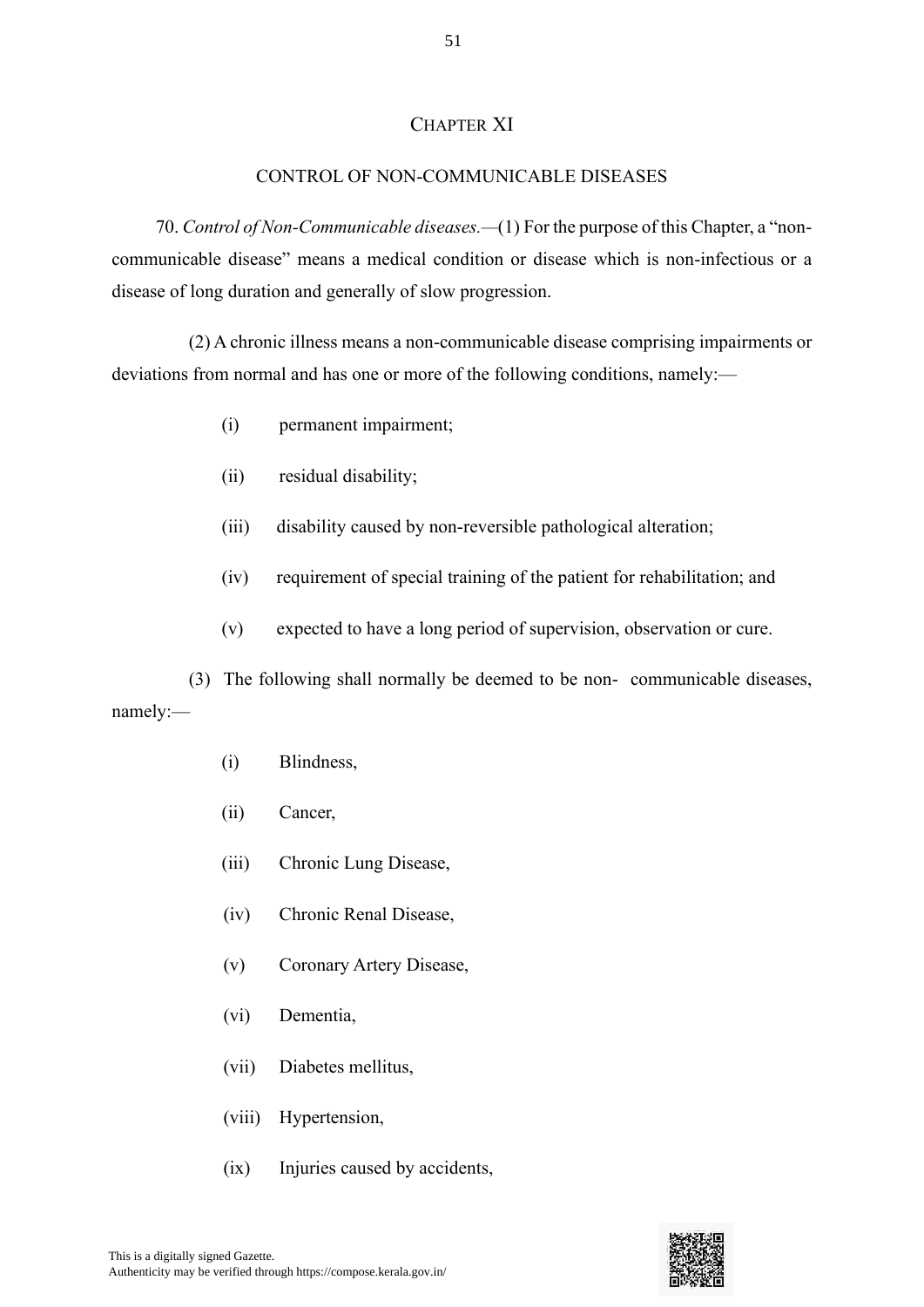- (x) Musculoskeletal-arthritis,
- (xi) Neurological disease-Alzheimer's disease,
- (xii) Obesity,
- (xiii) Psychiatric disease,
- (xiv) Rheumatic Heart disease; and
- (xv) Stroke.

(4) The Government may notify any other disease as a non-communicable disease if it satisfies the condition specified in sub-section (1) or sub-section (2).

(5) The Government shall bring out guidelines for the preventive, promotive, curative, rehabilitative and palliative activities for the control of the non-communicable diseases and ensure that those guidelines are followed by the Local Public Health Authorities and the healthcare providers. The Government shall also plan and formulate policies for the prevention and control of the non-communicable diseases and train the healthcare providers for the implementation of such policies through the Local Public Health Authorities.

(6) The Local Public Health Authorities shall, subject to the prevailing health conditions of the people in the local area, implement the policies and guidelines formulated by the Government in the prevention and control of non-communicable diseases. The Local Public Health Authorities shall also ensure that the environment is created to nurture healthy habits and to sustain physical environment for such life styles by the people of the local area.

(7) The Local Public Health Authorities shall encourage prevention and control of non-communicable diseases through primary prevention, secondary prevention and tertiary prevention as detailed in sub-section (8).

(8) Primary prevention include preventive and promotive measures, such as control of indoor and outdoor air pollution, promotion of physical activity and recreation, creation of space for routine physical activity, promotion of healthy cooking practices, promotion of local organic farming practices for healthy food and awareness creation of general population community based, workplace based and educational institution based interventions to modify individual, community and group behavior through mass media. Secondary prevention

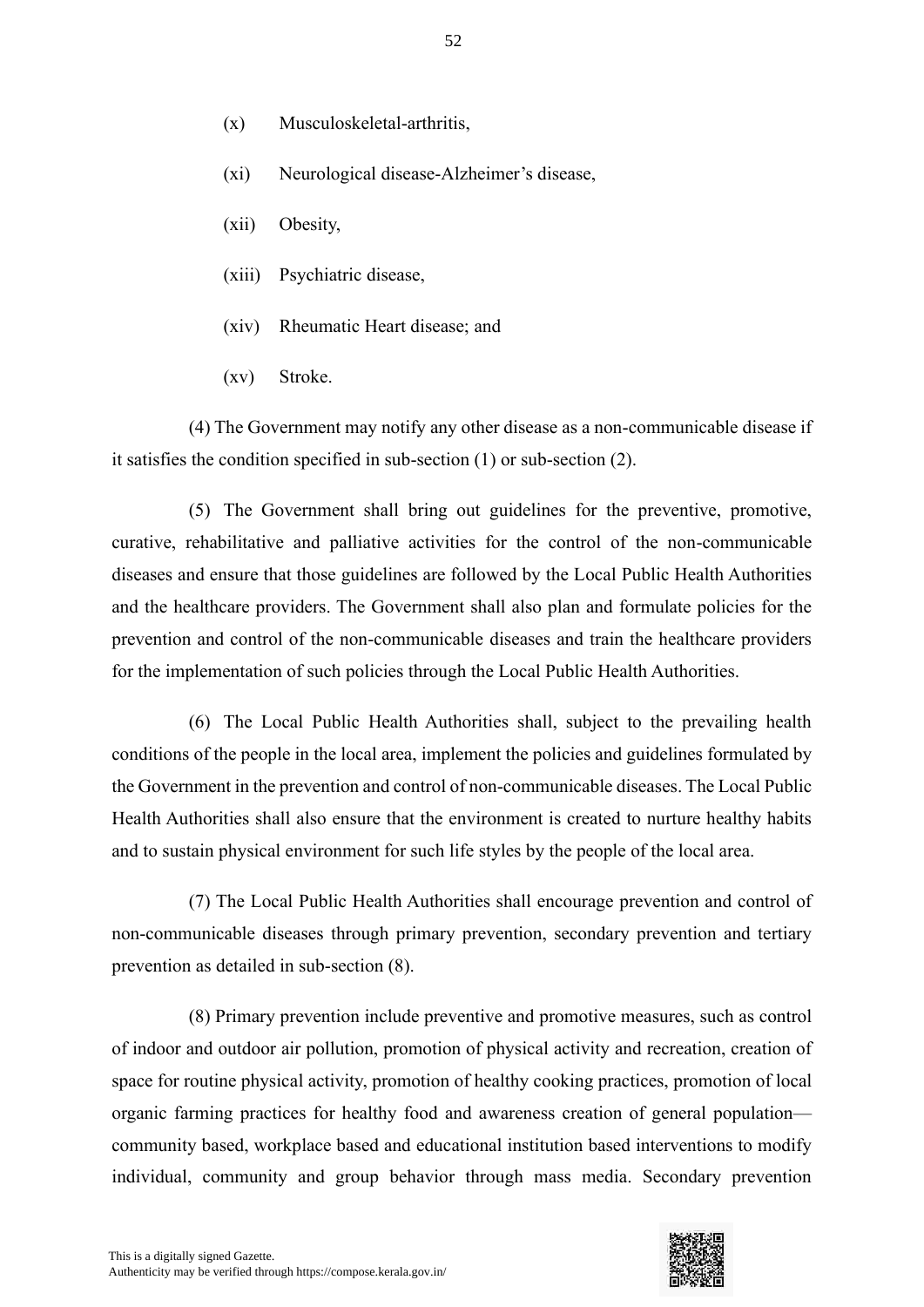includes curative measures such as early diagnosis and treatment of diagnosed cases, continuous supply of good quality drugs at affordable prices, or free of cost to the poor and unaffordable, laboratory facilities, and regular periodic check-ups to prevent complications. Tertiary prevention includes rehabilitative measures such as providing palliative care, occupation and/or financial assistance.

(9) The local Public Health Authorities shall also encourage the following, namely:—

(i) high-risk screening, that is, assessing and managing cardiovascular risk in persons with risk factors who have not yet developed clinically manifest cardiovascular disease (primary prevention);

(ii) prevention of cardiovascular disease in persons with cardiovascular risk factors, through dietary modifications, physical activities, weight control, smoking and alcohol cessation campaigns, and pharmacotherapy;

(iii) management of persons with established peripheral vascular disease (secondary prevention);

(iv) intensive life style advice for dietary modification, pharmacotherapy and alcohol and smoking cessation;

(v) training of healthcare workers for easy identification of high risk subjects and early diagnosis and referral of such persons;

(vi) strengthening of information, education and communication activities;

(vii) diet control such as increased intake of leafy vegetables and fresh fruits, less consumption of salt, avoidance of preparations which are rich in salt like pickles, chutneys, sauces, ketchups, chips, salted biscuits, cheese, salted butter, dried salted fish etc., restriction of all forms of refined carbohydrates, preference of steamed and boiled food to fried food, intake of fresh juice, tender coconut instead of carbonated drinks, avoidance of fast/junk food and aerated drinks, usage of oils like groundnut oil, soya bean oil, mustard oil, sun flower oil, coconut oil etc., instead of harmful oils, moderate usage of ghee, butter etc., and less consumption of fried fish, fried meat and red meat;

(viii) physical activities such as regular exercise for fitness, weight control or weight loss and outdoor activities like cycling gardening etc.; and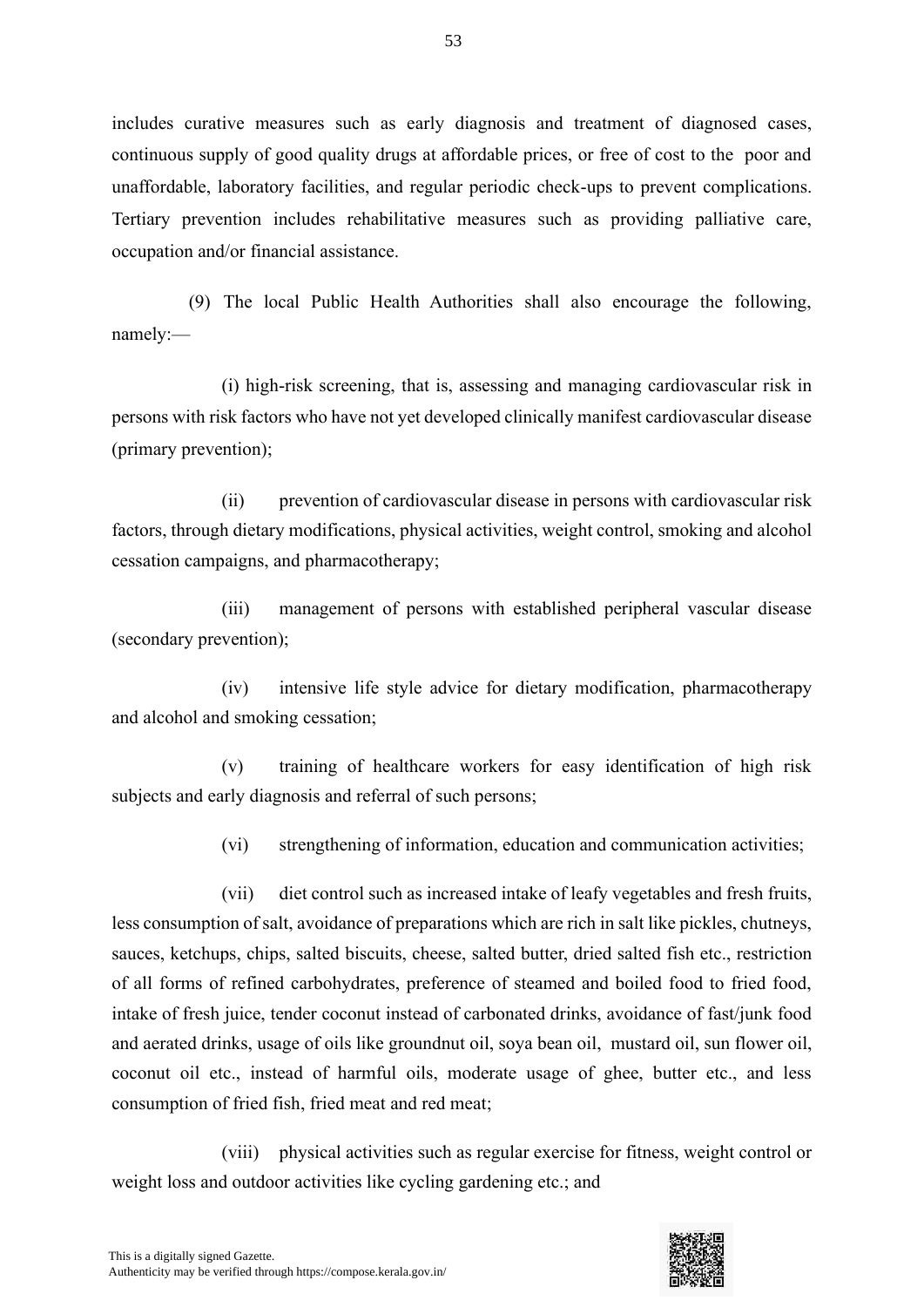(ix) practice of yoga.

(10) The Local Self Government Institutions shall earmark a portion of the health budget based on the prevalence and risk of non-communicable disease in the local area for planning and implementing programmes as per sub-sections (6), (7), (8) and (9).

(11) The Local Public Health Authorities shall encourage making available healthy food viz. food items with significant nutrients, low in saturated fat, added sugars and low sodium content, without added colours, flavours or added preservatives as a preference item for people with or suspected or prone to non-communicable diseases.

(12) The Local Public Health Authority may direct the owner or other person having control over the food establishment to sell food articles also as per sub-section (11).

(13) The Local Public Health Authority shall have powers to identify proper places for activities as per items (viii) and (ix) of sub-section (9) and recommend to the Local Self Government Institution to open them to the public if it is feasible.

## CHAPTER XII

#### MISCELLANEOUS

71. *Method of serving notices and Orders.*—(1) When any notice or order is required to be given by this Ordinance or by any rule, regulation or order made under it, such notice or order shall be in writing and shall be given,—

(a) by serving or tendering the notice or order to such person; or

(b) if such person is not found, by leaving such notice or order at his last known place of abode or business or by giving or tendering the same to some adult member or servant of his family; or

(c) if such person does not reside in the local area and his address elsewhere is known, by sending the same to him by registered post; or

(d) if none of the means aforesaid be available, by affixing the same in some conspicuous part of such place of abode or business.

(2) When the person is an owner or occupier of any building or land, it shall be necessary to state the name of either owner or occupier in the notice, and in the case of joint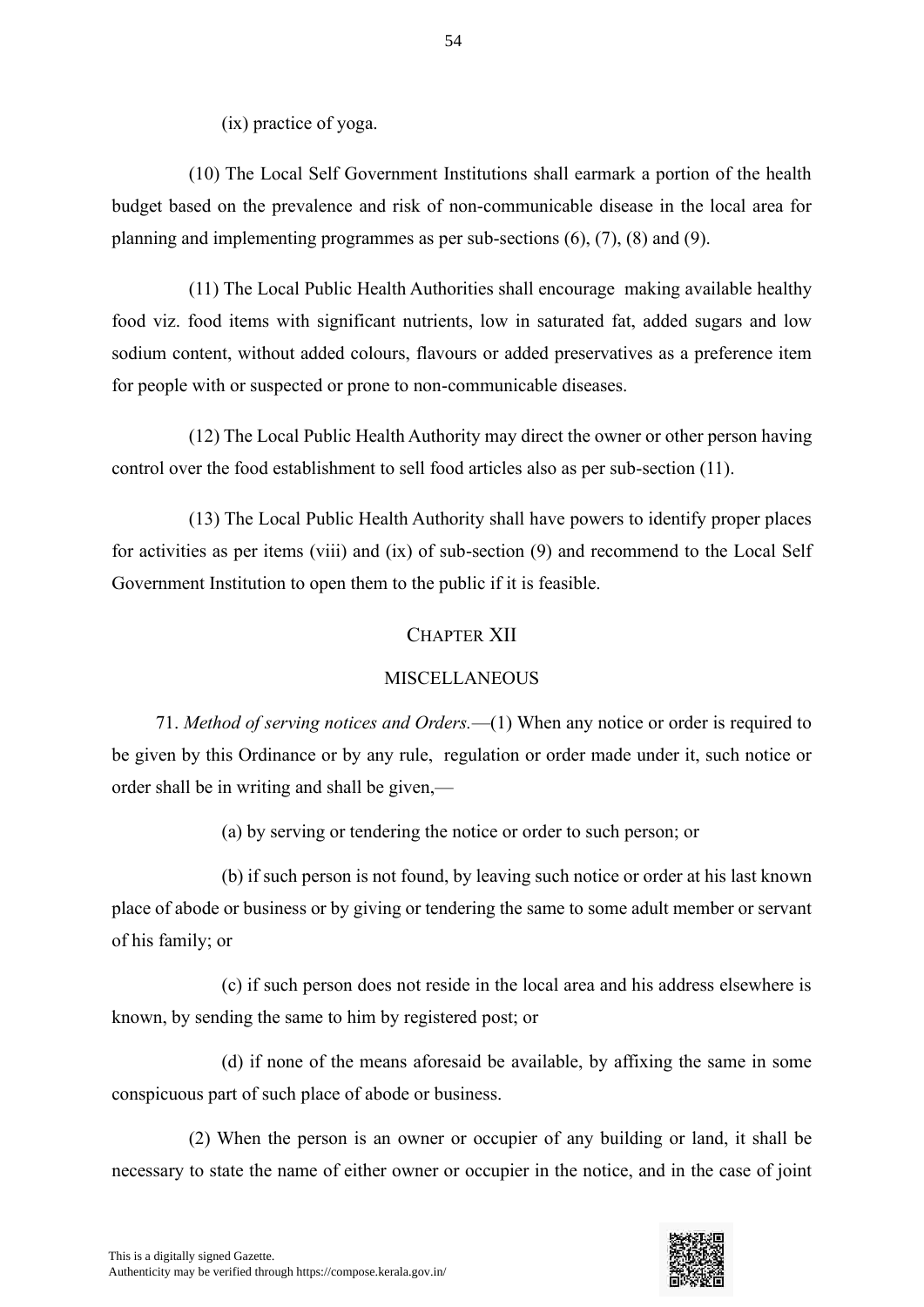owners and occupiers it shall be sufficient to serve it on, or sent it to, one of such owners or occupiers.

72. *Appeals.*—Appeals on the decision of the Local Public Health Authority on matters specified in this Ordinance shall lie to the Local Self Government Institution and the appeals on the decisions of the Local Self Government Institution on matters specified in this Ordinance shall lie to the District Public Health Authority.

73. *Revision.—*Any person aggrieved on the decision of the District Public Health Authority under section 72 may file a revision before the State Public Health Authority.

74. *Bar of suits and prosecutions in certain cases.*—(1) No suit, prosecution or other proceedings shall lie against any Local Public Health Authority or the Secretary of the Local Self Government Institution or against the Government or any officer or employee of a Local Public Health Authority or of the Government for any act done or purported to be done under this Ordinance, without the previous sanction of the Government.

(2) No Local Public Health Authority or the Secretary of the Local Self Government Institution or any officer or employee of any Local Public Health Authority or of the Government, shall be liable to be prosecuted in respect of any such act, in any civil or criminal proceedings if the act was done in good faith in the course of the execution of duties or the discharge of the functions imposed by or under this Ordinance.

75. *Punishment for malicious abuse of power.—*(1) The Local Public Health Authority or a Secretary of a Local Self Government Institution or any officer or employee of a Local Public Health Authority or of the Government, who maliciously abuses any powers conferred on him by or under this Ordinance, shall be punished with fine which may extend to ten thousand rupees.

(2) No prosecution shall be instituted under this section without the previous sanction of the Government.

76. *Cognizance of offences against the Ordinance.—*(1) No court shall take cognizance of an offence under the provisions of this Ordinance or of any rule, or regulation made under it, unless complaint in writing is made, within three months of the commission of the offence, by the Local Public Health Authority, or the Secretary of the Local Self Government Institution or by a person expressly authorized in this behalf by the Local Public Health Authority or the Secretary of the Local Self Government Institution, as the case may be.

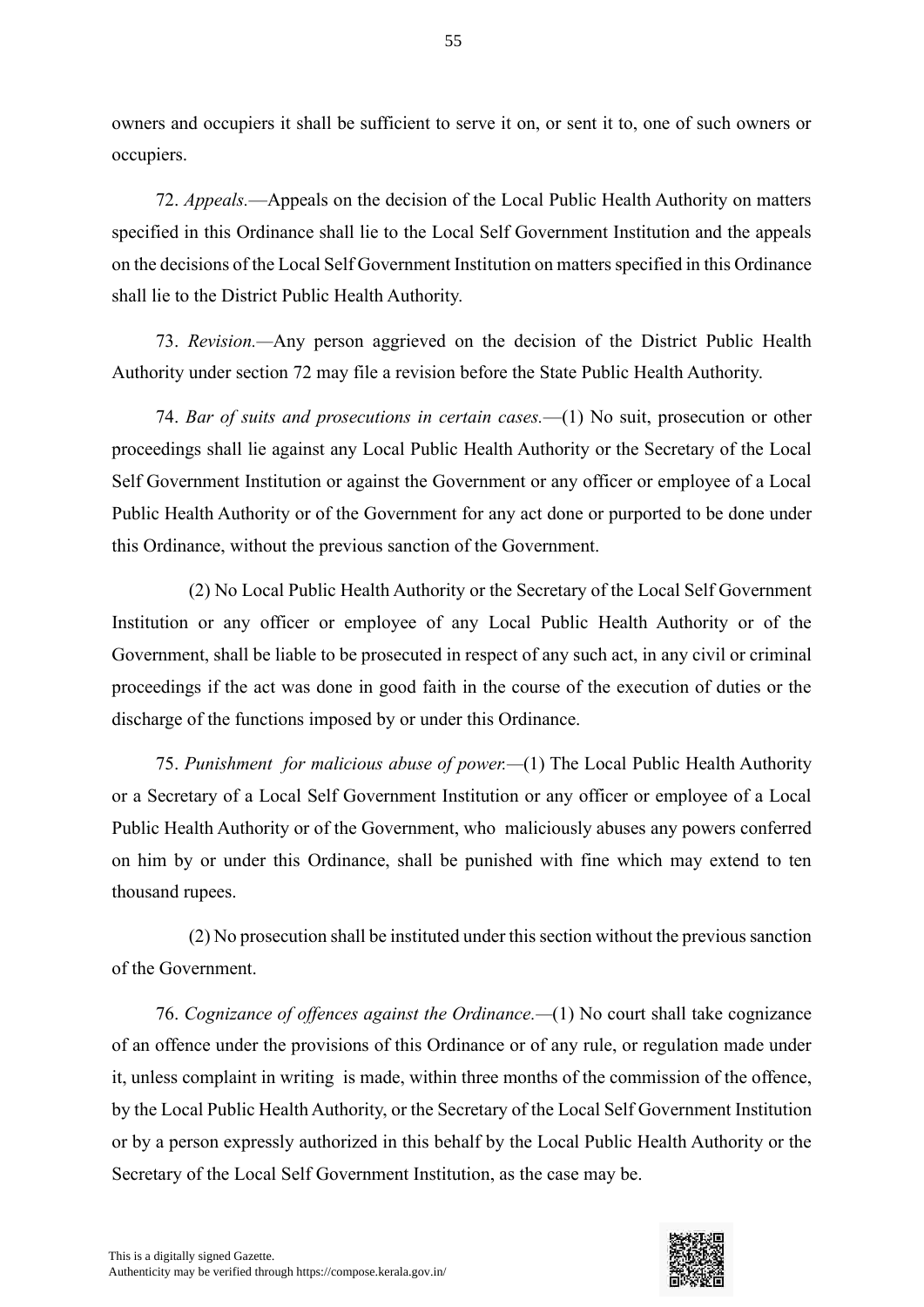(2) Offences punishable under this Ordinance shall be non-cognizable and shall be triable by a Court of Judicial Magistrate of First Class.

77. *Compounding of offences.—*(1) Offences punishable under this Ordinance may be compounded on the application of any person alleged to have committed any offence under this Ordinance or the rules or the regulations made thereunder, either before the institution of the prosecution or with the permission of the court concerned, after the institution of prosecution, by the Local Public Health Authority on such amount as notified by the State Public Health Authority.

(2) The Local Public Health Authority shall if there is no reason to the contrary, make an order in writing, specify therein,—

(a) the sum determined by way of composition;

(b) the date on or before which the sum shall be paid, and

(c) the date on or before which the person should report the fact to the Local Public Health Authority.

(3) The power to compound any offence so declared may also be exercised by such other authority or person, as may be authorized in that behalf by rules made by the Government.

(4) The Local Public Health Authority shall send a copy of such order to the person concerned.

(5) After compounding any offence specified in this Ordinance or the rules, if the person repeats the same offence prosecution shall be initiated.

78. *Delegation of powers by Government.*—The Government may, by notification and subject to any restriction, limitations and conditions specified therein, authorize any person to exercise any one or more of the powers vested in them by this Ordinance and may in like manner withdraw such authority:

Provided that nothing contained in this section shall apply to any power of the Government to make rules under this Ordinance or to their powers under section 79.

79. *Power of Government to make rules.*—(1) The Government may, by notification, make rules for carrying out the purposes of this Ordinance.

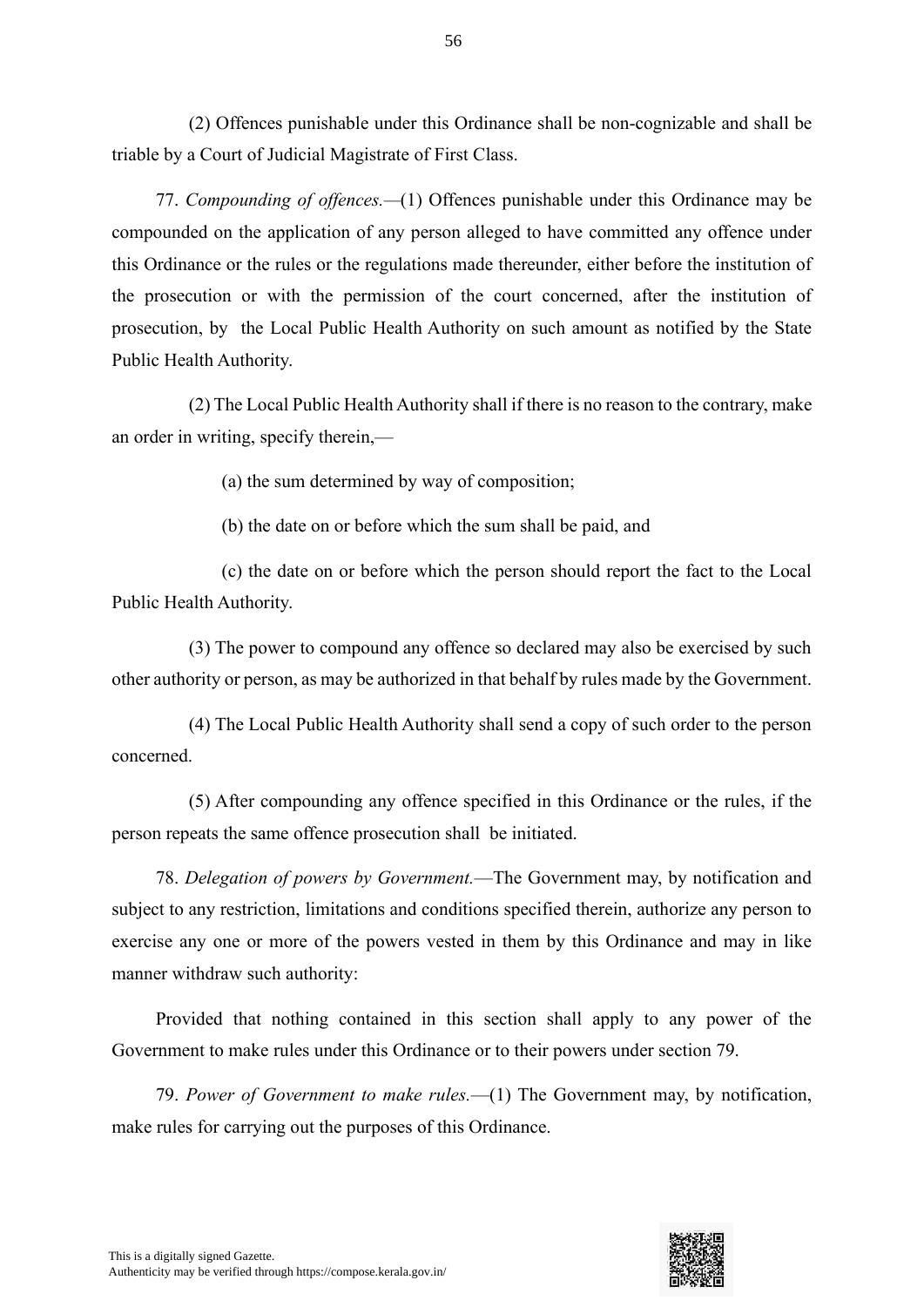(2) In particular and without prejudice to the generality of the powers conferred by sub-section (1), the Government may make rules with reference to all matters expressly required or allowed, by this Ordinance.

(3) Every rule made under this Ordinance shall be laid, as soon as may be after it is made, before the Legislative Assembly, while it is in session for a total period of fourteen days which may be comprised in one session or in two successive sessions, and if, before the expiry of the session in which it is so laid or the session immediately following, the Legislative Assembly makes any modification in the rule or decides that the rule should not be made, the rule shall, thereafter, have effect only in such modified form or be of no effect, as the case may be, so however that any such modification or annulment shall be without prejudice to the validity of anything previously done under that rule.

80. *Power of State Public Health Authority to make regulations.*—(1) The State Public Health Authority may, with the previous approval of the Government, make Regulations consistent with this Ordinance or the rules made thereunder for carrying out the purposes of this Ordinance.

(2) Every regulation so made under this Ordinance, shall be laid as soon as may be after it is made, before the Kerala Legislative Assembly, while it is session for a total period of fourteen days, which may be comprised in one session or in two successive sessions.

81. *Direction on inspection.—*While conducting inspection and before imposing fine, in accordance with the provisions of this Ordinance, the Local Public Health Authority may take into consideration whether any other authority empowered under any other law for the time being in force is also proceeding in the same matter, in which the Local Public Health Authority is proceeding and shall ensure that no contradictory decision is taken on the same matter.

82. *Power to remove difficulties.*—(1) If any difficulty arises in giving effect to the provisions of this Ordinance, the Government may, by order as occasion may require, do anything not inconsistent with the provisions of this Ordinance, which appears them to be necessary for the purpose of removing the difficulty.

(2) No order under sub-section (1) shall be made after the expiry of two years from the date of commencement of this Ordinance.